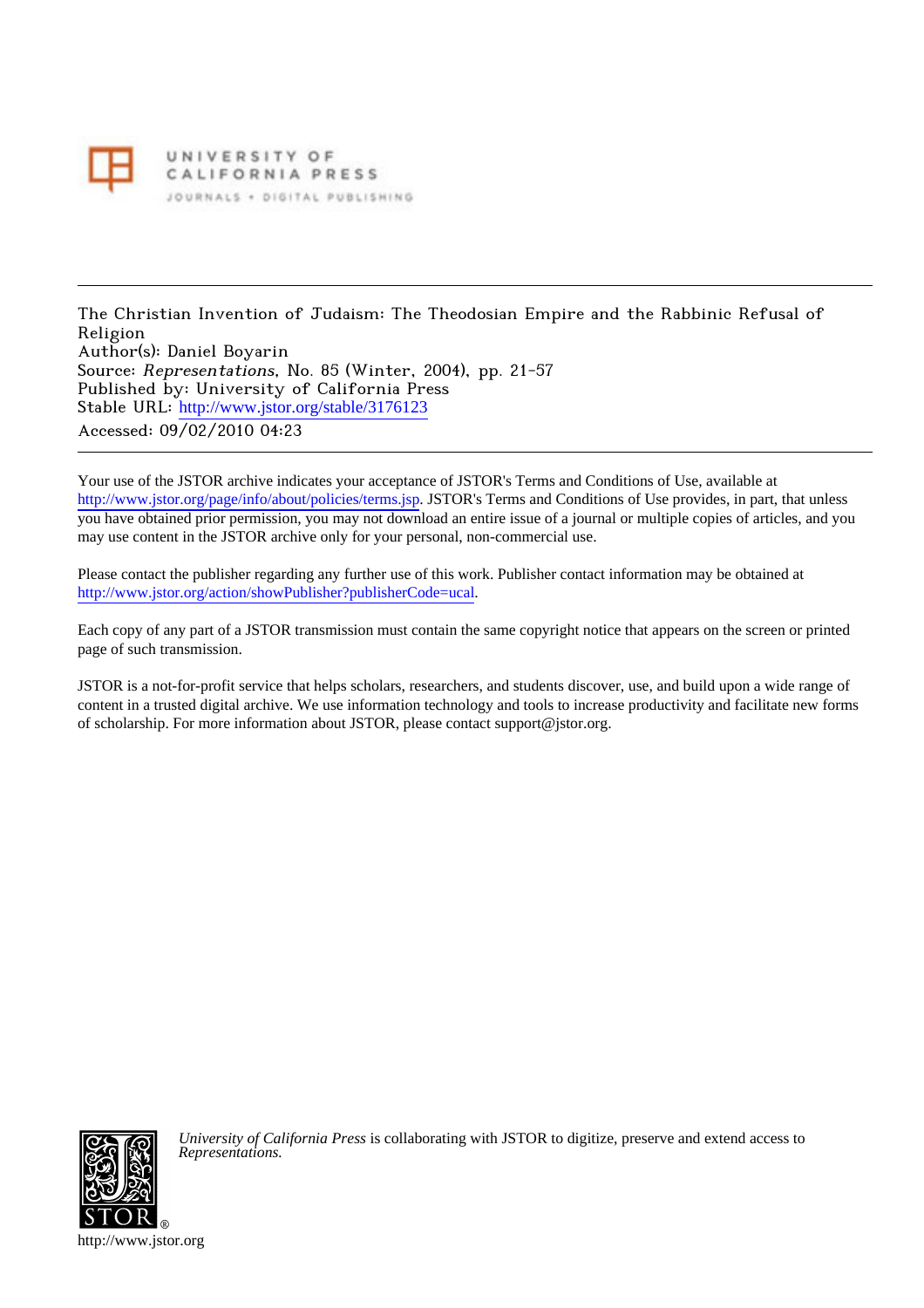# **The Christian Invention of Judaism: The Theodosian Empire and the Rabbinic Refusal of Religion**

**IT SEEMS HIGHLY SIGNIFICANT THAT there is no word in premodern Jewish parlance that means "Judaism." When the term Ioudaismos appears in non-**Christian Jewish writing-to my knowledge only in II Maccabees-it doesn't **mean Judaism, the religion, but the entire complex of loyalties and practices that mark off the people of Israel. After that, it is used as the name of the Jewish religion only by writers who do not identify themselves with and by that name, until well into the nineteenth century.' It might seem, then, that Judaism has not, until some time in modernity, existed at all, that whatever moderns might be tempted to abstract out, to disembed from the culture of Jews and call their religion, was not ascribed particular status by Jews until very recently.** 

**Until our present moment, it could be argued, Judaism both is and is not a**  "religion." On the one hand, for many purposes it—like Hinduism—operates as **a religion within multireligious societies. Jews claim for their religion a semantic, cultural status parallel to that of Christianity in the West. They study Judaism in programs of religious studies, claim religious freedom, have sections on Judaism at the American Academy of Religion-even one on comparative Judaism and**  Hinduism—and in general function as members of a "faith"—or system of ultimate meaning, or whatever-among other faiths. On the other hand, there are **many ways that Jews continue to be uncomfortable and express their discomfort with this very definition. For both Zionists and many non-Zionist Jews (including me), versions of description or practice with respect to Judaism that treat it as a faith that can be separated from ethnicity, nationality, language, and shared history**  have felt false. Precisely that very position of Judaism at the American Academy of **Religion has been experienced by us, sometimes, as in itself a form of ambivalently capitulating behavior (which is not, I hasten to add, altogether unpleasurable). Something about the difference between Judaism and Christianity is captured pre-**

**AB S T RA C T In this paper, it is argued that a significant development takes place in the second half of the fourth century and the beginning of the fifth, a development that we might call the orthodox Christian invention of religion. The paper examines effects of this development as it touches on Jewish religious history as well. / Representations 85. Winter 2004 © The Regents of the University of California. ISSN 0734-6018 pages 21-57. All rights reserved. Send requests for permission to reprint to Rights and Permissions, University of California Press,Journals Division, 2000 Center St., Ste. 303, Berkeley, CA 94704-1223. 21**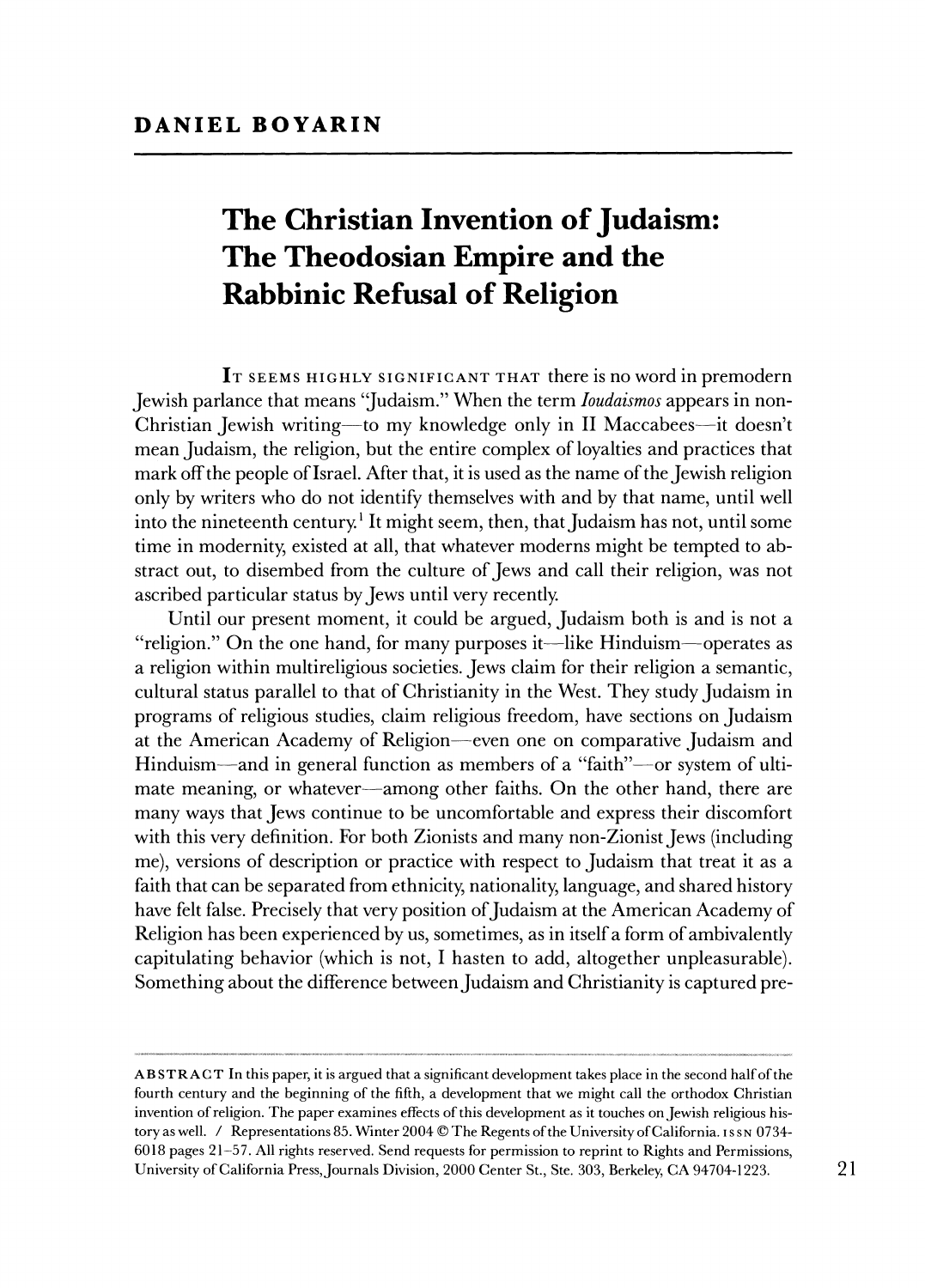**cisely by insisting on the ways that Judaism is not a religion.2 This ambivalence has deep historical roots.** 

**My argument is that the cause of this ambivalence has to be disclosed diachronically; that, at the first stage of its existence, at the time of the initial formulation of rabbinic Judaism, the Rabbis, at least, did seriously attempt to construct Judaism (the term, however, is an anachronism) as an orthodoxy, and thus as a "religion," the product of a disembedding of certain realms of practice, speech and other, from others and identifying them as of particular importance. If you do not believe such**  and such, practice so and so, you are not a Jew, imply the texts of the period.<sup>3</sup> At a **later stage, however, according to my hypothesis, at the stage of the "definitive" formulation of rabbinic Judaism in the Babylonian Talmud, the Rabbis rejected this option, proposing instead the distinct ecclesiological principle: "An Israelite, even if he [sic] sins, remains an Israelite [one remains a part of a Jewish or Israelite people whether or not one adheres to the Torah, subscribes to its major precepts, or affiliates with the community]." Whatever its original meaning, this sentence was understood throughout classical rabbinic Judaism as indicating that one cannot cease to be a Jew even via apostasy.4 The historical layering of these two ideologies and even self-definitions by the Rabbis themselves of what it is that constitutes an Israel and an Israelite provide for the creative ambivalence in the status ofJudaism today. Christianity, it would seem, or rather, the Church, needed "Judaism" to be a religious "Other," and maintained and reified this term as the name of a religion.** 

**At the end of the fourth century and in the first quarter of the fifth century, we can find several texts attesting how Christianity's new notion of self-definition via "religious" alliance was gradually replacing self-definition via kinship and land.5 These texts, belonging to very different genres, indeed to entirely different spheres of discourse-heresiology, historiography, and law-can nevertheless be read as symptoms of an epistemic shift of great importance. As Andrew Jacobs describes the discourse of the late fourth and early fifth centuries, "Certainly this universe of discourses engendered different means of establishing normativity: the disciplinary practices of Roman law, for instance, operated in a manner quite distinct from the intellectual inculcation of historiography or the ritualized enactment of orthodoxy. Nevertheless, the common goal of this discursive universe was the reorganization of significant aspects of life under a single, totalized, imperial Christian rubric."6** 

**This construction of"Christianness" primarily involved the invention of Christianity as a religion, disembedded, in Seth Schwartz's words, from other cultural practices and identifying markers.7 Susanna Elm shows that late-fourth-century Christians were already committed to the idea of religions and even understood quite well the difference between religious definition and other modes of identity formation. She finds evidence for this claim as early as Julian, "the Apostate," who formed his religion, Hellenism, in the 360s on the model of Christianity. But as we shall see, there is evidence that goes back at least as far as Eusebius in the first half of**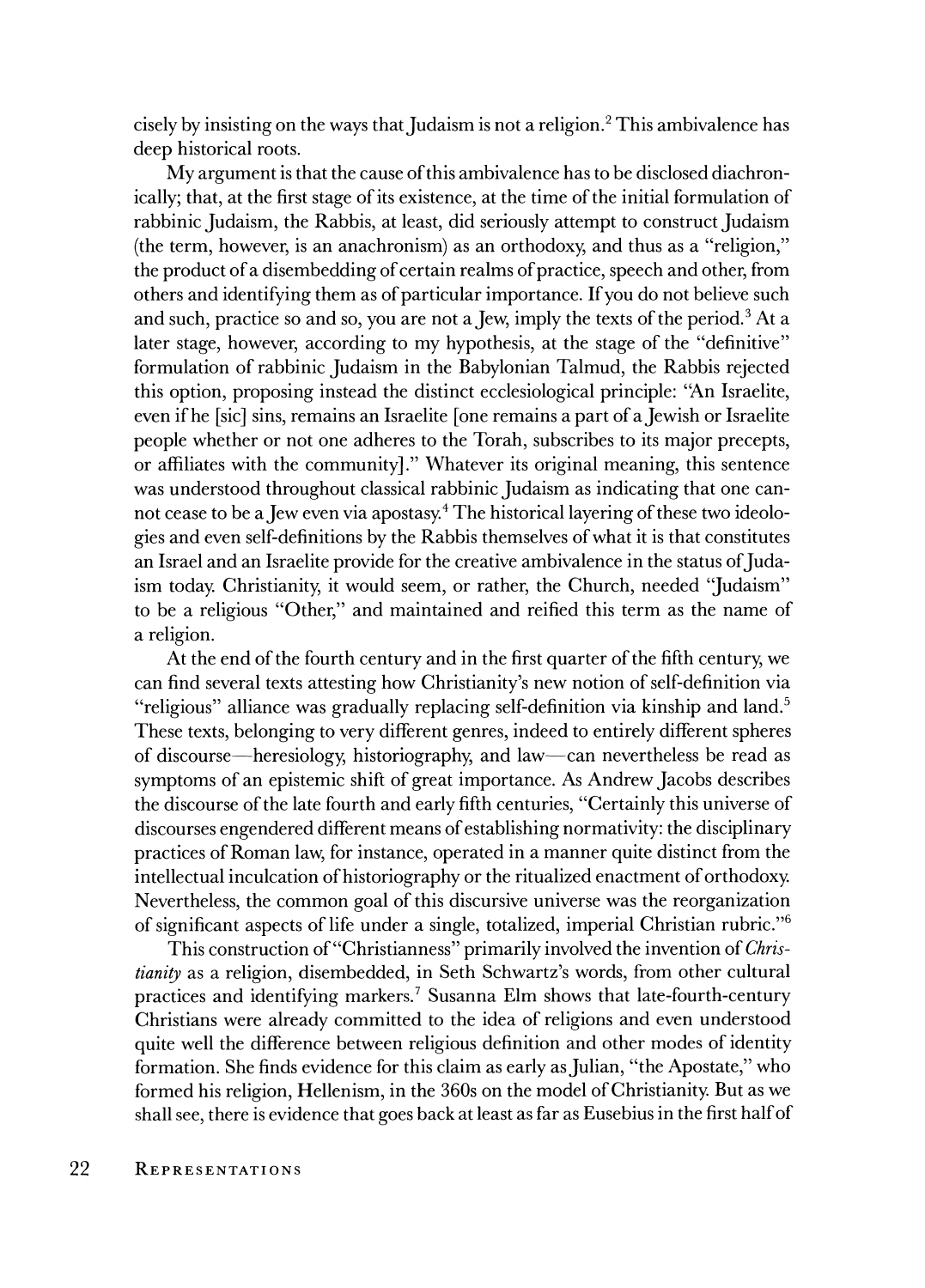**the century.8 He insists that only one who believes in "Hellenism" can understand it and teach it and uses this point as justification for his denial of the right to teach**  philosophy to Christian teachers.<sup>9</sup> Vasiliki Limberis emphasizes how, for all Julian's **hatred of Christianity, his religiosity was deeply structured by the model of Christianity:'0 "Christians had never been barred from letters. Not only was this an effective political tool to stymie Christians, it had the remarkable effect of inventing a new religion and religious identity for people in the Roman empire."" I would**  slightly modify Limberis's formulation by noting that Julian did not so much invent **a new religion as participate in the invention of a new notion of religion as a category and as a regime of power/knowledge. She further writes: "In particular, Julian echoes Christianity's modus operandi by turning pagan practices into a formal institution that one must join.""2 The great fourth-century Cappadocian theologian Gregory Nazianzen retorted to Julian:** 

**But I am obliged to speak again about the word ... Hellenism: to what does the word apply, what does one mean by it? ... Do you want to pretend that Hellenism means a religion, or, and the evidence seems to point that way, does it mean a people, and the language invented by this nation.... If Hellenism is a religion, show us from which place and what priests it has received its rules. ... Because the fact that the same people use the Greek language who also profess Greek religion does not mean that the words belong therefore to the religion, and that we therefore are naturally excluded from using them. This is not a logical conclusion, and does not agree with your own logicians. Simply because two realities encounter each other does not mean that they are confluent, i.e. identical.'3** 

**Gregory clearly has some sort of definition of the object "religion" in mind here, distinct from and in binary semiotic opposition to ethnos, contra the commonplace that such definitions are an early modern product.'4** 

**Gregory knew precisely "what kinds of affirmation, of meaning, must be identi**fied with practice in order for it to qualify as religion":<sup>15</sup> it must have received its **rules from some place (some book? Gregory surely doesn't mean geographical locations, for then he would be playing into Julian's hands) and some priests. While Gregory's definition of religion, is, of course, quite different from the Enlightenment one (a difference oddly homologous to the difference between Catholicism and Protestantism), he nevertheless clearly has a notion of religion as an idea that can be abstracted from any particular manifestation of it. For Gregory, different peoples have different religions (some right and some wrong), and some folks have none.** 

**Whichever way the "evidence pointed" for Gregory Nazianzen, it is clear, as**  Elm demonstrates, that for Julian "Hellenism" was indeed *a* religion, and on Greg**ory's terms. Gregory affords a definition of religion as clear as that of later comparatists (although quite different from them). A religion is something that has priests, rites, rules, and sacrifices. It is absolutely clear, moreover, from Gregory's discourse that, for this Christian, "the emergence of religion as a discrete category of human**  experience-religion's *disembedding*," in Schwartz's terms<sup>16</sup>-has taken place fully **and finally, since he explicitly separates religion from ethnicity/language. As**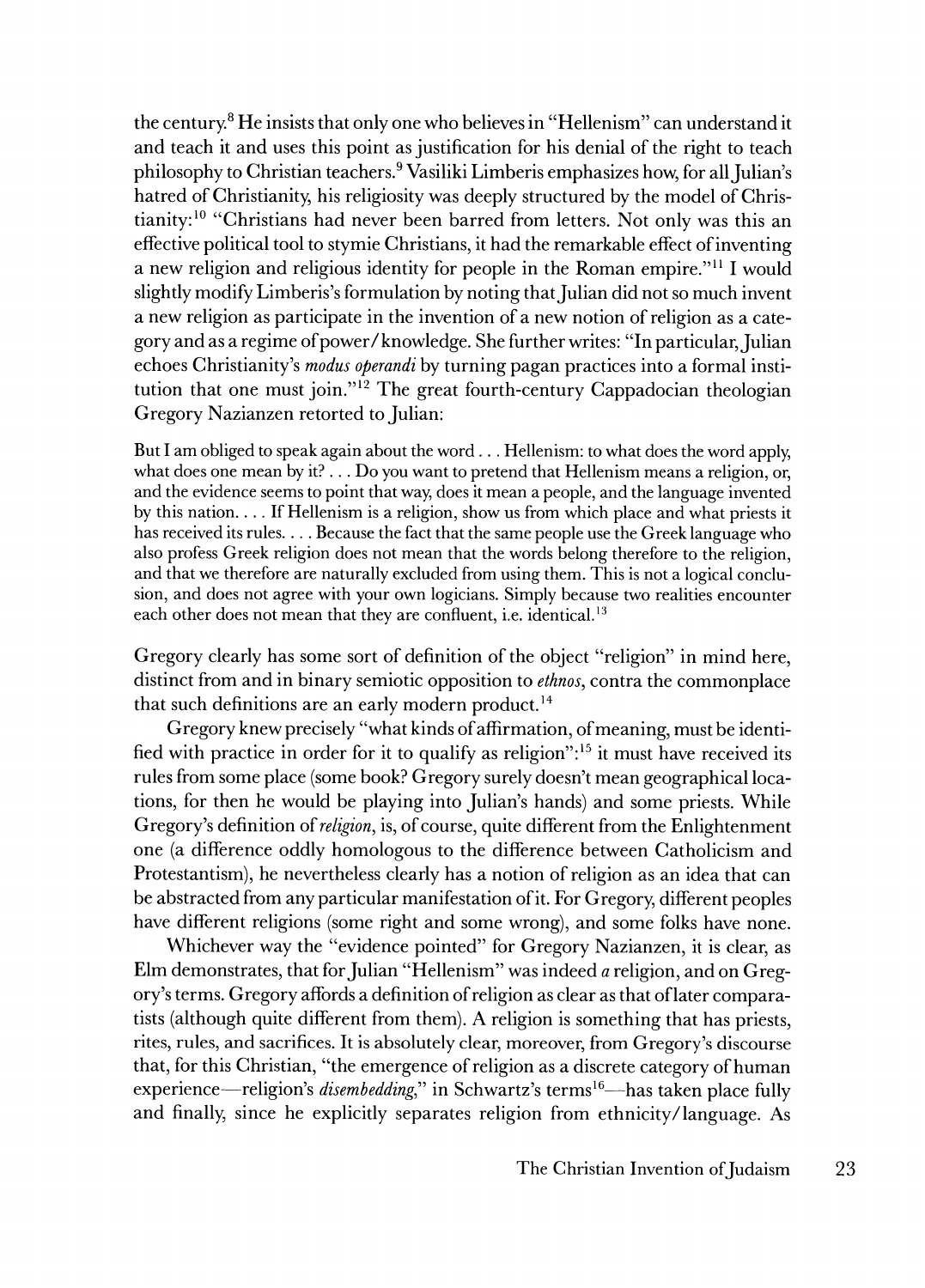**Schwartz explicitly writes, "religion" is not a dependent variable of ethnos; indeed, almost the opposite is the case.17 A corollary of this is that language itself has shifted its function as an identity marker. As Claudine Dauphin has argued, by the fifth century linguistic identity was tied to religious affiliation and identity and not to geographic or genealogical identification.18** 

**Gregory, in the course of arguing that Hellenism is not a religion, at the same time exposes the conditions that would enable some entity other than Christianity to lay claim to that name. Before Julian, other fourth-century Christian writers had no problem naming "Hellenism" a religion, thus, I expect providing Julian with the very model that he was later to turn against the Christians. Eusebius of Caesa**rea, the first church historian and an important theologian in his own right, <sup>19</sup> could **note, "I have already said before in the Preparation how Christianity is something that is neither Hellenism nor Judaism, [20] but which has its own particular charac** $t$ eristic piety [ο Χριστιανισμος ούτε Έλληνισμός τις έστιν ούτε Ιουδαισμος, οι -**KEΙΟV δε τίνα φέρων χαραΚτῆρα θεοσεβείας**,"<sup>21</sup> the implication being that both Hellenism and Judaism have their own characteristic forms of piety (wrong-headed **ones, to be sure). He also writes:** 

**This compels us to conceive some other ideal of religion, by which they [the ancient Patriarchs] must have guided their lives. Would not this be exactly that third form of religion midway between Judaism and Hellenism, which I have already deduced as the most ancient and venerable of all religions, and which has been preached of late to all nations through our Saviour.... The convert from Hellenism to Christianity does not land in Judaism, nor does one who rejects the Jewish worship become ipso facto a Greek.22** 

**Here we find in Eusebius a clear articulation of Judaism, Hellenism, and Christianity as "religions." There is something called "religion," which takes different "forms." This represents a significant conceptual shift from the earlier uses of the term religion in ancient sources, in which a religio is an appropriate single act of worship, not a conceptual or even practical system separate from culture and politics, and in which there is not, therefore, something called "religion" at all, no substance that we can discover and look at in its different forms.** 

**The fullest expression of this conceptual shift appears in the heresiology of**  Epiphanius (*floruit* early fifth century), although his terminology is not entirely **clear. For him, not only "Hellenism" and "Judaism" but also "Scythianism" and even "Barbarianism" are no longer the names of ethnic entities but of "heresies,"23 that is, religions other than orthodox Christianity.24 Although Epiphanius's use of**  the term is confusing and perhaps confused,<sup>25</sup> apparently what he means by "her**esies" is often what other writers of his time call "religions": "<Hellenism originated with Egyptians, Babylonians and Phrygians>, and it now confused <men's> ways."26 It is important to see that Epiphanius's comment is a transformation of a**  verse from the Pauline literature, as he himself informs us.<sup>27</sup> In Colossians 3:11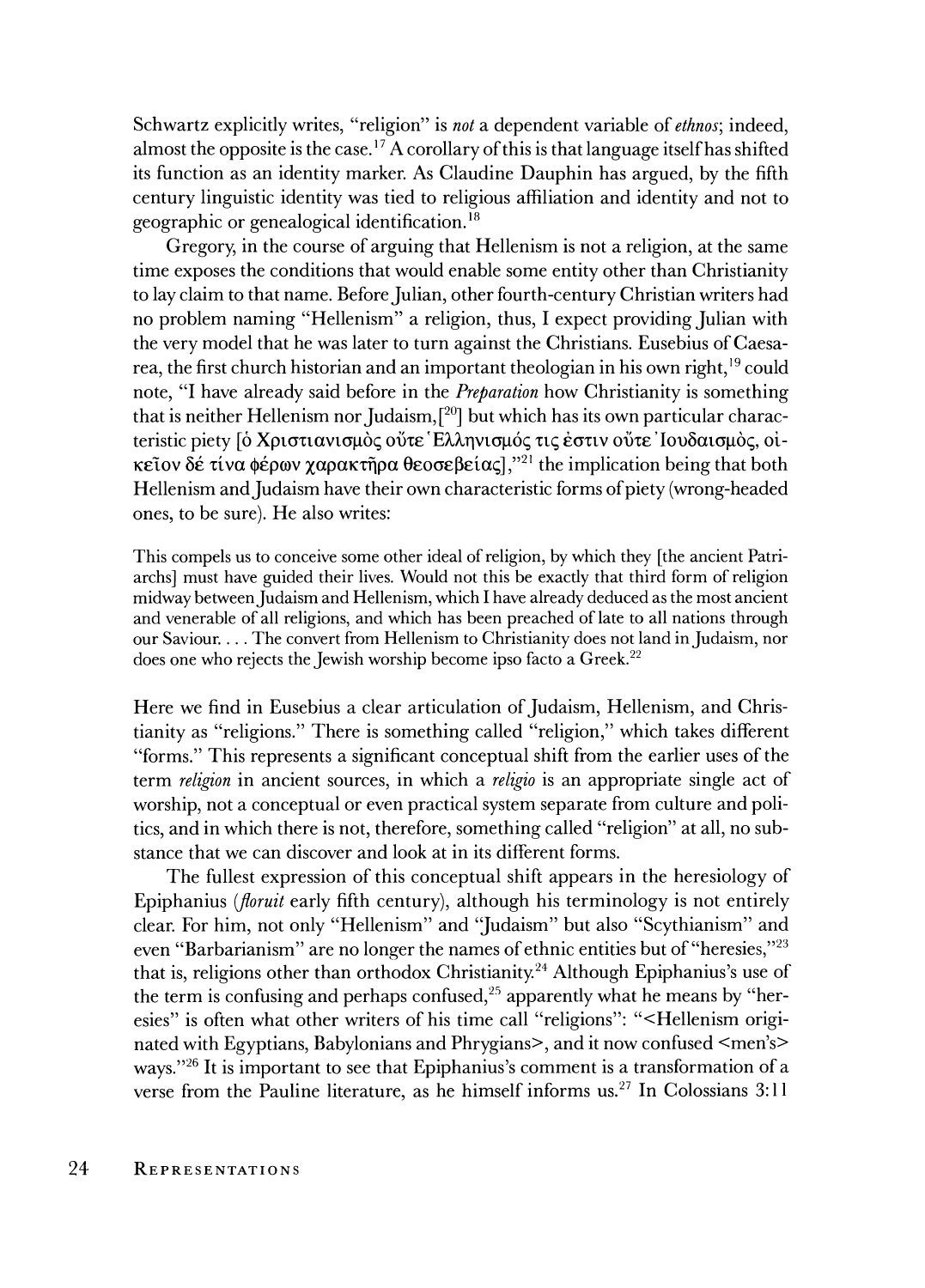**we find, "Here there cannot be Greek and Jew, circumcised and uncircumcised, barbarian, Scythian, slave, free man, but Christ is all, and in all."28 This is a lovely index of the semantic shift. For pseudo-Paul, these designations are obviously not the names of religious formations but of various ethnic and cultural groupings,29 whereas for Epiphanius they are the names of"heresies," by which he means groups divided and constituted by religious differences fully disembedded from ethnicities: How, otherwise, could the religion called "Hellenism" have originated with the Egyptians?30 Astonishingly, Epiphanius's "Hellenism" seems to have nothing to do**  with the Greeks; it is Epiphanius's name for what other writers would call "pa**ganism." Epiphanius, not surprisingly, defines "the topic of the Jews' religion" as "the subject of their beliefs."31 For Epiphanius, as for Gregory, a major category (if not the only one) for dividing human beings into groups is "the subject of their beliefs," hence the power/knowledge regime of "religion." The system of identities had been completely transformed during the period extending from the first to the fifth centuries. The systemic change resulting in religious difference as a modality of identity that began, I would suggest, with the heresiological work of Christians such as Justin Martyr works itself out through the fourth century and is closely intertwined with the triumph of orthodoxy. Orthodoxy is thus not only a discourse for the production of difference within, but functions as a category to make and mark the border between Christianity and its proximate other religions, particularly a Judaism that it is, in part, inventing.** 

**There is a new moment in fifth-century Christian heresiological discourse. Where in previous times the general move was to call Christian heretics 'Jews" (a motif that continues alongside the "new" one), only at this time (notably in Epiph**anius and Jerome) is distinguishing Judaizing heretics from orthodox Jews central **to the Christian discursive project.32 As one piece of evidence for this claim, I would adduce an explosion of heresiological interest in the 'Jewish-Christian heresies" of the Nazarenes and the Ebionites at this time. At the beginning of the nineteenth century, J. K. L. Gieseler had already recognized that "the brightest moment in the history of these two groups doubtless falls about the year 400 A.D., at which time we have the best accounts concerning them."33 Given that it seems unlikely that**  these sects actually flourished at this time,<sup>34</sup> we need to discover other ways of un**derstanding this striking literary flowering. The Ebionites and Nazarenes, in my reading, function much as the mythical "trickster" figures of many religions, in that precisely by transgressing borders that the culture establishes, they reify those boundaries.35 The discourse of the "Judaizing heretics" thus performs this very function of reinforcing the binaries.** 

**The purpose of Epiphanius's discourse on the Ebionites and Nazarenes is to participate in the imperial project of control of (in this case) Palestine by "identifying and reifying the . . . religions." Epiphanius explicitly indicates that this is his purpose by writing of Ebion, the heresiarch-founder of the sect: "But since he is**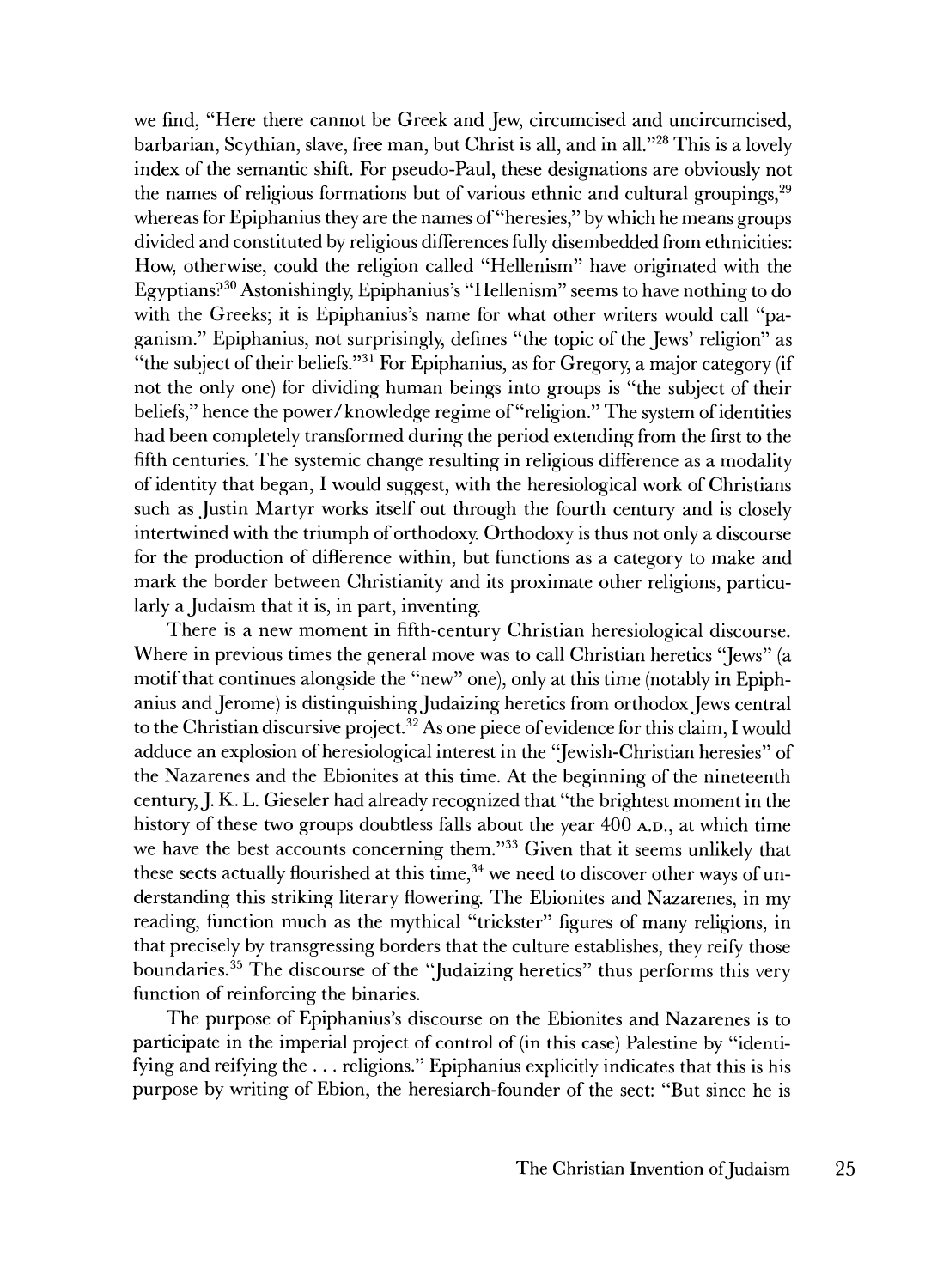**practically midway between all the sects, he is nothing. The words of scripture, 'I was almost in all evil, in the midst of the church and synagogue' [Proverbs 5:14], are fulfilled in him. For he is Samaritan, but rejects the name with disgust. And**  while professing to be a Jew, he is the opposite of Jews—though he does agree with **them in part."36 In a rare moment of midrashic wit (one hesitates to attribute it to Epiphanius himself), the verse of Proverbs is read to mean that I was in all evil, because I was in the midst [between] the church and the synagogue. Epiphanius's declaration that the Ebionites "are nothing," especially when put next to Jerome's famous declaration that the Nazarenes think that they are Christians and Jews, but in reality are neither, strongly recalls for me the insistence in the modern period that the people of southern Africa have no religion, not because they are not Christians, but because they are not pagans.37 Suddenly it seems important to these two writers to assert a difference between Judaizing heretics and Jews. The ascription of existence to the "hybrids" assumes (and thus assures) the existence ofnonhybrid, "pure" religions. Heresiology is not only, as it is usually figured, the insistence on some right doctrine but on a discourse of the pure as opposed to the hybrid, a discourse that then requires the hybrid as its opposite term. The discourse of race as analyzed by Homi Bhabha proves helpful here: "The exertions of the 'official knowledges' of colonialism-pseudo-scientific, typological, legal-administrative, eugenicist-are imbricated at the point of their production of meaning and power with the fantasy that dramatizes the impossible desire for a pure, undifferentiated origin."38 We need only substitute "heresiological" for "eugenicist" to arrive at a**  major thesis of this article. Thus if on one level, orthodox Judaism is produced as the **abject of Christian heresiology, and orthodox Christianity as the abject of Jewish heresiology, on yet another level the "heretics" and the minim are the same people, perhaps literally so, but certainly discursively so: they constitute the impossible desire of which Bhabha speaks.** 

**Jerome, Epiphanius's younger contemporary, is the other most prolific writer about 'Jewish-Christians" in antiquity.39 Andrew Jacobs reads Jerome's Hebrew knowledge as an important part of the "colonialist" project of the Theodosian age.4" I want to focus here on only one aspect of Jerome's discourse about Jews, his discussions of the 'Jewish-Christians." Hillel Newman has recently argued that Jerome's discourse about the Judaizers and Nazarenes is more or less constructed out of whole cloth.41 It thus sharply raises the question of motivation, for, as historian Marc Bloch notes, "To establish the fact of forgery is not enough. It is further necessary to discover its motivations..... Above all, a fraud is, in its way, a piece of evidence."42 I would suggest that Jerome, in general a much clearer thinker than Epiphanius, moves in the same direction but with greater lucidity. For him, it is absolutely unambiguous that rabbinic Judaism is not a Christian heresy but a separate religion. The Mischlinge thus explicitly mark out the space of illegitimacy, of no religion:**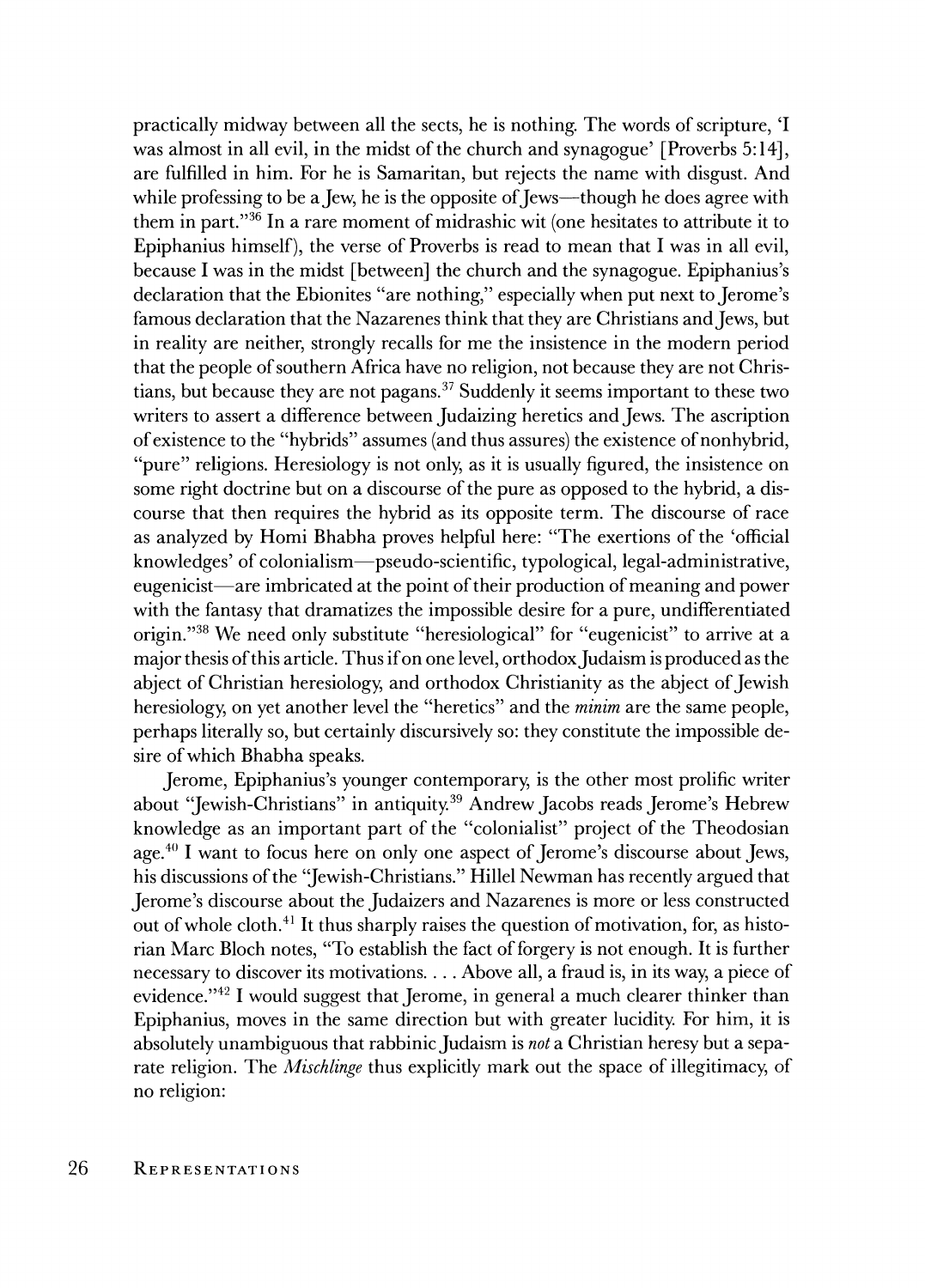**usque hodie per totas orientis synagogas inter Iudaeos heresis est, quae dicitur Minaeorum, et a pharisaeis huc usque damnatur, quos uulgo Nazaraeos nuncupant, qui credunt in Christum, filium dei natum de Maria uirgine, et eum dicunt esse, qui sub Pontio Pilato et passus est et resurrexit, in quem et nos credimus, sed, dum uolunt et Iudaei esse et Christiani, nec Iudaei sunt nec Christiani.** 

**[In our own day there exists a sect among the Jews throughout all the synagogues of the East, which is called the sect of the Minei, and is even now condemned by the Pharisees. The adherents to this sect are known commonly as Nazarenes; they believe in Christ the Son of God, born of the Virgin Mary; and they say that He who suffered under Pontius Pilate and rose again, is the same as the one in whom we believe. But while they desire to**  be both Jews and Christians, they are neither the one nor the other.<sup>143</sup>

**This proclamation of Jerome's comes in the context of his discussion with Augustine about Galatians 2, in which Augustine, disallowing the notion that the apostles dissimulated when they kept Jewish practices, suggests that their "Jewish-**Christianity" was legitimate. Jerome responds vigorously, understanding the "danger" of such notions to totalizing imperial orthodoxy.<sup>44</sup> What is new here is not, **obviously, the condemnation of the "Jewish-Christian" heretics but that the Chris**tian author condemns them, in addition, for not being Jews, thus at least implicitly **marking the existence and legitimacy of a "true" Jewish religion alongside Christianity, as opposed to the falsities of the Mischlinge. This move parallels, then, Epiph**anius's insistence that the Ebionites are "nothing." Pushing Jacobs's interpretation **a bit further, I would suggest that Jerome's insistence on translating from the Hebrew is both an instance of control of the Jew (Jacobs's point) and also the very marking out of the Jews as "absolute other" to Christianity. I think it is not going too far to see here a reflection of a social and political process like the one David Chidester remarks in an entirely different historical moment: "The discovery of an indigenous religious system on southern African frontiers depended upon colonial conquest and domination. Once contained under colonial control, an indigenous population was found to have its own religious system."45 Following out the logic of this statement suggests that there may have been a similar nexus between the containment of the Jews under the colonial eye of the Christian Empire that enabled the discovery/invention of Judaism as a religion. Looked at from the other direction, the assertion of the existence of a fully separate-from-Christianity "orthodox" Judaism functioned for Christian orthodoxy as a guarantee of the Christian's own bounded and coherent identity and thus furthered the project of imperial control, as marked out byJacobs. The discursive processes in the situation of Christian Empire are very different from the projects of mutual self-definition that I have elsewhere explored.46** 

**Hegemonic Christian discourse also produced Judaism (and paganism, for ex**ample, that of Julian) as other religions precisely in order to cordon off Christianity, **in a purification and crystallization of its essence as a bounded entity. Julian cleverly**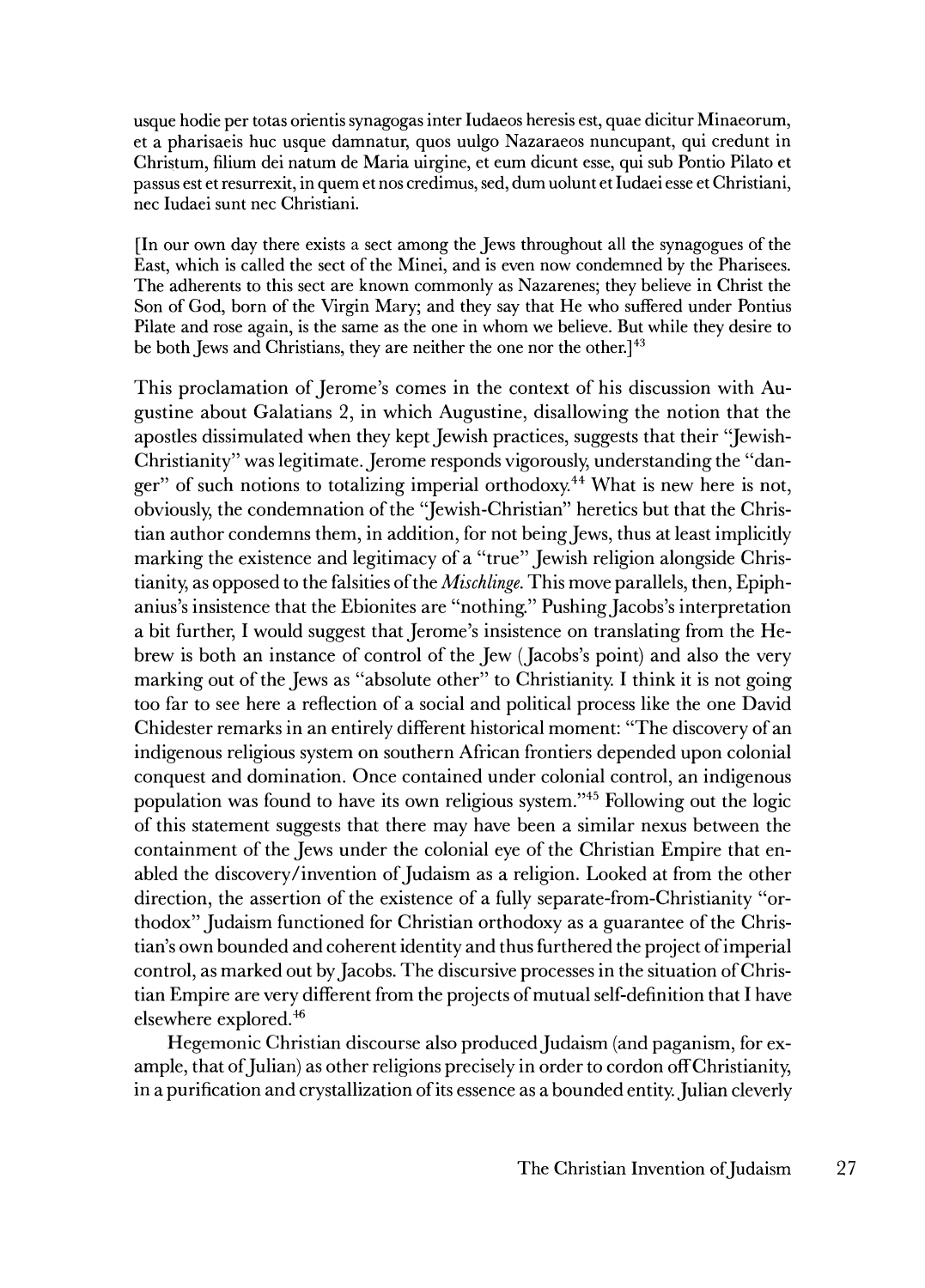**reverses this procedure and turns it against Christianity. In at least one reading of Julian's "Against the Galileans," the point of that work is to reinstate a binary opposi**tion between Greek and Jew, Hellenism and Judaism, by inscribing Christianity as **a hybrid. Eusebius's claim that one who leaves Hellenism does not land in Judaism and the reverse now constitutes an argument that Christianity itself is a monstrous hybrid, a mooncalf: "For if any man should wish to examine into the truth concerning you, he will find that your impiety is compounded of the rashness of the Jews and the indifference and vulgarity of the Gentiles. For from both sides you have drawn what is by no means their best but their inferior teaching, and so have made for yourselves a border of wickedness."47 Julian further writes: "It is worth while ... to compare what is said about the divine among the Hellenes and Hebrews; and finally to enquire of those who are neither Hellenes nor Jews, but belong to the sect of the Galileans."48 Julian, as dedicated as any Christian orthodox writer to policing borderlines, bitterly reproaches the "Galileans" for contending that they are Israelites and argues that they are no such thing, neither Jews nor Greeks but impure hybrids.49 Here Julian sounds very much like Jerome when the latter de**clares that those who think they are both Jews and Christians are neither, or Epiphanius when he refers to the Ebionites as "nothing." This would make Julian's project **structurally identical to the projects of the Christian heresiologists who, at about the same time, were rendering Christianity and Judaism in their "orthodox" forms the pure terms of a binary opposition, with the "Judaizing" Christians as hybrids who must be excluded from the semiotic system. I suggest, then, a deeper explanation for Julian's insistence that you cannot mix Hellenism with Christianity. It is not only that Hellenism and Christianity are separate religions that, by definition, cannot be mixed with each other, but even more that Christianity is always already (ifyou will) an admixture, a syncretism. Julian wants to reinstate the binary of Jew and Greek. He provides, therefore, another instance of the discursive form that I am arguing for in the Christian texts of his time, a horror of supposed hybrids. To**  recapitulate, in Julian's very formation of *Hellenism* (or should I say *Hellenicity*?),<sup>50</sup> **as a religious difference, he mirrors the efforts of the orthodox churchmen. This is another instantiation of the point made by Limberis.51 While he was protecting the borders between Hellenism and Judaism by excluding Christianity as a hybrid, Julian was in effect smuggling some Christian ideas in his attempt to outlaw Christianity.** 

This interpretation adds something to that of Jacobs, who writes that "among **the deviant figures of Christian discourse we often find the Jew, the 'proximate other' used to produce the hierarchical space between the Christian and the non-Christian."52 I am suggesting that the heretic can also be read as a proximate other, producing a hierarchical space between the Christian and the Jew. This point is at least partially anticipated by Jacobs himself when he writes that "Jews exist as the paradigmatic 'to-be-known' in the overwhelming project of conceptualizing the 'all in all' of orthodoxy. This comes out most clearly in in the [Epiphanian] accounts of**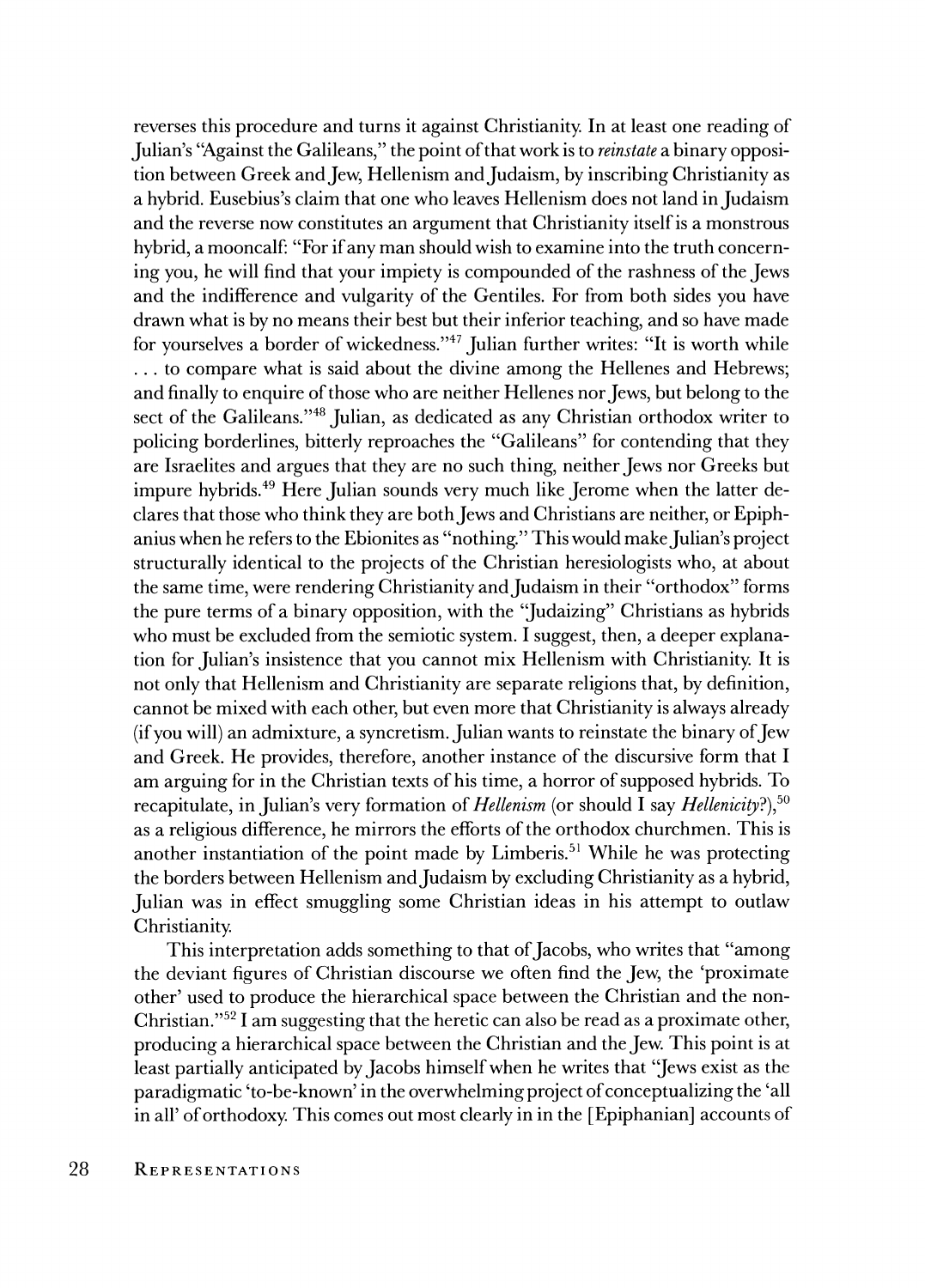**'Jewish-Christian' heresies."53 One way of spinning this would be to see heresiology**  as central to the production of Judaism as the "pure other" of Christian orthodoxy, **while the other way of interpreting it would be to see Judaism as essential to the production of orthodoxy over and against heresy. My point is that both of these moments in an oscillating analysis are equally important and valid. Seen in this light, orthodoxy itself, orthodoxy as an idea, as a regime (as opposed to any particular orthodox position) is crucial in the formation of Christianity as the universal and imperial religion of the late Roman Empire and, later on, of European Christendom as well.** 

In a not inconsiderable sense, Epiphanius's *Panarion* (Medicine Chest),<sup>54</sup> a clas**sification of all the many varieties of heresy, can be seen as performing a function for the disciplining of religion that Richard von Krafft-Ebing's similar work on the perversions played in the disciplining of sexuality at the end of the nineteenth century.55** 

#### **The Conversion of Count Joseph**

**A puzzling moment in Epiphanius's text, the narrative of the conversion**  of Count Joseph of Tiberias, supports the suggestion that the exporting of hybridity **from within to without in the form of heresiology is complicit in the production of Christianity and Judaism as separate, unequal orthodoxies.56 Count Joseph was a Jew and a high official in the court of the Patriarch-and thus certifiably orthodox-who, Epiphanius reports, converted to orthodox Christianity.** 

**After citing the heretical Christological doctrines of the Ebionites and related "heresies," Epiphanius remarks that they use only the Gospel of Matthew, called "According to the Hebrews."57 There follows a strange remark that some will object that the Jews secretly hold in their "treasuries" copies of the Gospel of John and the Acts of the Apostles translated into Hebrew, "So the Jews who have been converted to Christ by reading it have told me." The text already inscribes, therefore, two differing spaces, a "heretical" one in which the Gospel according to the Hebrews is the Gospel and an "orthodox" Jewish space in which other texts are kept, enabling (inadvertently?) Jews to convert to orthodox Christianity. The relevant opposition being inscribed is thus that between orthodoxy and heresy, not between Judaism and Christianity. Orthodox Judaism and orthodox Christianity, as in Jerome's letter, are lined up on one side of a semantic opposition, with the heretics, who do not respect the difference between being Jew or being Christian and attempt to combine them, positioned on the other side. The Joseph story follows immediately upon these declarations, and, in my reading, is powerfully contextualized by them. From the beginning to the end of the narrative, Epiphanius emphasizes over and over the "orthodoxy" of Joseph's Christianity. He has as a houseguest Bishop Eusebius of Vercelli, "since Constantius had banished him for his orthodox**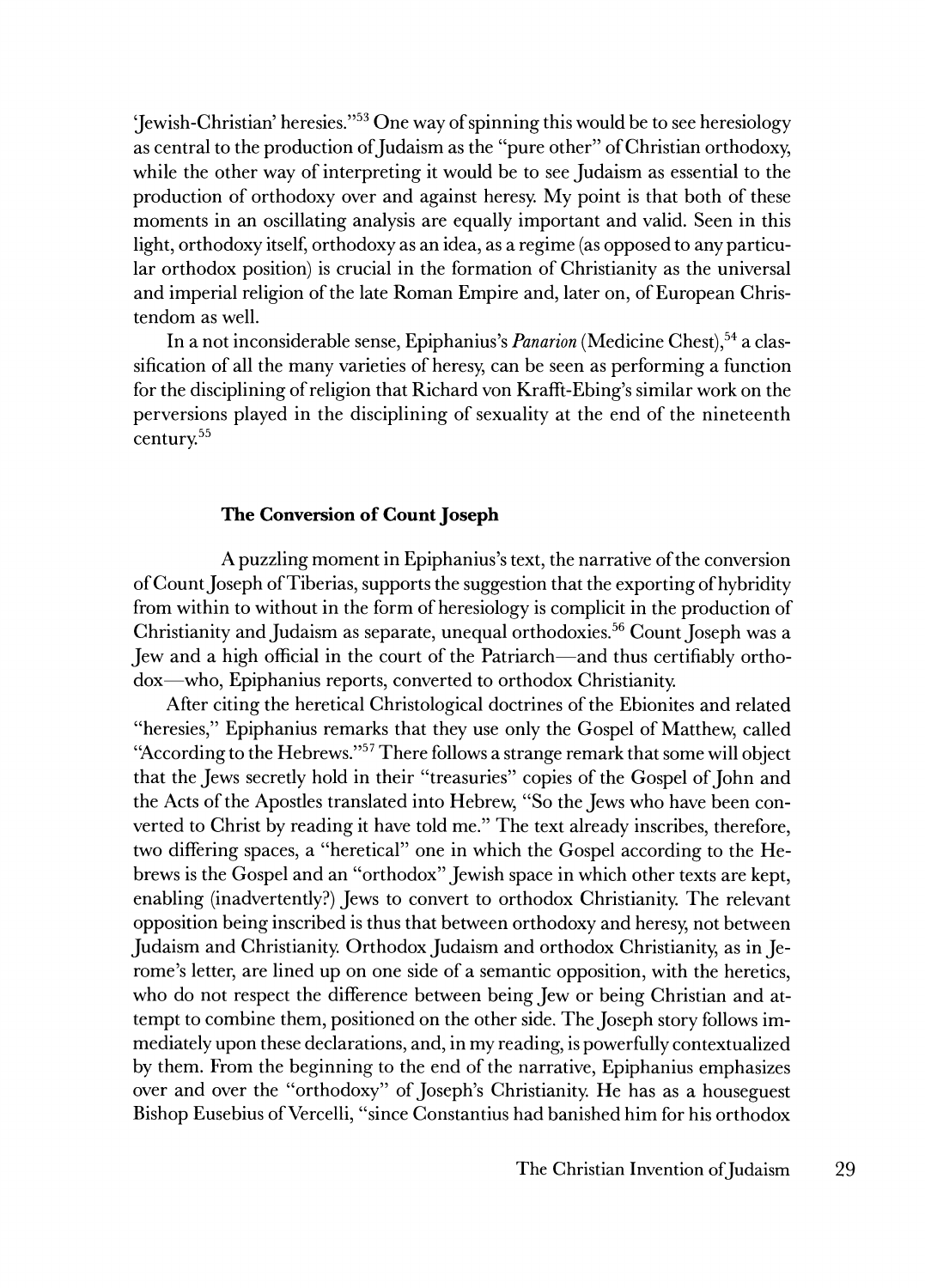**faith," and, at the very beginning and as a sort of headline to the conversion narrative itself, "Josephus was not only privileged to become a faithful Christian, but a despiser of Arians as well. In that city, Scythopolis, he was the only orthodox Christian-they were all Arian.... But there was another, younger man in town**  too, an orthodox believer of Jewish parentage."<sup>58</sup> The intimate connection between **Jewishness and orthodoxy within the Epiphanian discourse is thus doubled in this conversion narrative.** 

**The first step toward Joseph's conversion is his observation (through a keyhole) of the deathbed baptism of no lesser a person than the Patriarch, "Ellel." Thus at the very heart and head of the orthodox Jewish power structure they understand that salvation is only through conversion to Christianity. Joseph is understandably "troubled over the subject of baptism.""59 Upon the death of this Ellel, Joseph and another one of the Patriarch's "apostles" are made regents for his minor son, the Infante Patriarch, one 'Judas" by name. This is indeed a name common in the patriarchal family, but Epiphanius twice marks that he does not know that that is**  his name—"I suppose that he was called that,"<sup>60</sup> suggesting to this reader, at any **rate, that the name is being marked as emblematic. This young man is a libertine. While Joseph watches, a beautiful young Christian woman is saved from his magical charms by the cross that she carries, once more raising thoughts in Joseph's mind, "but at this point he was by no means convinced that he should become a Christian."6' During this time Joseph reads the Gospels, an Ebionite Matthew (originally in Hebrew), canonical John (translated into Hebrew), and canonical Acts (also translated), which are kept in the secret treasury of the Patriarchs. Upon becoming deathly ill, Joseph is informed by the Elders, who whisper in his ear, that he will be healed if he believes in the Christian creed; Epiphanius has, moreover, heard such a story from another Jew as well. Joseph's heart remains hard, but after the young Patriarch Judas grows up, he makes our Joseph tax gatherer for the province of Cilicia, where Joseph lodges next to the church, befriends the bishop, borrows the Gospels, and reads them again. When the Jews, full of resentment because**  of Joseph's campaign against their corruption, discover that he is reading the Gos**pels, they fall upon him, take him to the synagogue, "and whip ... him as the Law prescribes."62 At this point, Joseph accepts baptism, goes to Constantine's court,**  and is offered high rank in the imperial government by the "good emperor-a true **servant of Christ, and after David, Hezekiah and Josiah, the king with the most godly zeal."63 After being permitted to build churches in the Jewish towns of the Galilee, Joseph sets up furnaces to burn the lime for them. The "natural-born Jews" perform sorcery to make these fires deviate from their own nature and be ineffective. When Joseph hears of this, he cries out in the name of Jesus and sprinkles water on the furnaces. The spell is thereby broken, the fire blazes up, "and the crowds of [all Jewish] spectators cried, 'there is (only) one God, the help of the**  Christians.'" All of the formerly orthodox Jews have now become orthodox Chris**tians, a conversion portrayed as without remainder. The Ebionites, with their heret-**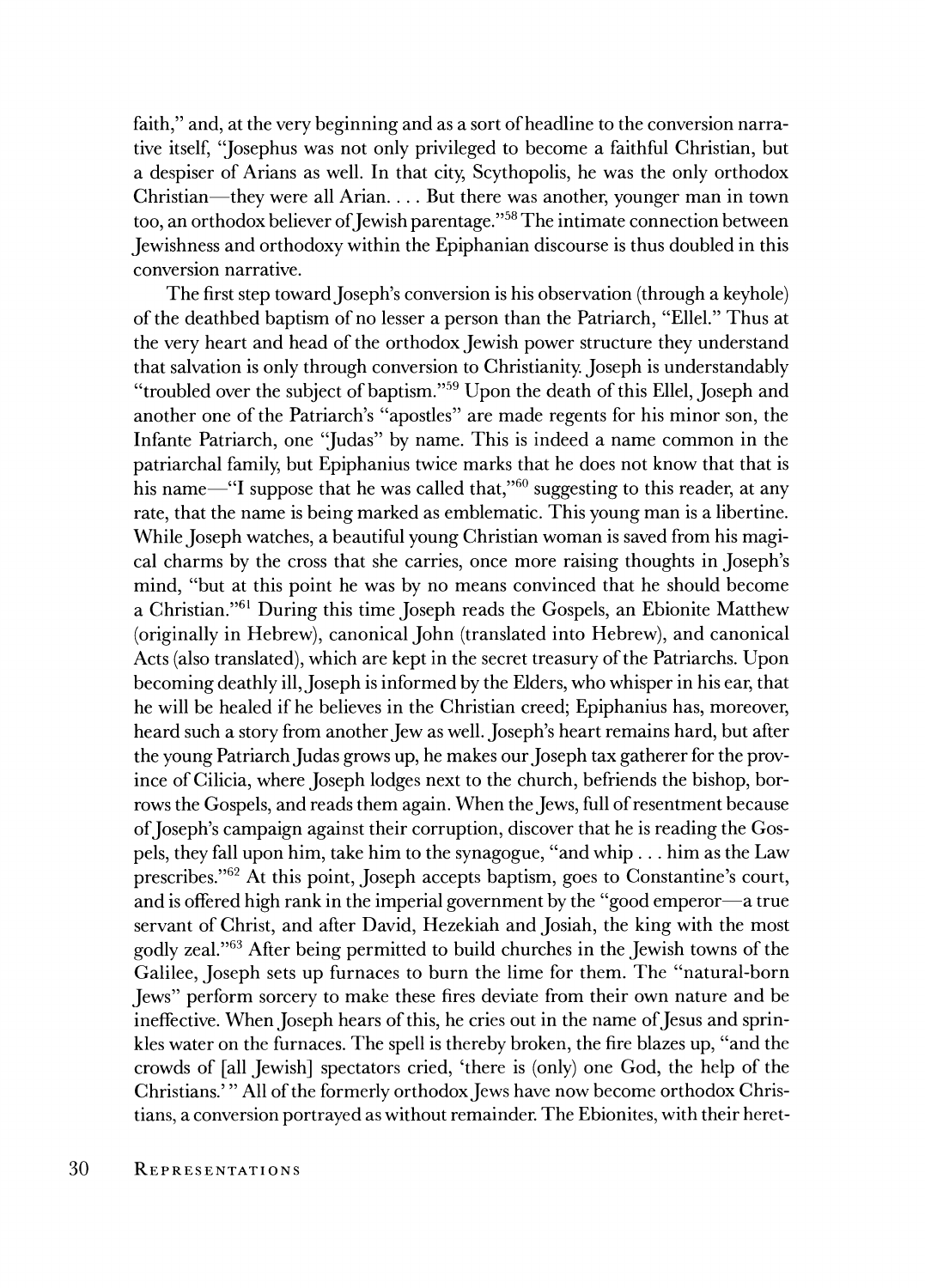**ical Gospel "According to the Hebrews," are safely marked as the true locus of hybridity. The discursive entities, orthodox Judaism and orthodox Christianity, work very similarly to the discourse of race as Young describes it: "The idea of racial purity [orthodoxy] here shows itself to be profoundly dialectical: it only works when defined against potential intermixture, which also threatens to undo its calculations altogether."64** 

**After relating this tale, Epiphanius returns to his main point. He argues, "So much for my account and description of these events, which I recalled here because of the translation of the books, the rendering from Greek to Hebrew of the Gospel of John and the Acts of the Apostles. But I resume-because of the Gospel according to Matthew the progress of the discussion obliged me to give the sequel of the knowledge which had come my way. Now in what they call a Gospel according to Matthew, though it is not entirely complete, but is corrupt and mutilated-and**  they call this thing 'Hebrew'!—the following passage occurs."<sup>65</sup> I would argue that **this true Gospel and Acts, found in the hands of the true Jews, are being dramatized in opposition to that fake Gospel, neither Christian nor Jewish: "And they [the Ebionites] call this thing Hebrew!"** 

**Most scholars believe that this story has been interpolated into the middle of Epiphanius's account of the Ebionites because of the metonymical link between the books that Joseph found and the Ebionite 'Jewish Christians."66 I think, however, that it plays a more central role in Epiphanius's text. Stephen Goranson sends us in the right direction: "The story of Joseph of Tiberias is of a conversion from one orthodoxy to another, skipping over middle groups, more numerous at the time in**  Galilee."<sup>67</sup> I submit that the story of Joseph further underlines Epiphanius's distinction between those who are "something"-Jews or Christians or pagans-and **those who are nothing, the Mischlinge. The function of the story is hardly to use the somethingness of the "religions" in order to establish the "nothingness" of the Ebionites and their associates, but can more plausibly read in the opposite manner, namely using their nothingness to establish the somethingness of the absolutely distinguished "real" religions.** 

**Thus a narrative that inscribes the binary opposition between a "pure," orthodox Judaism and a "pure," orthodox Christianity, as well as the ambiguous tricksters, the Jewish/Christian hybrids, can be seen as participating in the same process of the production of absolute boundaries, of "individual and communal stability." I thus read a narrative interposed by Epiphanius, seemingly almost by accident,68 as a hermeneutic key for understanding at least one of the crucial motives of his text. It is not just, as Goranson puts it, "that the church has in the interim, from the first to the fourth centuries, decided that Ebionites and Nazarenes are heretical," but rather that the discursive project of imperial Christian self-definition requires an absolute separation from Judaism. In order to help produce that, Epiph**anius (the Church) needs to make space for an orthodox Judaism that is completely **Other to Christianity. Now we can see the fifth-century explicit notices of curses of**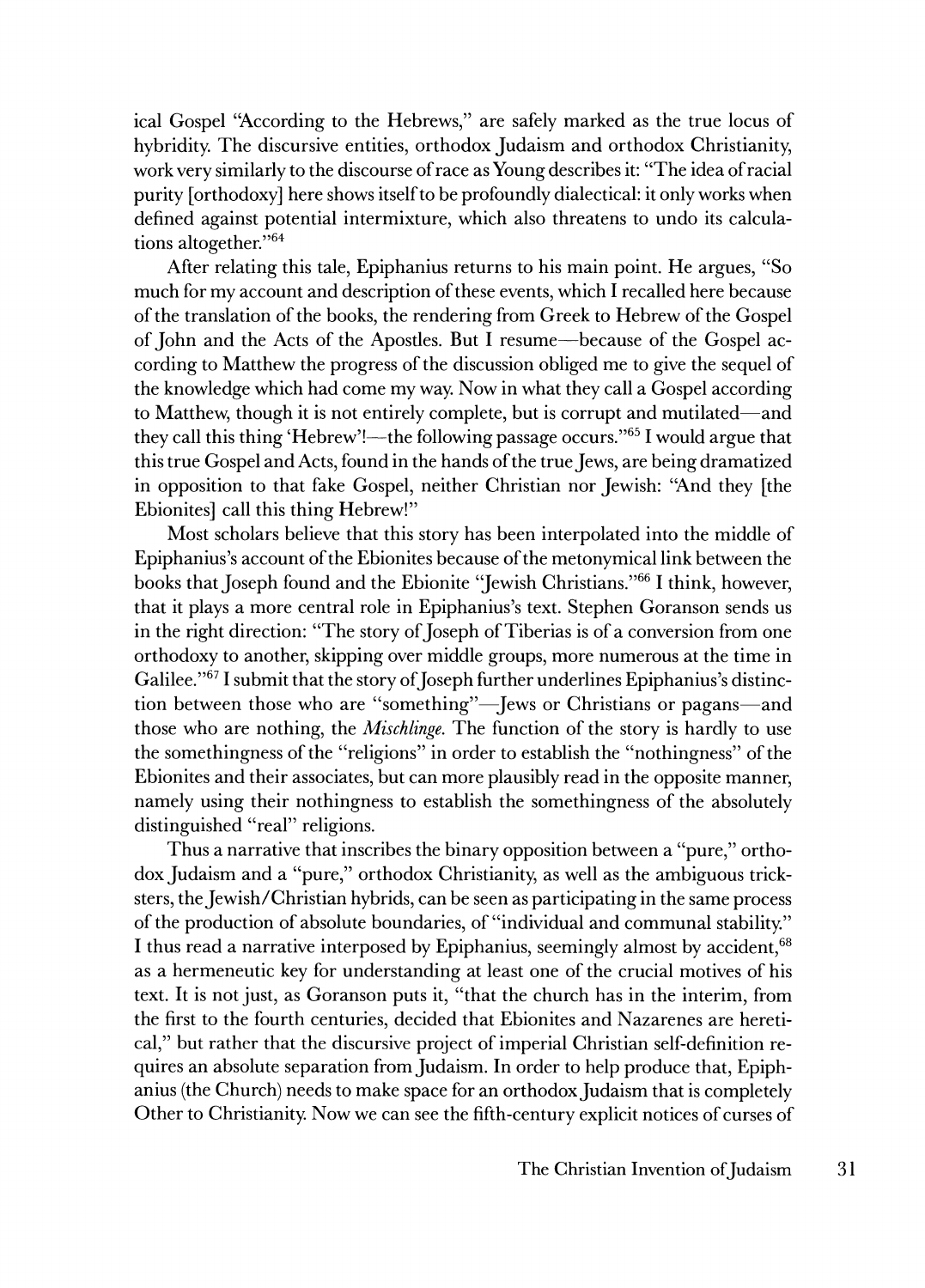**"Nazarenes" in synagogues as participating in the same project.69 The Jews who curse the middle groups are discursively necessary for the orthodox project, per**forming the same function as orthodox Jews like Count Joseph who absolutely con**vert to orthodox Christianity, thus guaranteeing the latter's legitimacy. Joseph was the only "orthodox Christian" in all of Scythopolis. It was his complete separation from Christianity as an "orthodox" Jew that enabled his transformation into a purely orthodox Christian. In other words, a Jewish orthodoxy is produced by the Christian legend in order to help guarantee a Christian orthodoxy, over and against hybrids. The hybrids, however, also produce the no-man's land, the mestizo territory, that guarantees the purity of the orthodox formations.** 

## **Orthodox Judaism as State-Sanctioned (But False) Religion in the Theodosian Code**

**In support of this interpretation of Epiphanius and Jerome, I adduce a further bit of contemporaneous evidence of a very different sort, the Code of Theodosius of 438.70** 

**To more fully appreciate the import of that code, we must focus on the semantic**  shift in the terms *religio* and *superstitio*.<sup>71</sup> In Latin, *superstitio* in its earliest appear**ances was not in binary opposition to religio. Indeed, too much religio could be superstitio. It was not the index of worship of the right gods, but of the right or wrong worship of the gods.72 Maurice Sachot concurs that, in the Latin of the early empire, superstitio was itself not so much the opposite of religio as a type of religio, simply a dangerous and illegitimate excess of religio itself.73 As Peter Brown puts it, "Outside Epicurean circles, superstition was not treated as a cognitive aberration-an 'irrational' belief in nonexistent or misperceived beings. Superstition was a social gaffe committed in the presence of the gods. It betrayed a lack of the ease and candour that were supposed to characterise a free man's relations with any persons, human or divine. Excessive observance was strictly analogous to flattery and ostentation; and magic was a form of graft and manipulation."74 Mary Beard, John A. North, and S. R. E Price write: "[Superstitio] was ambiguous between two meanings: excessive forms of behaviour, that is 'irregular' religious practices ('not following the custom of the state') and excessive commitment, an excessive commitment to the gods."** 

**In later Christian Latin, religio is not defined as the practices that are useful and appropriate for maintaining Roman solidarity and social order, but as the belief in that which is true, that is, as sanctioned by an authoritatively and ultimately legally produced ecumenical orthodoxy. Beard, North, and Price support this point:** 

**"Religio is worship of the true god, superstitio of a false,"75 as the Christian Lactantius re**marked in the early fourth century A.D.-so asserting that alien practices and gods were **not merely inferior to his own, but actually bogus. The traditional Roman distinction seems to have made no such assumption about truth and falsehood: when Romans in the early**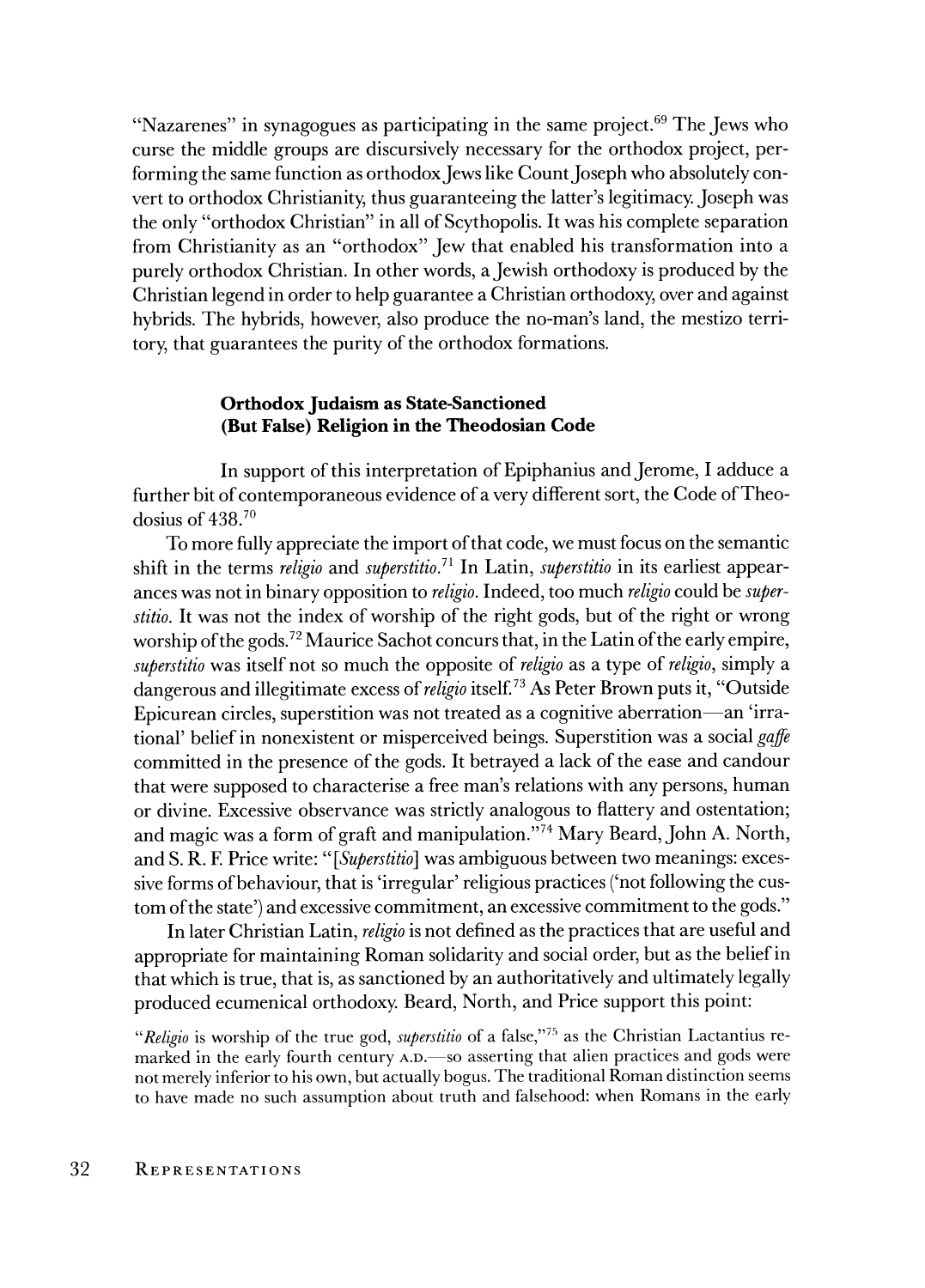**empire debated the nature of religio and superstitio they were discussing instead different forms of human relations with the gods. This is captured in Seneca's formulation that "religio honours the gods, superstitio wrongs them."76** 

**A somewhat different way of naming this shift is to point out that, in the earlier**  usage, *religiones* and *superstitiones* are the names of acts—including speech acts **and the results of such acts. If Judaism (sometimes) and Christianity (always) are referred to as superstitiones in non-Christian literature, that is a judgment on all of the acts that members of those communities perform, but not a name for the community itself. After the shift, religio and superstitio are the names of institutions and communities. Before, one performs a religio or a superstitio; now one belongs to one.** 

**This helps explain why the Epiphanian narrative of conversion is so crucial in establishing the new sense of religio, for the possibility of conversion itself converts Christianity into an institution, rather than merely a set of practices, an institution that we might name "the Church." Now it becomes possible for Christianity to be a true religio, whereas Judaism and paganism are false religiones, another name for**  which is *superstitiones* in its new sense. After the invention of sexuality in the nine**teenth century, everyone has a sexuality; similarly, after the invention of religion in the fourth century, everyone has a religion. Greek, we might say, also rises to the**   $\alpha$  occasion of this semantic and social shift, with the once very rare word  $\theta$ *p* $\rho$  $\alpha$ ει $\alpha$ **stepping into the new semantic slot now occupied by the Latin religio in its post-Christian sense. This semantic development is paralleled in Hebrew n', which in biblical and early rabbinic usage means something like religio in the old Latin sense and comes to mean "religion" only in the Middle Ages.** 

A paradox in the representation of Judaism within the Theodosian Code illus**trates these points. Throughout the code, Judaism is sometimes nominated religio and sometimes superstitio, but, as legal historian Amnon Linder observes, after 416 only superstitio is used. In older Roman usage this shift to exclusive designation as superstitio ought to mark an absolute delegitimation of Judaism, entirely unlike its prior status as religio licita, in Tertullian's famous-if pleonastic-phrase. However, Linder also describes a complex and increasing legislative legitimation of Judaism through the fourth and fifth centuries. Both Ginter Stemberger and Lee Levine have pointed to the paradox engendered by the fact that the Palestinian patriachate achieved its heyday in the fourth and early fifth centuries,77 that is, precisely as the Jewish position was otherwise deteriorating drastically.78** 

**Moreover, as Seth Schwartz has recently put it, "The legislation incorporated in the Theodosian Code book 16 titles 8 and 9 (and scattered through other books of the Code) constitutes the first more or less systematic exposition in a Roman imperial context of the view that local Jewish communities are fully licit and partly autonomous, and that their leaders are to enjoy the privileges of clergy and the**  right to rule their constituents in partial accordance with Jewish law."<sup>79</sup> Here, then, is the paradox. How can it be that Judaism definitively became a *superstitio* precisely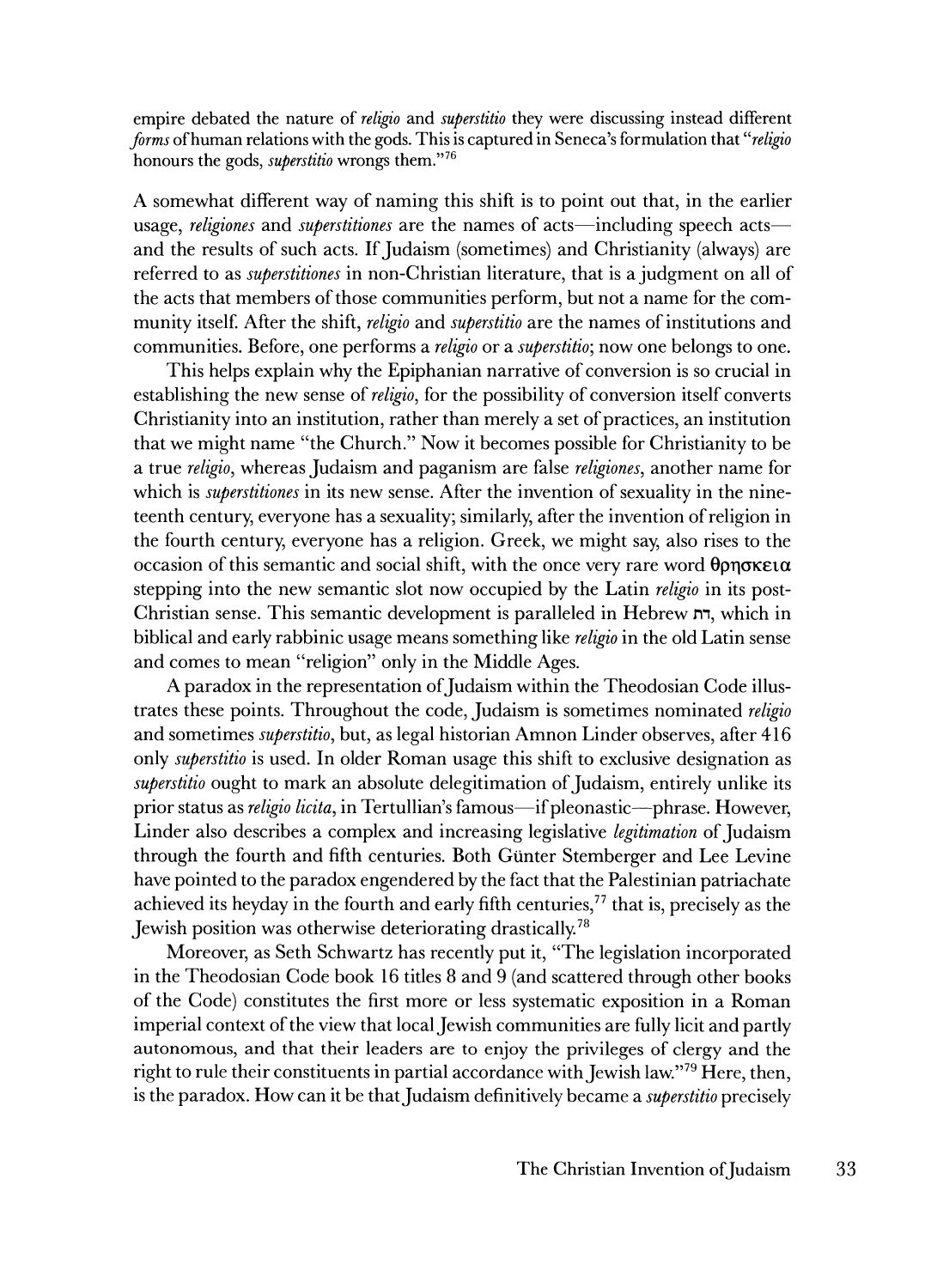when "the Christian Empire—to a far greater extent than the pagan Empire **accepted Judaism as a religion rather than as a nation or a people?"80 The answer is that superstitio itself has shifted in meaning; indeed, the whole semantic field has shifted. First, however, let me sharpen the apparent paradox. The legitimation of Judaism went so far as to comprehend recognition of the Jewish Sabbath and festi**vals, including Purim [CTh XVI 8. 18]<sup>81</sup> (provided the Jews didn't mock the crucifixion on that occasion)<sup>82</sup> the Jewish priesthood,<sup>83</sup> and the synagogue. The follow**ing has a particularly "modern" ring: "[Buildings] which are known to be used by Jews for their meetings, and which are described as synagogues, let no-one dare to desecrate or occupy; for all shall keep their own with rights undisturbed, without**  attacks on religion or worship" (CTh XVI.8.20) of 26 July 412 (Honorius).<sup>84</sup> Partic**ularly dramatic is the continued, even enhanced, right of the primates of the Jews (including probably Rabbis) to excommunicate [CTh XVI 8.8].85 This power continued well after 416, and during that time Jewish religious autonomy was en**hanced by other laws as well.<sup>86</sup> Indeed, "in a law of Justinian from 553 (No. 66), **the lawful observance of the Jewish religion and its cult was taken for granted."87 Furthermore, through the fourth century the Jewish religion received greater and greater legitimacy in the recognition of the Jewish Patriarch as the virtual Metropolitan of the Jews.88 As Schwartz writes: "In the late fourth century the patriarchs reached the peak of their power. The Palestinian church father Epiphanius and the**  Codex Theodosianius both indicate that the *apostole*, or *aurum coronarium* [the Jewish **head tax, exacted by the Patriarchs from the Diaspora], was now collected as if it were a conventional tax." In 397 Arcadius and Honorius affirm that "we shall imitate the ancients by whose sanctions it was determined that those privileges which are conferred upon the first clerics of the venerable Christian religion shall continue, by the consent of Our Imperial Divinity, for those persons who are subject to the power of the Illustrious Patriarchs, for the rulers of the synagogues, the patriarchs, and the priests, and for all the rest who are occupied in the ceremonial of**  that religion" (CTh XVI.8.13).<sup>89</sup> This law was reaffirmed in 404.<sup>90</sup> Despite the **explicit rhetoric of the law of 397, Schwartz makes the important point that "the laws about the Jews in the Theodosian Code are not at all conservative. By their very existence they constitute a significant innovation, because they imply that by the late fourth century the Roman state consistently regarded the Jews as a discrete category of humanity. I would suggest that the state had not done so, at least not consistently, between the first and the fourth centuries."9' In my reading of the archives, more even than providing evidence of the growing importance of the Patriarch (which I am not, to be sure, denying), these materials suggest the importance**  of the *representation*, perhaps a sort of colonial trompe-l'oeil, in Bhabha's terms,<sup>92</sup> **of a powerful and prestigious Jewish Patriarch in the discourse of the orthodox Christian Empire.93** 

**With the shift in designation Linder dates to 416, Judaism, paradoxically, in**  effect became a *superstitio licita* (an oxymoron, of course),<sup>94</sup> a genuine, though wrong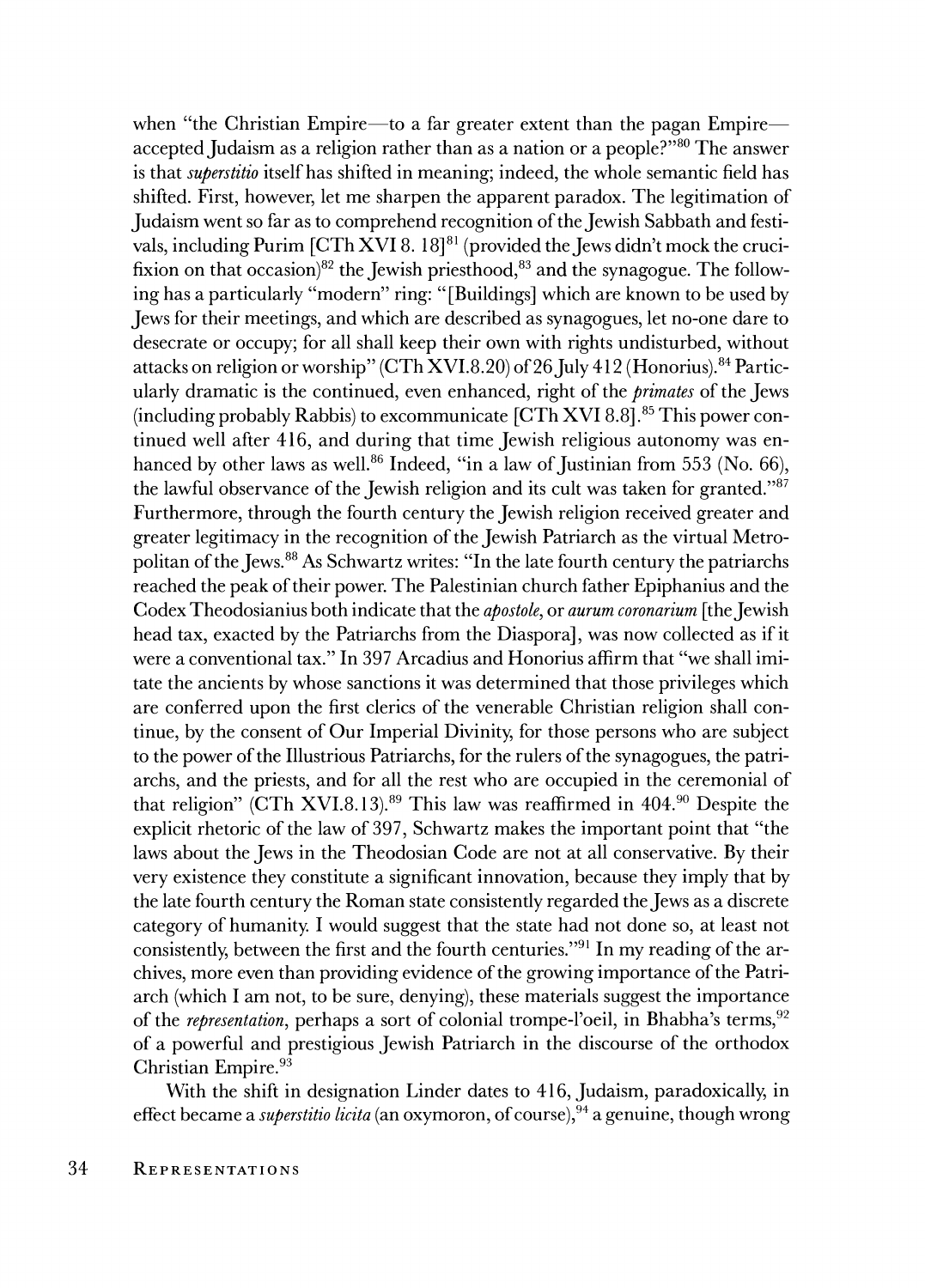**religion from which conversion was possible, leaving a remainder that guaranteed the existence of the Christian herself.95 In a law variously dated to 412, 418, and 420,96 we read, "Let no one, as long as he is innocent, be disparaged and subject**  to attacks because he is a Jew, by whatever religion [CTh XVI.8.21, my emphasis]."<sup>97</sup> **"By whatever religion" must comprehend more than just Christianity, or this sentence would make no sense whatsoever. The licit status of the superstitio, Judaism,**  as opposed to "heresy"—and consequently the crucial conversion of Judaism from heresy to *superstitio*, or alternative but wrong religion—is beautifully indicated in **the following edict of Honorius and Theodosius:** 

**We punish with proscription of their goods and exile, Manichaeans and those persons who are called Pepyzites [=Montanists]. Likewise those persons who are worse than all other heretics in this one belief, namely, that they disagree with all others as to the venerable day of Easter, shall be punished with the same penalty if they persist in the aforesaid madness. But we especially command those persons who are truly Christians ... that they shall not abuse the authority of religion and dare to lay violent hands on Jews and pagans who are living quietly and attempting nothing disorderly or contrary to law (CTh XVI. 10.24).98** 

**If they do so, continues the edict, "they shall also be compelled to restore triple or quadruple that amount which they robbed." As Caroline Humfress remarks on this law of 423, "This vision of peaceful, law-abiding, fifth-century 'pagans' and Jews legally pursuing hard-line Christians through the courts of the Roman empire, for the four-fold restitution of their robbed property, is diametrically opposed to the more usual fifth century rhetoric of Christian triumphalism. And it provides stimulus andjustification for an account of the evolution of late paganism as an alternative to a repetition of the traditional historiographical story of its demise."99 Hal Drake has commented on explicit fourth-century discourse that indicates the co-existence of Christians and "pagans," with "heretics" marked off as the genuine enemy.'00 If that is so for "late paganism," then it is even more so for "early Judaism." Judaism was evolving within the context of the world that Christianity, Christendom, and the Christian Empire had made for it. As Jacob Neusner has perspicaciously noted, the success of rabbinic Judaism itself, its final triumph as Judaism tout court, was, at least in large part, a product of its effectiveness in providing an answer to Christian challenges, challenges to the relevance of Jewish peoplehood, genealogy, and the physical practice of the Torah. As Neusner writes, "in context Christianity (and later on, Islam) made rabbinic Judaism permanently relevant to the situation in which Jews found themselves." Although I would dissent in some measure from the specific time frame of this argument, its major notional base appeals to me. Rabbinic Judaism was successful as Judaism for two reasons: (1) Christianity "needed" a Jewish orthodoxy with which to think itself, and (2) rabbinic Judaism provided a winning set of responses to the Christian questions:** 

**The rabbinic Sages produced responses to the Christian challenge in their enduring doctrines of the meaning of history, of the conditions in which the Messiah will come to Israel,**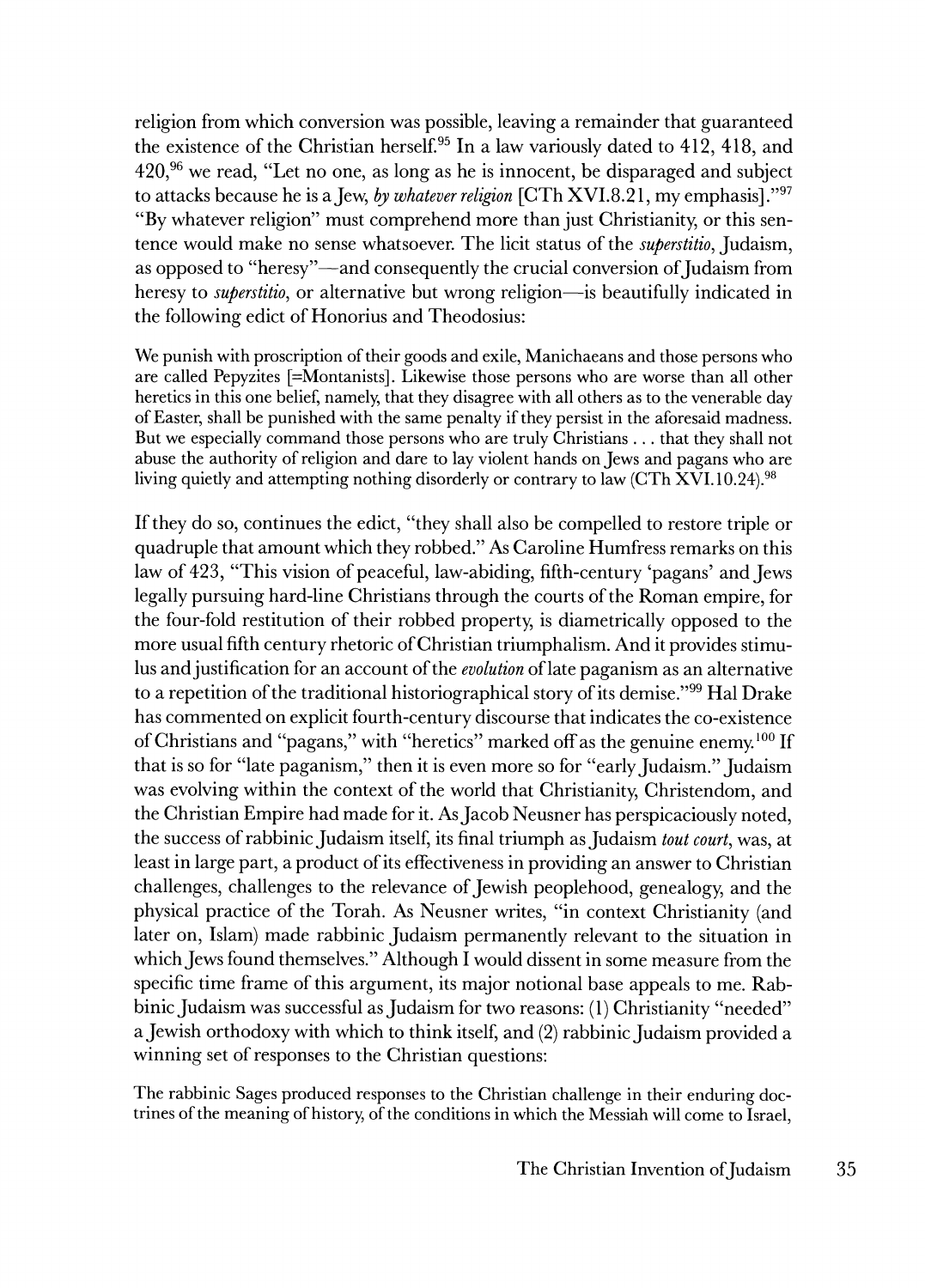**and of the definition of Israel. Rabbinic Judaism's symbolic system, with its stress on Torah, the eschatological teleology of that system, with stress on the messiah-sage coming to obedient Israel, the insistence on the equivalence of Israel and Rome, Jacob and Esau, with Esau penultimate and Israel at the end of time, these constituted in Israel powerful responses to the Christian question.101** 

**Christianity needed a Jewish orthodoxy. Everything about title 8 of Book XVI suggests that Judaism is to be legitimated, while vigorously protecting Christians and Christianity from any temptations to cross the border. The indictment of the Quartodecimans as worse than Manichaeans in the passage just read makes this point eloquently.'02 The trenchant condemnation of the "Caelicolists," by all signs a combination of Christianity and Judaism, in this title (8.19) immediately preceding a law (8.20) enjoining the absolute protection of synagogue and Sabbath for Jews also argues for this interpretation.'03 It is hybridity that is at once the threat and the guarantor of the "purity" of Christianity and Judaism, the whole system necessary for the discursive production of an orthodoxy that was "one of the primary discursive formations around which ancient Christian strategies of selfdefinition coalesced."'04** 

#### **Converting Judaism: The Letter of Severus of Minorca**

**These texts and the ways that they suggest an epistemic shift taking place early in the fifth century may provide background for a historicist reading of yet another narrative treated much in recent scholarship, the story of the conversion of the Jews of Minorca at that time, the Epistula Severi.'05 Epiphanius's story of Count Joseph suggests to us that we can find the traces of this regime of Christian imperial power and knowledge about Jews, not only in the texts of heresiologists, but also in other narratives about the conversion of the Jews. I wish to suggest a reading in which the Epistula Severi is not primarily about an instance of the forced**  conversion of Jews or in support of forced conversions but an aspect of the invention **of "the conversion of the Jew" through which the "Christian only exists," that is, part of a process of the making of a new status for Judaism, one that takes account of the "remainder," the necessity that the Jew paradoxically remain in order for the Christian to find both himself and an Other.** 

**A text from the margins of the Christian discourse of empire will help to articulate this important point. In February of the year 418, according to the encyclical letter of Bishop Severus of Minorca, there took place "on that lowly thing of the world" events that the author of the epistle thought so significant that he addressed his epistle "to the most Holy and Blessed Lord Bishops, Presbyters, Deacons and to the Universal Brotherhood of the whole world."'06 I will begin with a summary of the plot.**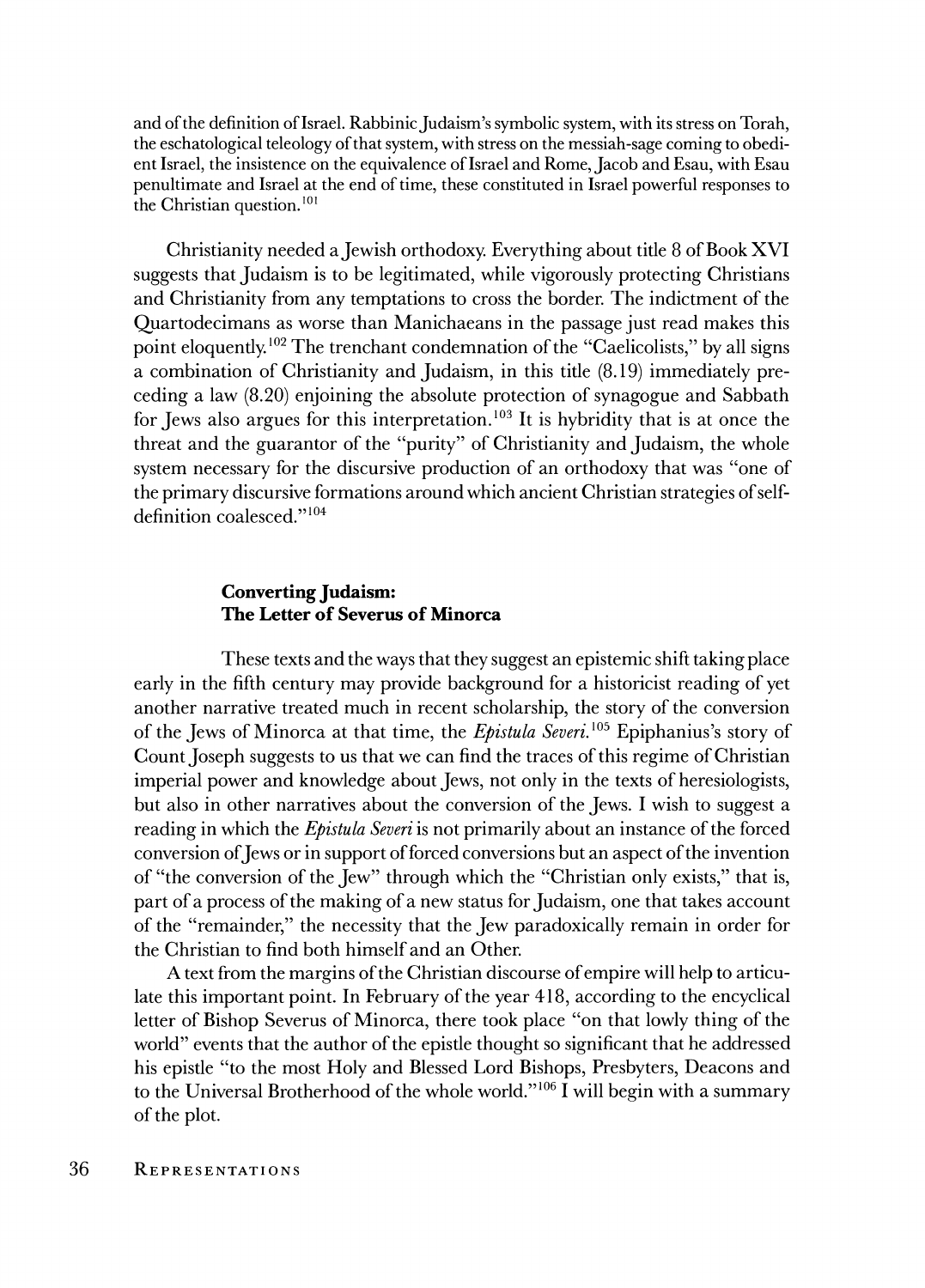**Soon after Severus assumed the episcopate, "a certain holy priest," who as it turns out from other sources was none other than Orosius, the historian and disciple of Augustine, arrived on Minorca carrying with him the relics of St. Stephen, the protomartyr, "which recently had come to light." He placed these relics in the church of Magona, one of the two cities on the island, "doubtless at the inspiration of the martyr himself."'07 The frenzy that the martyr kindled continued to work, for the bishop and his congregation became filled with holy zeal, evidently leading the congregation of Christians to break off relations with the Jews immediately. Oddly, Severus describes these relations as both an "obligation" and as a "sinful phenomenon" within the same sentence. Indeed, upon the "translation" of St. Stephen's relics to the Christian congregations of Minorca, "even the obligation of greeting one another was suddenly broken off, and not only was our old habit of easy acquaintance disrupted, but the sinful phenomenon of our longstanding affection was translated into temporary hatred."'08 Upon the return of Theodorus, the leader of the Jews and patronus of the island, from business on Majorca, the Christians of the entire island declared "war" [bellum] on the Jews, preparing dialectical "weapons" that in the end they would not be obliged to use, while the Jews, in turn, prepared themselves for both dialectic and martyrdom, weapons that in the end they would not be privileged to use.** 

**After dreams and miracles, cowardice and bravery, flight and misprision, the burning of the synagogue and spoliation of its silver fittings and Torah scrolls, and the forced rebuilding by the Jews of their former synagogue into a church, miraculously all 540 Jews of the island are converted to Christianity in eight short days. At the same time, social relations are restored to their previous state. Everyone greets each other again. The former Jew Theodorus is reinstated to his position as patronus of Minorca, but obviously now he and all of his former flock are under the still greater patronage of St. Stephen, not only protomartyr but also protoconvert, as well as "first to wage the Lord's wars [dominica bella] against the Jews."'09 In the words of Peter Brown: "Within a few weeks, Theodorus and his relatives and congregants had made their peace with the bishop. Through becoming Christians, they maintained their full social status within their own community, though now subject to the higher patrocinium of St. Stephen, and seated beside the Christian**  bishop as Christian *patroni*."<sup>110</sup> It is interesting here to compare Epiphanius's em**phasis on the fact that Joseph had held the highest rank among the Jews and now**  held high rank in the Christian Empire.<sup>111</sup>

**Within the dossier in which the Epistula circulated are other documents that are almost certainly of fifth-century provenance as well. One of them is an account of the miraculous unearthing of the relics of St. Stephen after a dream of the monk Lucianus in Jerusalem in 415 in which their whereabouts were revealed to him by a converted Rabban Gamaliel the Great of the first century. <sup>2</sup>The other is a Passio of St. Stephen, "discovered" just before the aforesaid disinterment, predicting this very apparition. This documentary context will prove fruitful in reading the epistle.**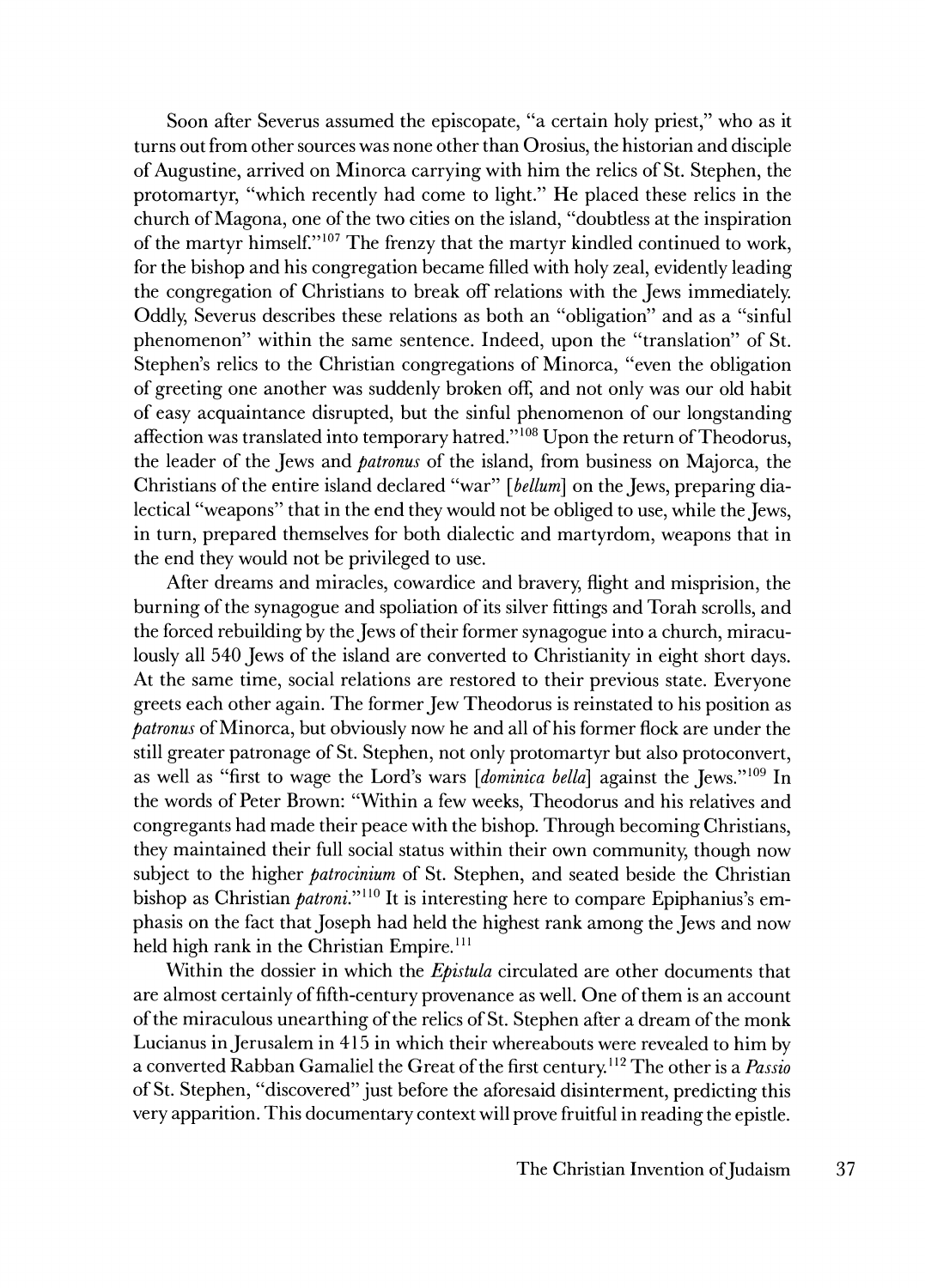**While the Epistula may seem to provide evidence of a developing practice of forced conversion at that time, 13 there are other manners of reading and establish**ing a context for it than attending to its manifest content—interpretations, more**over, that are rendered stronger if the text is a fraud (as it seems to be, although they are possible even if it isn't).114 Rather than reading the text in the context of events of forced conversion for which it is, in fact, the only evidence, I would read it not so much (or not only) as referring to the conversion of Jews of Minorca, but rather as itself a sherd in an early-fifth-century assemblage of relics that point to a conver**sion of Judaism itself in the discourse of the hegemonic Christians in the first quar**ter of the fifth century. That is, whatever the truth value of the report of the events themselves, its writing and dissemination, together with its associated relics and other hagiographical narratives, suggest to me a moment of epistemic shift, the invention of a new form of "truth," "religion," here manifested by the production of a certain narrative about conversion from Judaism to Christianity.** 

**In The Cult of the Saints, Peter Brown has provided a reading of the Epistula Severi that turns our attention away from forced conversions and focuses it on a wellattested contemporary discourse, the developing cult of the saints. 15 Not disagreeing with Brown, so much as adding to his words, I would suggest that the letter is an integral part as well in a developing discourse of Judaism and Christianity as separate, if not quite equal, religions. As Brown has shown, this cult had much to**  do with locations in space, "translations-the movement of relics to people" that **"hold the center of the stage in late-antique piety"116 as practices for the invention of communities. In his study of the cult of the saints, Brown has illuminated how the festivals that attended the anniversaries of the appearance of relics in particular shrines functioned socially: "The festival of the saint was conceived of as a moment of ideal consensus on a deeper level. It made plain God's acceptance of the community as a whole: his mercy embraced all its disparate members, and could reintegrate all who had stood outside in the previous year,"117 that is, monks, Frankish counts, and even "striking blonde princesses" from Gaul.118 As Brown suggests, the "translation" of relics, their resettlement from place to place, permanently transformed the "spiritual landscape of the Christian Mediterranean" by diasporizing**  (my term) the sacred, converting a system of local saints' shrines<sup>119</sup> into a "depen**dence of communities scattered all over Italy, Gaul, Spain, and Africa" and even "far beyond the ancient frontiers of the Roman world."'2? One function of a text like the letter of Severus is to accompany the message implied by the translation of the relics with another message meant to spread its influence, and, like the body of**  St. Stephen itself in Augustine's account, "bring light to all lands."<sup>121</sup> The argument **that the point of the letter is a "world-wide" communique and of its participation in an empire-wide epistemic shift is supported by the address of the epistle "to the Universal Brotherhood of the whole world": Christianity becoming Christendom, that imagined community the citizens of which are "naturally" Christians.** 

**Seen in this way, the cult of the saints was an instance of empire-wide commu-**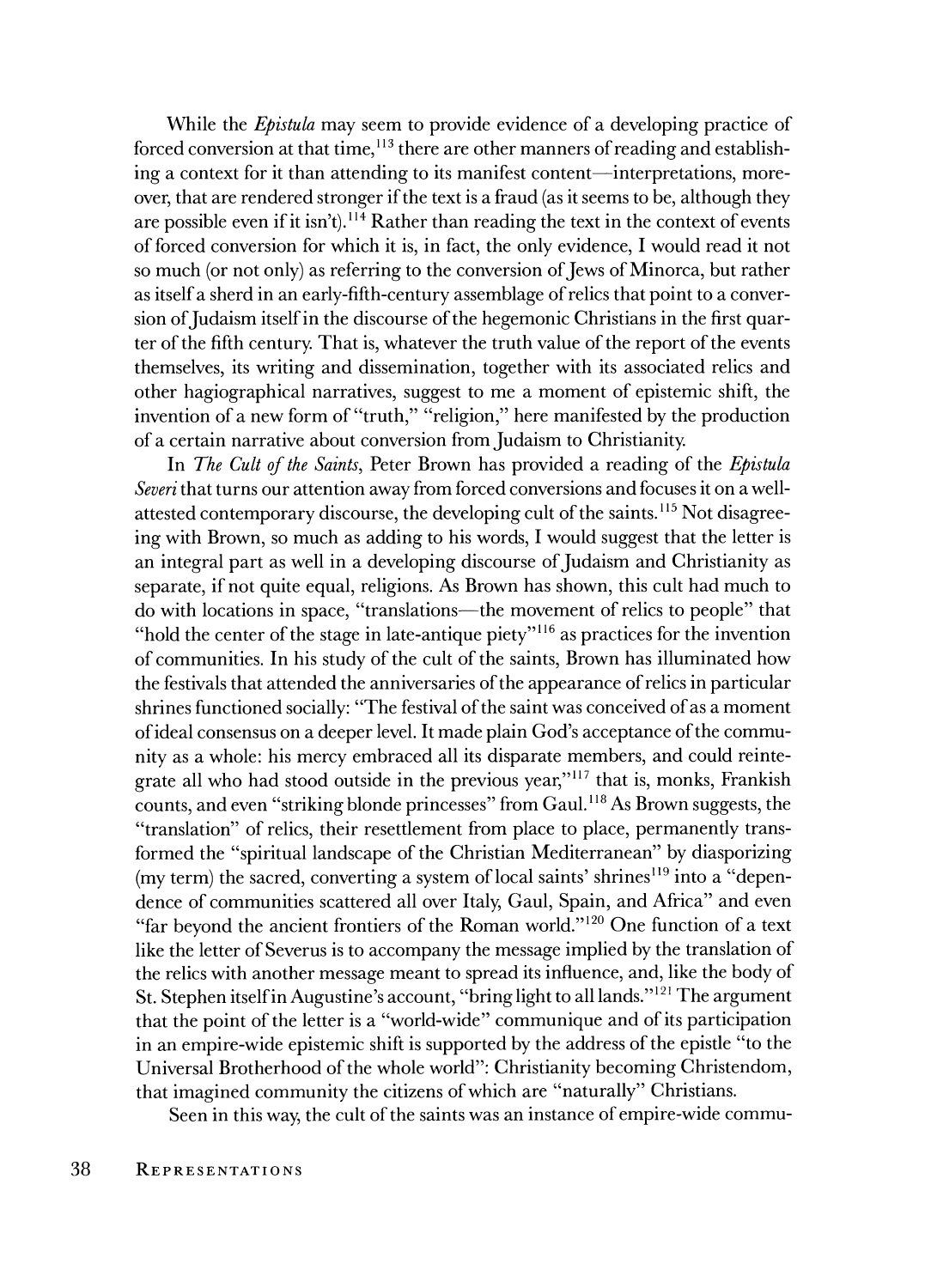**nication of a new discursive regime, which Brown's reading explains in part. I would suggest, however, in addition to this general interpretation, a specific one focusing on the particular rhetorical or historical contexts of Severus's letter. Scott Bradbury has helped us to establish this context by locating the Epistula Severi at "the confluence of two broad currents in the religious life of late antiquity: the rise of the cult of saints and the increasing intolerance of Catholic Christians against the unorthodox: pagans, heretics, and Jews," especially as attested, in his view, in the Theodosian Code promulgated within a decade of Severus's letter. It is no accident, then, that at that confluence the body of St. Stephen reveals itself miraculously "in waking visions to a certain Lucian, priest of the church on an estate called Kefar**  Gamala in 415 north of Jerusalem,"<sup>122</sup> no accident that it was 415 (or thereabouts) **when this revelation took place, and no accident that his relics were connected with conversions. Something impelled St. Stephen's corpse to rise from the ground at just that time,123 something having to do with Jews, Palestine, and transitions in the self-fashioning of Christianity.** 

**Throughout the third and fourth centuries and into the fifth we are witness to**  efforts on the part of various Christian writers to make any ambiguities of Jewish-**Christian identity impossible. Only the most famous of these are Chrysostom's sermons against the Jews, which have been decisively interpreted as triggered by**  Christian attraction to Jewish rites and sites.<sup>124</sup> Another example is Cyril of Jerusa**lem's mid-century sermons for catechumens.125 A fully separate category for Jews, the religion of "Judaism," was necessary in order to produce the full identity of the Church. The only subject who can be converted to Christianity with that necessary**  "remainder" of "Otherness" is not the ambiguously differentiated Judaeo-Christian **of earlier centuries, but someone who to begin with has such a fully separate identity**  (someone like Count Joseph or the Jews of Minorca). In the *Epistula*, with its ostensi**bly totalizing account of the conversion of all of the Jews of Minorca, I find the reproduction of a discourse of conversion itself, and therefore of convertibility-of the convertible subject, the Jew. A scholar working in a different tradition (in both senses) has articulated the point somewhat analogously and also usefully for this inquiry: "The remarkable persistence of ethnic groups is not maintained by permanent exclusion nor by preventing boundary crossing. One might even suggest that it is in the act of crossing boundaries that such demarcations are reaffirmed."'26** 

**Closer reading of certain passages in the Epistula will expose the ambivalence about Judaism that is encoded and enacted in the text. The first is the moment of common hymn singing, taken by Brown as an illustration of the concord that allegedly obtained between Jews and Christians on the island before the arrival of St. Stephen's relics there. As described by Brown, "Theodore and his relatives stood at the head of a community where Jews and Christians had learned to coexist, sharing, for instance, in the same haunting beauty of their chanted psalms."'27 Bradbury, like Brown, interprets this haunting beauty as if it related the halcyon situation of the Jews and Christians on the island before the distressing new events.128 The pas-**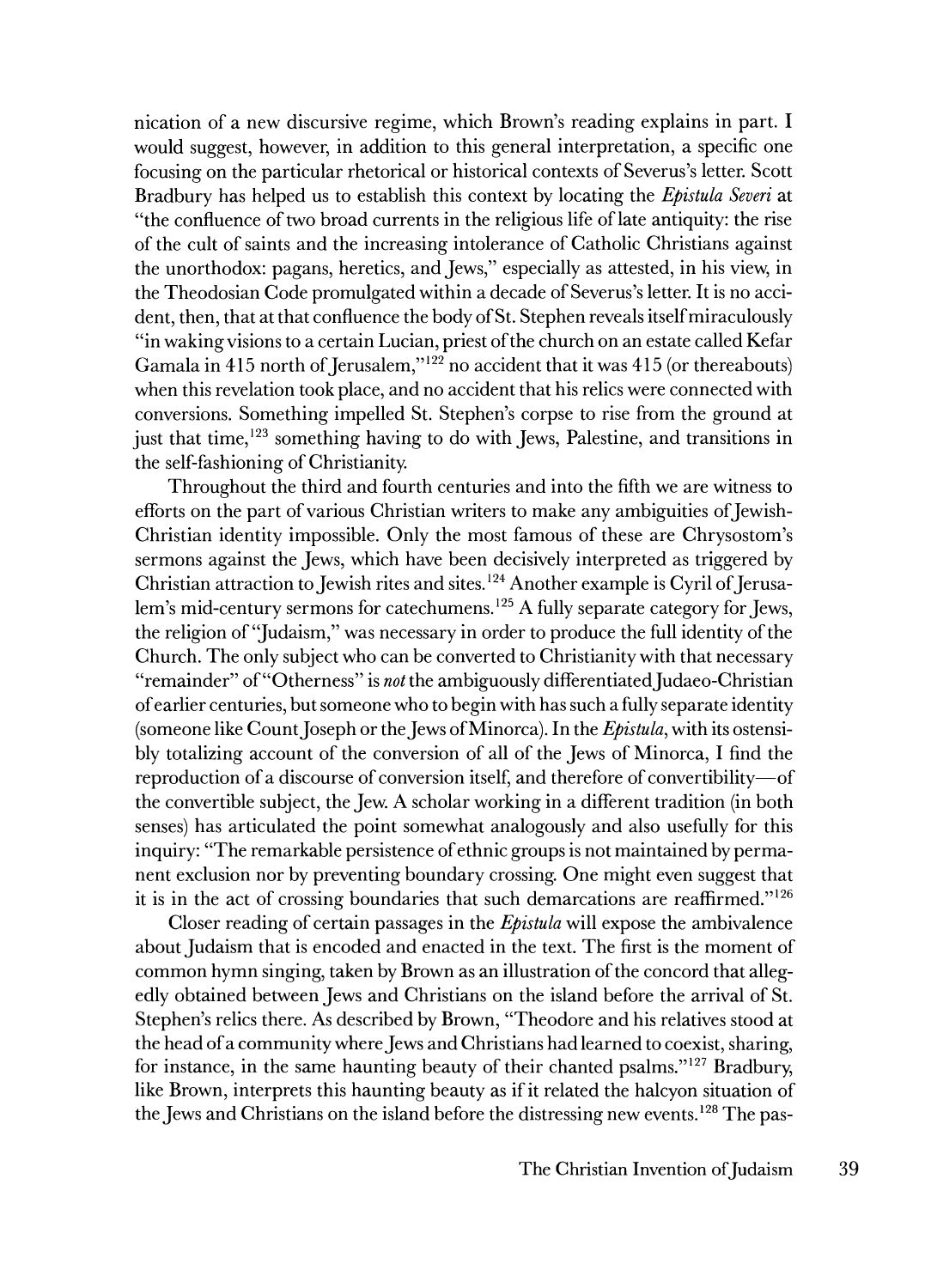**sage, however, lends itself to a reading considerably more sinister than Brown's paraphrase implies. At the time of the haunting hymnody, according to the account, Severus is already attempting the forced conversion of the Jews by coercing them to go to the synagogue in order to reveal that the weapons that they have gathered there were intended for offensive violence against the Christians and the government: "Then we [Severus and virtually the whole population of the island] set out for the synagogue, and along the way we began to sing a hymn to Christ in our abundance ofjoy. Moreover, the psalm was 'Their memory has perished with**  a crash and the Lord endures forever' [Psalms 9:7-8], and the throng of Jews also **began to sing it with a wondrous sweetness."'29 Given that the particular verse that is being sung is effectively a prophecy of the doom of the Jews, a fact marked by Severus's own "moreover," an ironically bitter reading of this "wondrous sweetness" emerges. Not, in fact, participating in a concord of common worship, the Jews in a moment of dramatic irony are unwittingly prophesying the disaster that is about to befall them-that is, in the Christian discourse.'30 As Chava Boyarin has remarked to me, if these events took place in actuality and there were real Jews (under a tree outside Delhi, as it were), they might well have had a very different intent, prophesying or praying for the downfall of their Christian oppressors through the recitation of these words, in Bhabha's terms an exemplary moment of colonial mimicry.'3' As ever (or from Justin Martyr on, at any rate), the Jewish text is made to portray the downfall of the Jews and the end of their memory-in both senses. It is in the very next sentence, not surprisingly, that the violence begins. The ambivalence of this moment, with its representation of harmony but implication of coercion, exemplifies the ambivalence that has produced much, if not all, Christian violence against Jews, with Christians using the very texts of the Jews to predict precisely the discordant crashing of Jewish memory.** 

**Thus, rather than reading this as a moment of concord and harmony, I would propose to read it as a singular moment of violence in the text. The shared hymn singing, on this reading, is symptomatic of the pervasive ambivalence that drives the narrative. It is the fact that Jews and Christians share the same scripture and, in part, the same liturgy that produces the anxiety about borders that our text is so avid to dispel by reinforcing those very borders. Indeed, the irony that Bradbury refers to of the Easter octave during which the Jews were converted as being itself "from Jewish precedents" is another symptom of the type of religion trouble that mobilizes such textual productions.** 

**The Epistula Severi manifests this ambivalence at its very heart. Even as it narrates the conversion of the Jews of the island without remainder, as it were, I would suggest at the same time it palpably participates in the creation of a new status for Judaism, no longer categorized as a heresy of Christianity, as it was in much of Christian writing of the third and fourth centuries, but as a separate (if wrong) religion. Thus it is the continued existence of 'Judaism" and its redefinition as an**  object on the same semiotic level as Christianity, not the extinction of Judaism, that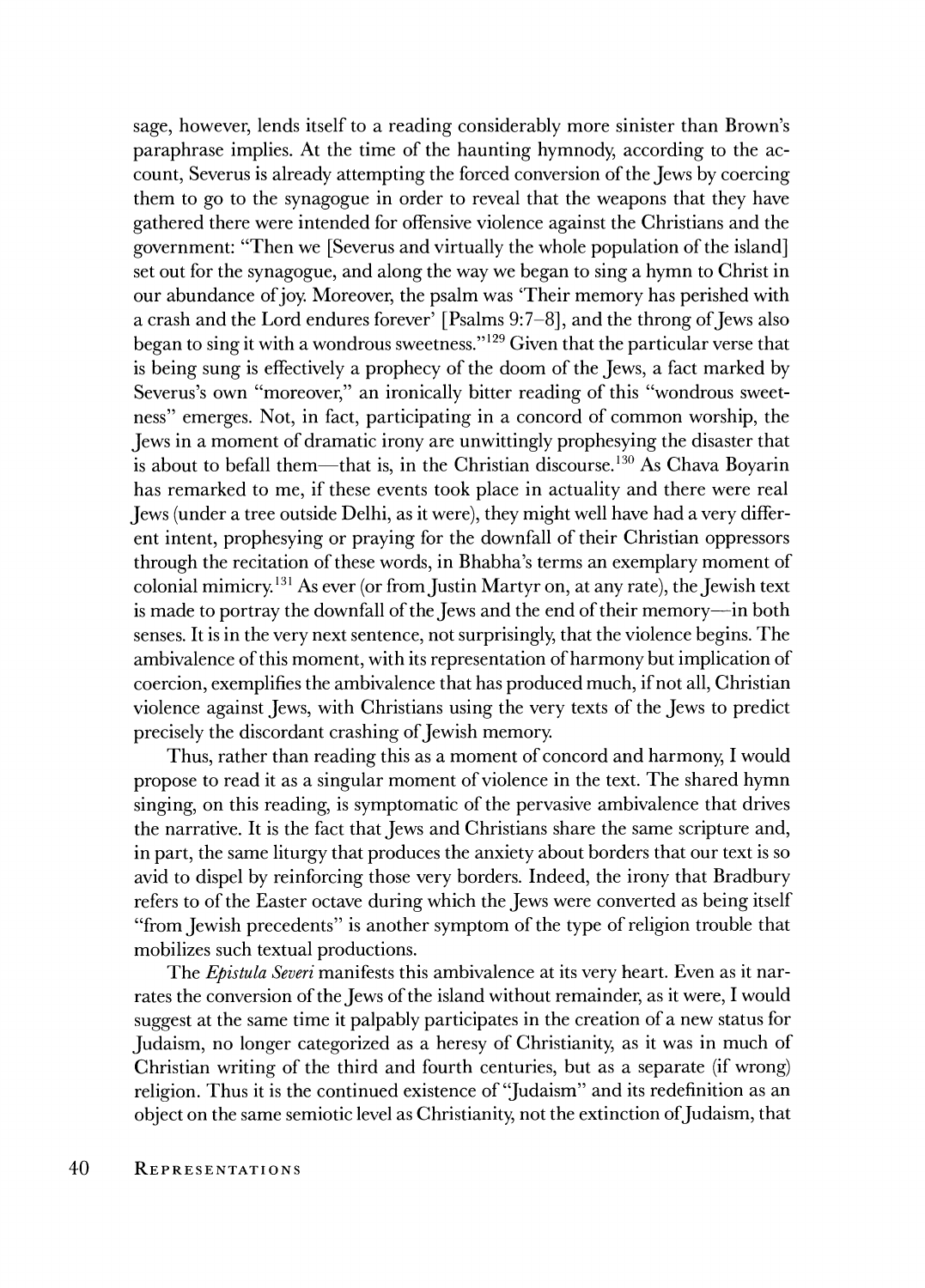**guarantees Christian orthodox existence. We can observe this shift from heresy to religion taking place within the narrative of the text. At the very beginning of the narrative, after reporting miraculous events that prevent Jews from living in the**  village of Jamona, the author goes on:

**What is even more marvellous is that vipers and scorpions are indeed very plentiful, but have lost all ability to do violent harm. Although none of the Jews, who are rightly compared with wolves and foxes for fierceness and villainy, dares to approach Jamona, not even for**  the right of hospitality, Magona seethed with so great a multitude of Jews, as if with vipers **and scorpions, that Christ's church was being wounded by them daily. But that ancient, earthly favour was recently renewed for us in a spiritual sense, so that, as it is written, that generation of vipers [Luke 3:7], which used to attack with venomous stings, suddenly under the compulsion of divine power has cast aside the lethal poison of unbelief.132** 

**These "venomous stings" are plausibly read as a reference to the attraction that the synagogue had for the Christians of Minorca, whether actually to abandon the Church, or, more likely, to participate in the preaching and rituals of the Jews and their holidays much like Chrysostom's Antiochene congregation.** 

**Since the language of "vipers and scorpions" with which the text initially de**scribes the Jews is a topos in contemporaneous depictions of heresy,<sup>133</sup> "Judaism" **is at this moment in the beginning of the text being read as a Christian heresy and, therefore, as supremely dangerous for Christians. The original "generation of vipers," were, after all, "children of Abraham" who came to be baptized (but not converted), thus also blurring the boundaries between the old and the new. "Severus" has informed us that on Minorca snakes and scorpions have no venom. Likewise, now, on the spiritual level, a similar miracle has happened, that is, the Jews**  have lost their power to harm. The implication, however, is that Jews they remain **at least for the purposes of discourse-hence, once more that ambivalent slippage, on which Christian identity is built, the remains of the Jew.** 

**Through the narrative, however and thus, in part, via the agency of the text, Judaism itself will be converted from a heresy, a disease of Christianity, into both a superstitio and religio, which are, for the discourse of this time, two sides of the same coin, no longer understood as inappropriate and appropriate worship of the gods, respectively, but as false and true modes of belief. It is this conversion-and the shift in semantic fields that lies behind it, a shift brought about in part by the discourse of**  Christian orthodoxy—that enables the text to represent the Jews of Minorca as **having converted. Heretics do not convert to orthodoxy, they repent, while converts move between religions, abandoning the false one for the true. It is, therefore, the representation of the conversion of the Jews of Minorca in the text that interpellates**  Judaism as a religion, signaling the more radical conversion of Judaism. Christian**ity herein produces both Judaism and itself as equivalent but opposite entities, each as a separate religion. It is thus that the Minorcan Jews can be seen as converting to Christianity "with a remainder," the remainder that is the Jewish religion. It is precisely this narrative of a conversion from Judaism to Christianity that produces**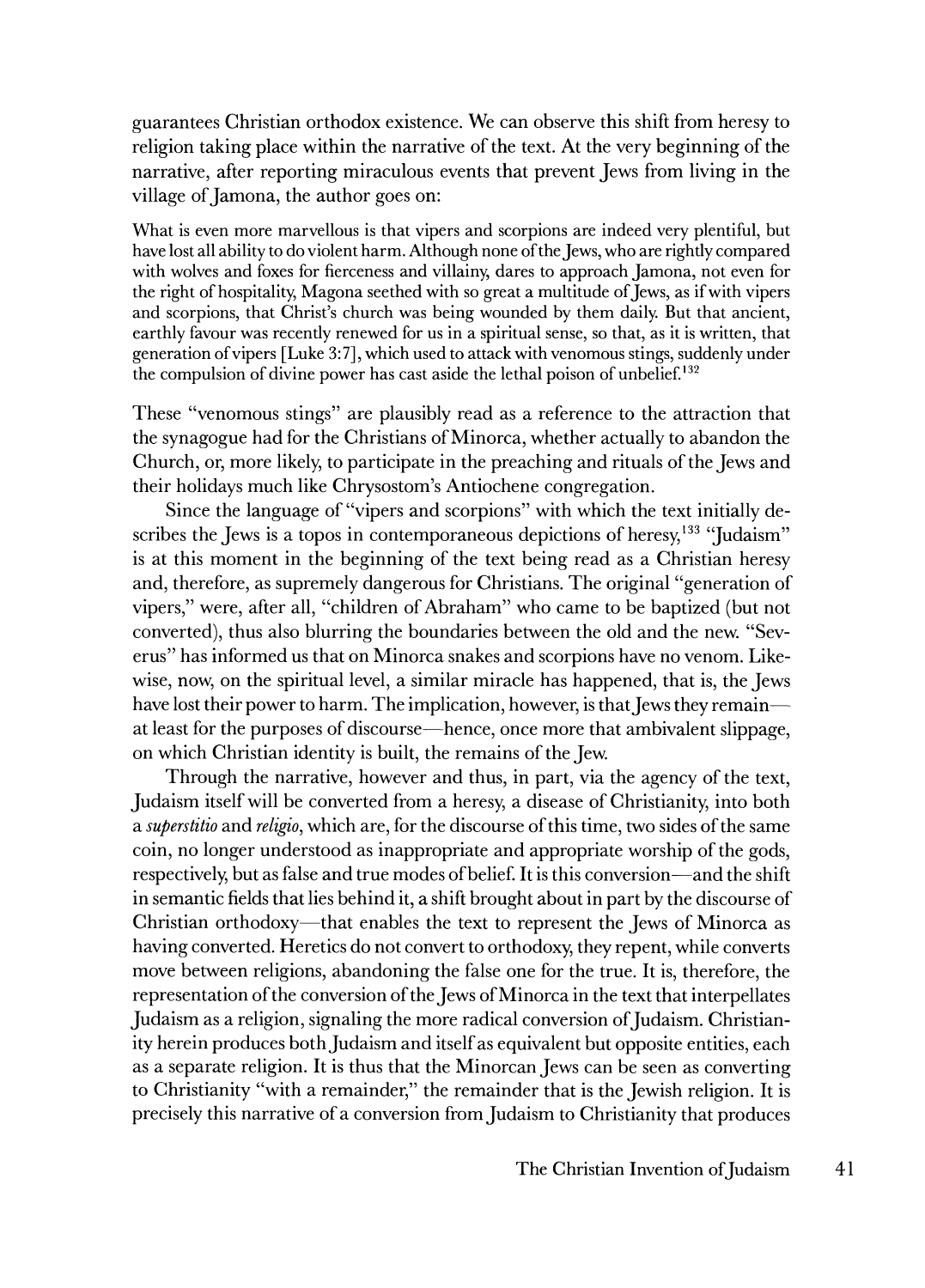**Judaism as a semiotic object in the same paradigm as Christianity, making it finally impossible to be both, since one is exactly the negation of the other.** 

**The first of the Jews (appropriately named, as the text doesn't hesitate to point out, "Reuben") who decides to convert, "delighted the hearts of all with a most holy cry, begging that he be released from the chains of the Jewish superstitio [absolvi se a vinculis Iudaicae superstionis deprecabatur]."134 When Jews who have not (yet) resolved to convert speak, however, they refer to the act of Theodorus, the converted leader of their congregation, as "apostasizing," and to their own Judaism as "our religio."'35 Again, when two "fathers of the Jews" do resolve out of fear to convert, they say, "But even if His great power does not draw you to Christ, my brother, Florianus and I, while we cannot use force against you in your rejection of such great salvation, none the less we, with our entire households, will abandon the mockery of this religio, which we lack the strength to defend [nostra religionis huius, quam astruere non valemus, ludibria deserentes], and we will join in alliance with the faithful ranks of the Christians.""36 This passage is richly ambiguous, as our two Jewish fathers and brothers seem to be converting out of conviction, but then reveal that it is only because they lack the "strength to defend" their religio that they do so, a religio, however, that they are impelled by the narrator to designate as a "mockery." But a mockery of a religion, that is, an object of the class religion that nevertheless is "not white, not quite," in Bhabha's catchphrase. The ambivalence of this sentence is then the ambivalence of mimicry/mockery itself in the discourse of imperial domination.137 The "colonial" authority desires the Jewish religion to be not**  quite a religion, a mimicry of religion, analogous—but not identical—to the Brit**ish, who set up mock parliaments in their colonies but were surprised when the colonials "misunderstood" and thought that they had indeed been authorized to govern, or, alternatively turned those mimic parliaments into a form of mockery of colonial pretension: "It is out of season to question at this time of day, the original policy of conferring on every colony of the British Empire a mimic representation of the British Constitution. But if the creature so endowed has sometimes forgotten its real significance and under the fancied importance of speakers and maces, and all the paraphernalia and ceremonies of the imperial legislature, has dared to defy the mother country... To give to a colony the forms of independence is a mockery; she would not be a colony for a single hour if she could maintain an independent station."'38 Somewhere in this territory, if not precisely defined by it, lies the status of Judaism, that "mockery of a religion," within that earlier Christian Empire of the fifth century. This phrase is rendered more salient and more poignant in the context of the legal authorization (in the Theodosian Code) of the Jewish "mimic church."** 

**One of the Christian leaders, addressing the unconverted Jews, also refers to Judaism as a religio: "The Christian throng bore witness and I heard it with my own ears, that your brother, Theodorus, who is greater than you in learning, honour**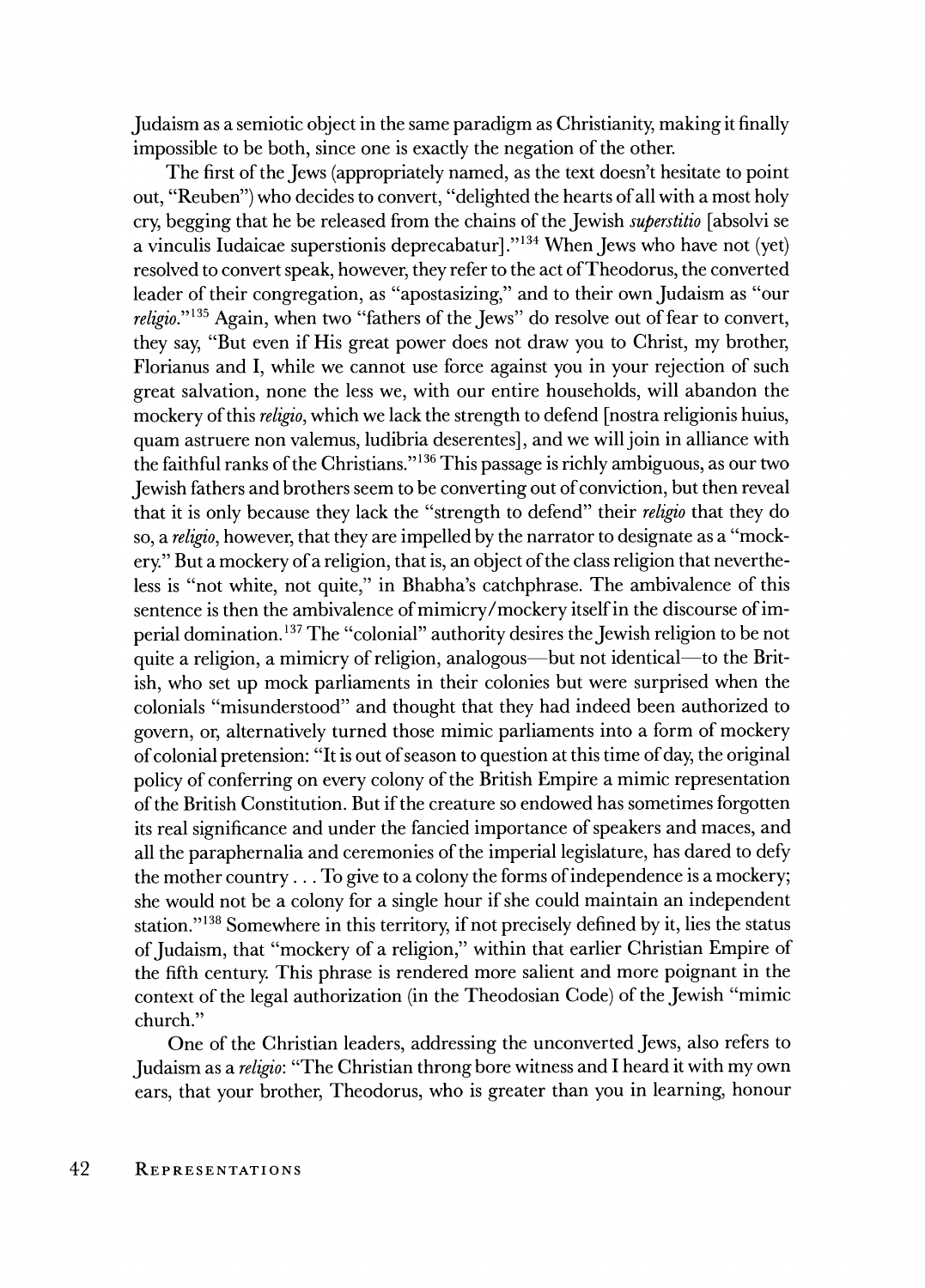**and years, converted to faith in Christ," and then, "Isn't it likely that you too, constrained by the example of your own blood brother, will desert the Jewish religion?"'39 Conversion, then, is the deserting of a religio. It makes sense then that at the very moment that Jews begin converting to Christianity in the narrative, Judaism, even of the unconverted, is no longer represented as a heresy but as a superstitio from the point of vew of Christians, that is a false religion, but as a religio from the point of view of unconverted Jews, that is, a true religion. A false religion is that from which one can convert. The discourse of "conversion" is what brings into being, in a sense, the episteme of "religions." The text thus dramatizes the social situation of the episteme of "conversion" that it is itself engaged in producing, one in**  which *superstitio* is merely the dark *Doppelganger* of *religio* and in which it is the very **nomination of Judaism as superstitio (as opposed to heresy) that empowers (unconverted) Jews to see it as a religio.** 

**Whether or not this text contains some "kernel of truth" about the events it narrates, its dissemination with the relics and the miracle tales as a highly stylized, fictionalized hagiographical document for the "universal brotherhood of the whole world" was, I reckon, part of a well-attested promulgation of a new status for the Jews of Christendom at the beginning of the fifth century, a status as a legitimate but despised "wrong" religion and not a Christian heresy. True history or no, the text is part of the production of a new form of "truth." In other words, the rhetoric here of "forced conversion" is about the making of the medieval discourse of conversion itself, and therefore, of religion. At the same time, then, that the Epistula is, at least symbolically, depriving that small island's Jews of any place in the world at all, it can, on one reading, be perceived as opening up a space for "Judaism" in the larger world to which it was addressed.** 

**The text, I would thus argue, doesn't only "remainder" the Jew, but actually opens up a space for a new Jewish subjectivity, a space for the Jews to have and claim a religio of their own, paralleling in the story's terms of the individual subject and her speech the explicit "permission" afforded by the legal discourse discussed earlier,'40 for, as Seth Schwartz has written, "The law codes demonstrate that the Christian state had an interest, which the pagan Roman state had lacked, in regarding the Jews as constituting a separate and discrete religious community. This is one reason, though not the only one, for the revival of Judaism in late antiquity to**  which archaeology and an explosion of literary production testify."<sup>141</sup>

### **The Kingdom Turns to Minut: The Rabbis Reject Religion**

**There is a small but suggestive body of evidence that during this period Christianity takes on a different role in the self-understanding of rabbinic Judaism**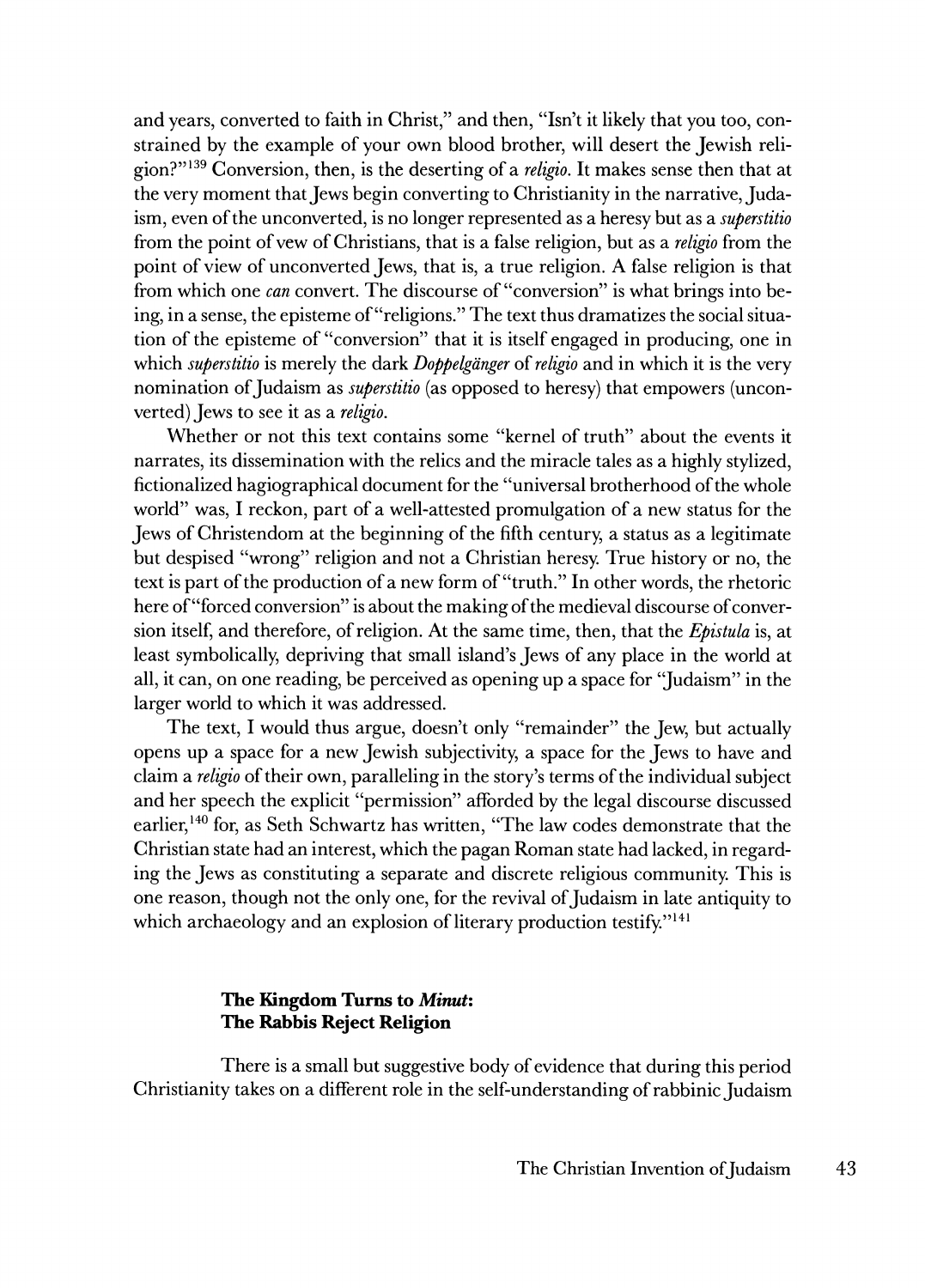**as well. As I have noted elsewhere in later Palestinian texts-the midrashim-we frequently find the expression "Nations of the World" as a reference to Christianity.142 In a precise mirror of the contemporary Christian move in which ethnic difference is made religious, for the latter-day Rabbis religious difference has been ethnicized; Christians are no longer seen as a threatening Other within but as an entity fully Other, as separate as the Gentiles had been for the Jews of Temple times. It is not that the referent of the term minut has shifted from "Jewish Christianity" to Gentile Christianity, but that with the historical developments of the centuries, its significance has changed. Since Christianity itself is no longer a threatening blurring within but a clearly defined without, minut comes now simply to mean the religious practices of the Gentiles, the Christian Romans. For the Jews of the fourth century, the Gentiles are now the Christians. Whatever the Mishna [Sotah 9:15] meant in predicting that when the Messiah comes, "The Kingdom will turn to minut," for the Talmuds [TP Sotah 23b, TB Sotah 49b], I would warrant that: "The Kingdom has turned to minut" refers to the Christianization of the empire, but it also means, of course, that minut has turned (in)to the empire. The Christians are now the Gentiles.** 

**In the Talmud, minut clearly no longer means what it had meant in the Mishna and the Tosefta. As Richard Kalmin observes: "Th[e] notion of the powerful attraction that minut ('heresy') and Christianity exerted on rabbis and their families is found almost exclusively in tannaitic collections such as the Tosefta, but also in tannaitic sources in the Babylonian Talmud that have toseftan parallels. Statements attributed to later Palestinian and Babylonian amoraim in both Talmuds, in contrast, reveal no hint of this notion." 43 This argument can be further substantiated by observing that the Babylonian Talmud almost systematically "forgets" the meaning of the term min. Indeed, according to that Talmud, minut becomes simply a name for the "other" religion, Christianity to the Jews, Judaism to the Christians. As I have said, it is no longer the name for a Jewish heresy but simply refers to false religious practices, functionally equivalent to idolatry in biblical usage and consequently of no particular attraction to Jews, any more than idolatry had been in Second Temple times.'44 And they imagine that this is the term under which they might, in turn, be persecuted by the Christian Empire. We see, therefore, a real assymmetry; whereas Christian discourse in this time develops a three-term paradigm-Christians, Jews, and heretics-rabbinic discourse imagines only two terms: us and the Gentiles. Religious difference has been, it seems, fully reethnicized.** 

**Two moments in the Babylonian Talmud support this proposition. The first comes from the continuation of the Talmud's version of the narrative about the arrest of Rabbi Eli'ezer that I have discussed at length in previous work.145 In one early (mid-third-century) Palestinian story, Rabbi Eli'ezer is arrested by the Romans on suspicion of being a Christian, referred to as minut in the story. This is the excerpt:**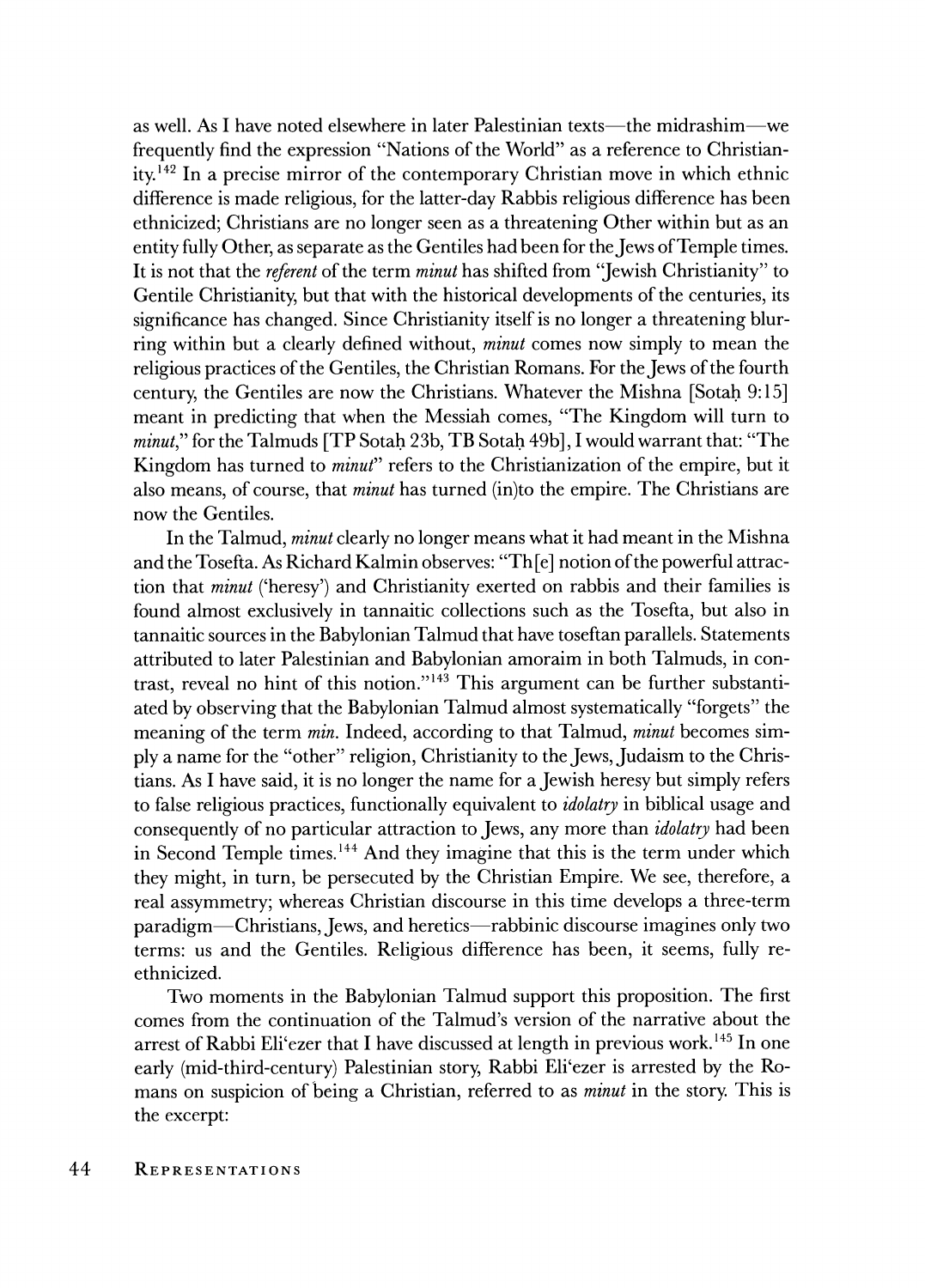**It happened to Rabbi Eli'ezer that he was arrested for sectarianism (minut=Christianity),'46 and they took him up to the platform to be judged.** 

**The ruler said to him: "A sage such as you having truck with these matters!?"** 

**He said to him: "I have trust in the judge."** 

**The ruler thought that he was speaking of him, but he meant his Father in Heaven. He said to him: "Since you trust me, I also have said: Is it possible that these gray hairs would err in such matters?** Dimus  $\left[=\frac{Dimissus}{B}\right]$ ! Behold, you are dismissed." (Tosefta Hullin, 2:24)<sup>147</sup>

**Having tricked the Roman, he then confesses to his fellows that he has, indeed, had improper friendly religious conversation with a disciple of Jesus. Indeed, on my reading, that he had been "arrested by minut," that is, found heresy arresting, and**  not only arrested for *minut*—the Hebrew phrase allows for both meanings. The fact **that this alleged James, the disciple of Jesus, cites midrashic interpretations of his Master makes even more palpable both the Jewishness of minut and, as well, that the issue in this story is the attraction of the Christian minut for even the most prominent of Rabbis. So far, in this text, which has its origins in Palestine, minut means**  what we would expect it to mean, a Jewish heresy, which we might call Christianity.

**In the earlier Tosefta and the Palestinian midrash, this text appears without a sequel, but in the Babylonian Talmud we find the following continuation:** 

Our Rabbis have taught: When Rabbi El'azar the son of Perata and Rabbi Hanina the son **of Teradyon were arrested for sectarianism [minut], Rabbi El'azar the son of Perata said to Rabbi Hanina the son of Teradyon: "Happy art thou, who have been arrested for only one thing. Woe unto me, who have been arrested for five things." Rabbi Hanina the son of Teradyon said to him: "Happy art thou, who have been arrested for five things and will be rescued. Woe unto me, who have been arrested for one thing and will not be saved, for you busied yourself with Torah and with good deeds, while I only busied myself with Torah." This is in accord with the view ofRav Huna, who said that anyone who busies himself with Torah alone is as if he had no God. (TB Avoda Zara 17b)** 

In contrast to Rabbi Eli'ezer, where the "minut" involved is explicitly Christianity, **these two Rabbis clearly are under no suspicion whatever of Christianity. Their fictive arrest clearly happens during the Hadrianic persecutions of the early second century (not earlier under Trajan) and has to do with the public teaching of Torah, forbidden by Hadrian for political reasons. In other words, they are arrested for practicing Judaism, not for being Christians. And yet the Talmud refers to it as an arrest for minut. The term minut has clearly shifted meaning for the Babylonian Talmud. It no longer refers to Jewish heresy, but to the binary opposition between Jewish and Gentile religion. Judaism is minut for the Romans; Roman religion and Christianity are minut for Jews. This semantic shift changes the interpretation of Rabbi Eli'ezer's arrest in the Talmudic context via what is in effect a misreading.148 It is unthinkable to this Talmud that Rabbi Eli'ezer had been under suspicion**much less somewhat justifiable suspicion-for association with *minim*, and therefore the text has to make it a code name for arrest for being Jewish, for teaching Torah **that is, minut, heresy, as seen from the viewpoint of the Roman order, not from the**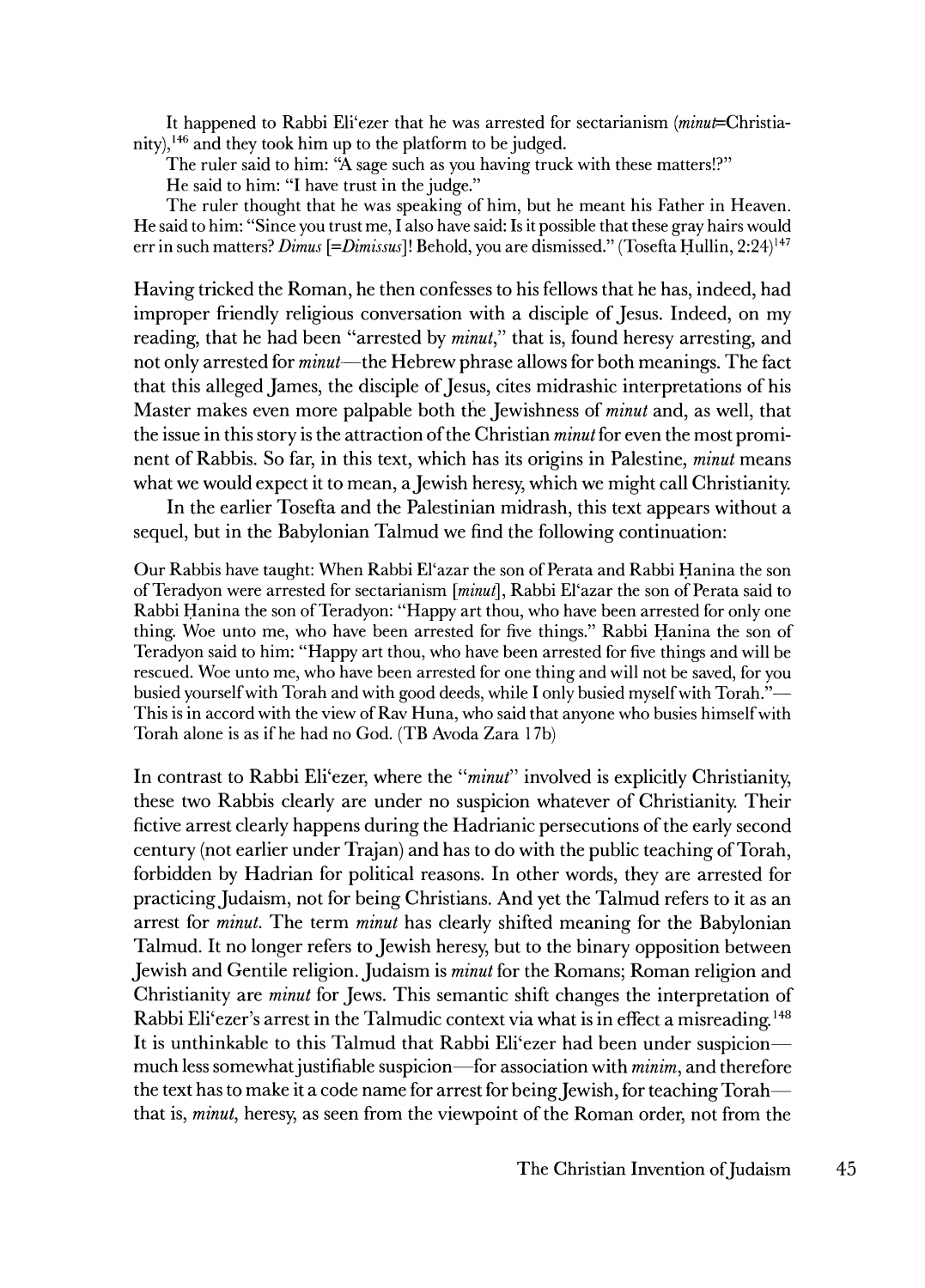**viewpoint of Judaism. In my view, we have evidence, then, that by the time of the editing of the Babylonian Talmud, and perhaps at that geographical distance from Palestine, the center of contact, Jewish Christianity (not in its heresiological sense**  but in the sense of the Christianity of Jews who remained Jews) had receded into the **distance for rabbinic Judaism; Christianity was sufficiently definable as a separate "religion" that it no longer posed a threat to the borders of the Jewish community.** 

**We now have an explanation for the well-known fact that in the Babylonian Talmud, the term min no longer refers to a difference within Judaism, an excluded heretical other, but has come to mean Gentiles and especially Gentile Christians. Once more, as in the period of the Second Temple (up until 70 A.c.) and before, the excluded Other of Judaism is the Gentile and not the heretic within.** 

**The second piece of evidence comes from another story, which historians have hitherto read quite differently:** 

**Rabbi Abbahu used to praise Rav Safra [a Babylonian immigrant to Caesarea Maritima] to the minim that he was a great man [that is, a great scholar]. They released him from excise taxes for thirteen years. One day they met him. They said to him: "It is written: Only you have I known from all of the families of the earth; therefore I will tax you with all of your sins" [Amos 3:2]. One who is enraged,'49 does he punish his lover?** 

**He was silent, and didn't say anything to them. They threw a scarf on him and were mocking him.** 

**Rabbi Abbahu came and found them.** 

**He said to them: "Why are you mocking him?"** 

**They said to him: "Didn't you say that he is a great man, and he could not even tell us the interpretation of this verse!"** 

**He said to them: "That which I said to you has to do with Mishna, but with respect to the Scripture, I didn't say anything."** 

**They said to him: "What is it different with respect to you that you know [Scripture also]?"** 

**He said to them: "We who are located in your midst, take it upon ourselves and we study, but they do not study." (TB Avoda Zara 4a)** 

Following the principle set out by Saul Lieberman—that talmudic legend may be **read as useful information for the history of the time and place of its production**  and not the time and place of which it speaks—there is no way that this story, at**tested only in the Babylonian Talmud, should be taken to represent Palestinian reality.'50 Its mere existence only there demonstrates that it does not, because the genre of encounters between Rabbis and minim is very rare in Palestinian sources, but very common in Babylonian texts, as Kalmin has recently shown.'51 Almost always these Babylonian narratives relate the confrontation between a Palestinian sage and a min, of whatever variety. A story such as this may tell us something, therefore, about Babylonian reality in the fourth and fifth centuries.'52 In that time and space, this text explicitly testifies, Christians were no longer an internal threat to the integrity of the religious life-world of the Rabbis: "They [the Babylonians] do not study Bible, because you [the minim] are not found in their midst." Although**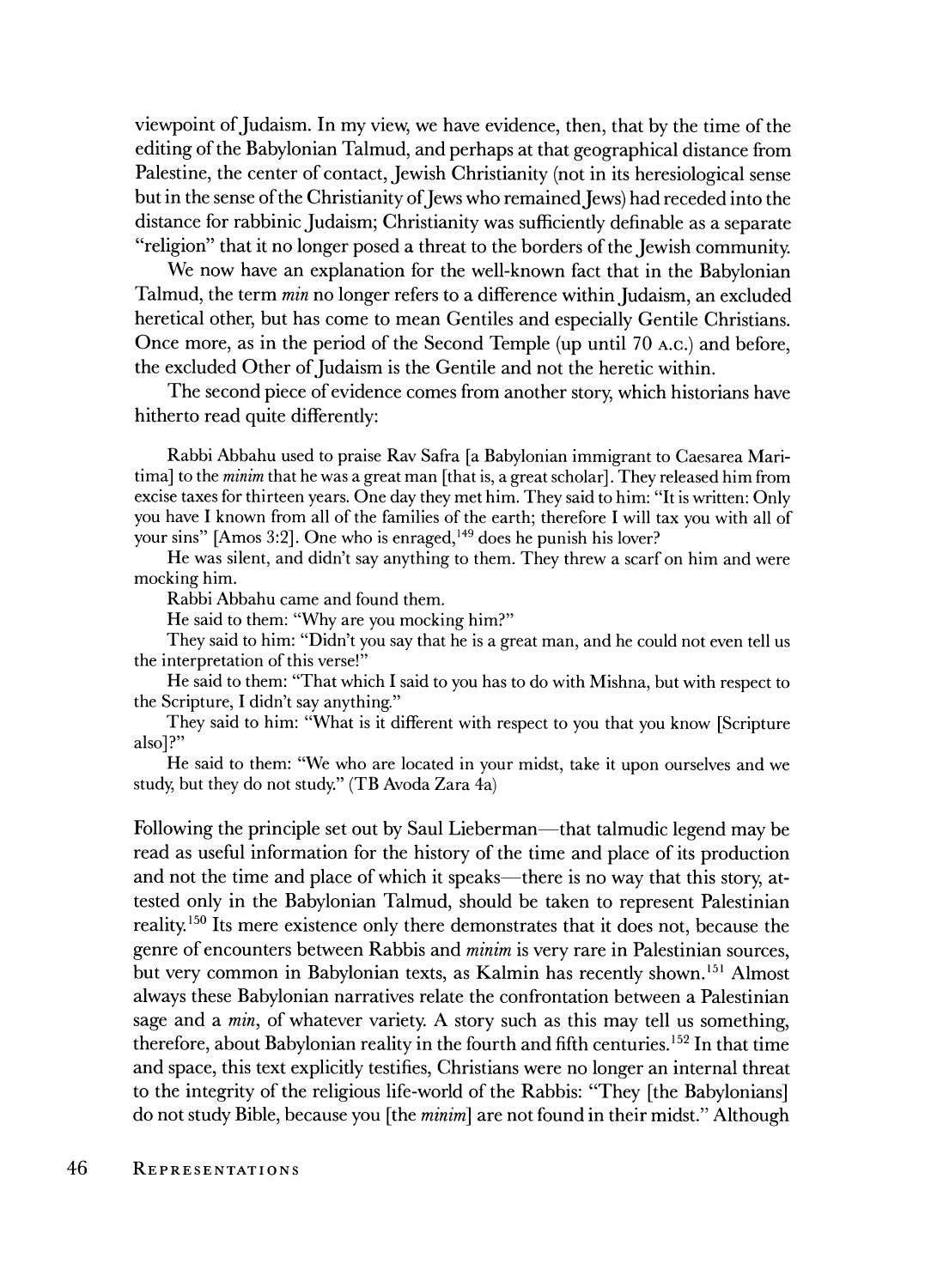**this text is frequently read as indicating that there weren't Christians or Christianity in the Sassanian environs of the Babylonnian Rabbis, this is not, I think, the onlyor even the right-way to read it. Christianity may not have been the state religion, but it was certainly present, active, and in open dispute with the Jews there.'53 I would suggest, rather, seeing here an indication of separation of the two "religions." This is not to be taken as a sign that Christianity did not have powerful effects on**  the historical development of Judaism in Babylonia (and the reverse), <sup>154</sup> but only **that, with the borders clearly established, Christianity was no longer considered a**  subversive danger for believing Jews. It is thus perhaps not surprising that it is in **the Babylonian Talmud that early Palestinian Judaism comes to be re-presented as "a society based on the doctrine that conflicting disputants may each be advancing the words of the living God."'55 With the borders of unanimity secured, there are no more internal others (at least in theory).** 

**In the imagination of the Rabbis, Judaism has been reconfigured as a grand coalition of differing theological and even halakhic views within the clear and now uncontested borders of rabbinic Judaism. It is this reconfigured imaginaire of a Jewish polity with no heresies and no heresiologies that Gerald Bruns has described: "From a transcendental standpoint, this [rabbinic] theory of authority is paradoxical because it is seen to hang on the heteroglossia of dialogue, on speaking with many voices, rather than on the logical principle of univocity, or speaking with one mind. Instead, the idea of speaking with one mind ... is explicitly rejected; singlemindedness produces factionalism."'56 The Rabbis, in the end, reject and refuse the Christian definition of a religion, understood as a system of beliefs and practices to which one adheres voluntarily and defalcation from which results in one's becoming a heretic. At this moment, then, we first find the principle that has been**  ever since the touchstone of Jewish ecclesiology: "an Israelite, even though he sin, **remains an Israelite," which we find only once in all of classical rabbinic literature, in the Babylonian Talmud and then in the name of a late amora (Sanhedrin 44a). This same watchword becomes nearly ubiquitous and foundational for later forms of rabbinic Judaism. There is now virtually no way that a Jew can stop being a Jew, since the very notion of heresy was finally rejected and Judaism (even the word is anachronistic) refused to be, in the end, a religion. For the Church, Judaism is a religion, but for the Jews, only occasionally, ambivalently, and strategically is it so. To add one more piquant bit to the material already adduced earlier, let me just mention that, when Jews teach Judaism in a department of religious studies, they are as likely to be teaching Yiddish literature or the history of the Nazi genocide as anything that might be said (in Christian terms) to be part of a Jewish religion!** 

**Jonathan Boyarin writes, "The question of the imbalance between a totalizing categorical usage of the term 'diaspora' and the discourses within various diasporic formations that may not recognize that category leads us to the necessary recognition that whatever the criterion for judging our own discourse may be, it cannot rest on a simplistic notion of pluralist (different but in the same ways) tolerance."'57**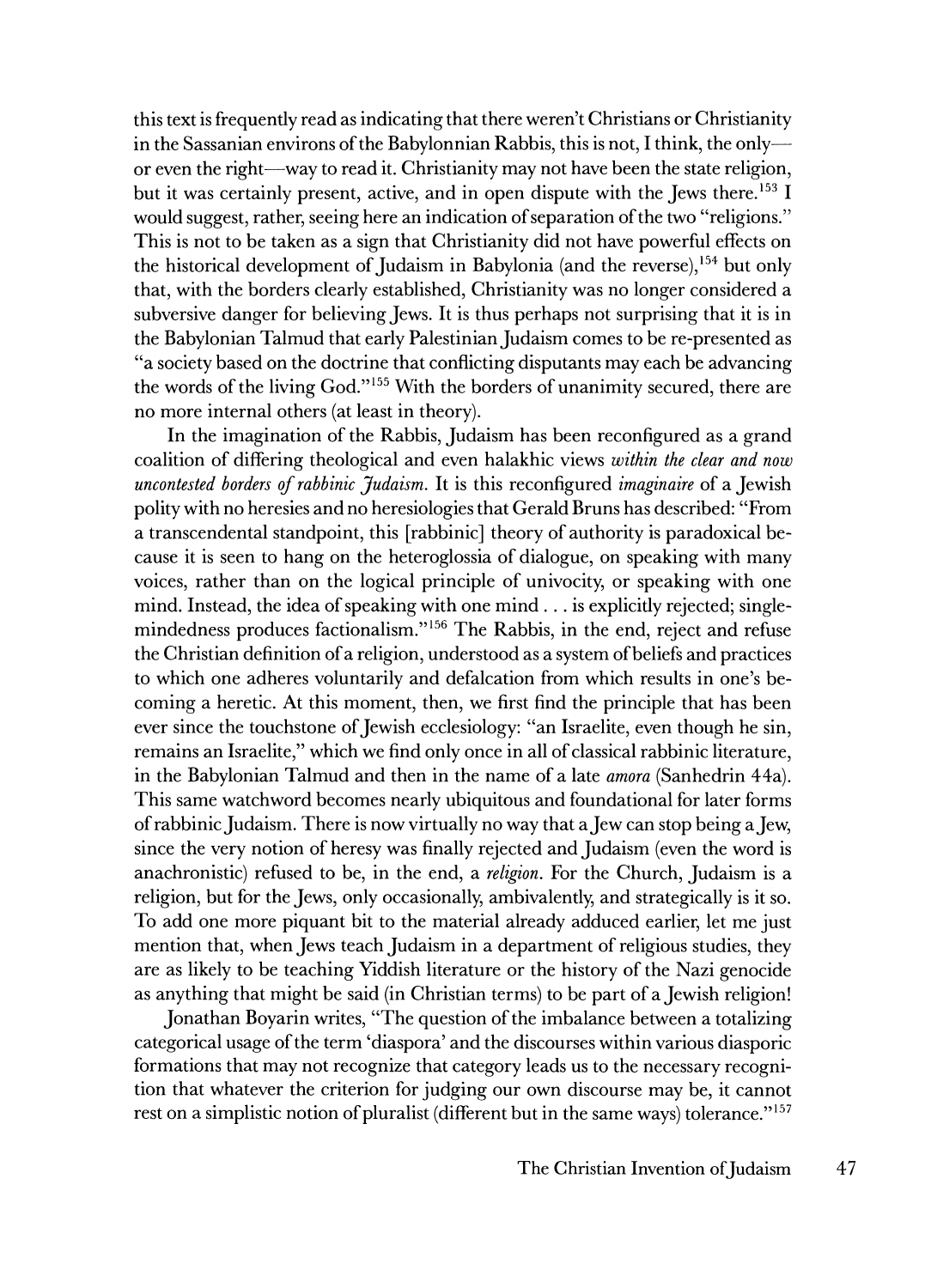**Analogously empowered by the Christian interpellation of Judaism as a religion, the Jews, nevertheless, significantly resisted the (ambiguous) tolerance enacted by the Theodosian Empire's emplacement of "a frontier all the more mysterious ... because it is abstract, legal, ideal."'58 Refusing to be different in quite the same ways, not a religion, not quite, Judaism (including the bizarrely named Jewish orthodoxy of modernity) remained something else, neither quite here nor quite there. Among the various emblems of this different difference remains the fact that there are Christians who are Jews, or perhaps better put, Jews who are Christians, even up to this very day.** 

# **Notes**

**This paper is an expanded and modified version of the last chapter of Daniel Boyarin, Border Lines: The Partition of Judaeo-Christianity (Philadelphia, 2004). It is dedicated to a good friend first met in the pages of Representations, Carlin A. Barton.** 

- **1. JohnJ. Collins, "Cult and Culture: The Limits ofHellenization inJudea," in Hellenism**  in the Land of Israel, ed. John J. Collins and Gregory Sterling, Christianity and Judaism **in Antiquity (Notre Dame, Ind., 2000), 39.**
- **2. For this, if for no other reason, referring to the history of modern Hinduism as its "Semiticization" is both inaccurate and disturbing; Daniel Boyarin, 'Jewish Cricket," PMLA 113, no. 1 (January 1998): 40-45.**
- **3. Defending the defensibility of this proposition will be the work of chapters 2 and 3 of**  Daniel Boyarin, *Border Lines: The Partition of Judaeo-Christianity* (Philadelphia, 2004).
- **4. For instance, a Jew who "converts" to another religion does not have to convert back but only repent his/her sins in order to be accepted in the community again.**
- **5. Hal A. Drake, "Lambs into Lions: Explaining Early Christian Intolerance," Past and Present 153 (1996): 25. Drake's theory is germane to the hypothesis of this article; Lim**beris argues that for second-generation Christians this process was revers  $\rightarrow$  Vasiliki Limberis, "'Religion' as the Cipher for Identity: The Cases of Emperor Julian, Liban**ius, and Gregory Nazianzus," Harvard Theological Review 93, no. 4 (2000): 377. I am not entirely persuaded by her argument on this point but do not wish to entirely disallow it, either. One way of thinking about it would be to see who is left out of "us." In both the earlier rabbinic and orthodox Christian formations, exemplified by Nazianzen below, there are those tied to us by tradition, kinship, and land who are, nevertheless, not us; they are heretics. See also Rosemary Radford Ruether, 'Judaism and Christianity: Two Fourth-Century Religions," Sciences Religieuses/Studies in Religion 2 (1972): 1-10, and Jacob Neusner, Judaism and Christianity in the Age of Constantine: History, Messiah, Israel, and the Initial Confrontation (Chicago, 1987), who take related positions.**
- **6. Andrew S. Jacobs, "The Imperial Construction of the Jew in the Early Christian Holy Land" (Ph.D. diss., Duke University, 2001), 28-29.**
- **7. Seth Schwartz, Imperialism and Jewish Society from 200 B.C.E. to 640 C.E. (Princeton, NJ., 2001), 179.**
- **8. Susanna Elm, "Orthodoxy and the True Philosophical Life: Julian and Gregory of**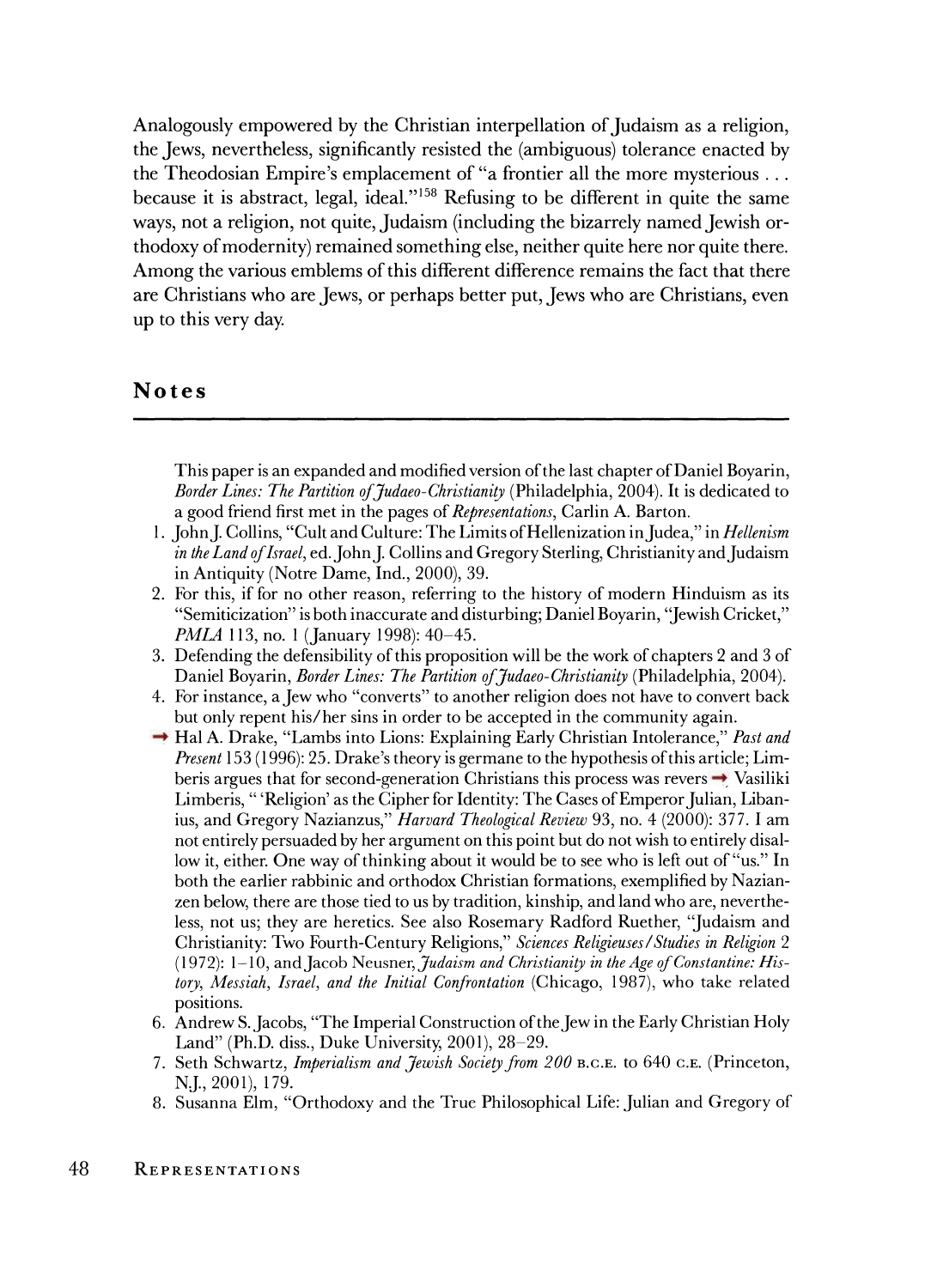**Nazianzus," unpublished manuscript (Berkeley, 2000). I am grateful to Professor Elm for sharing her work with me prior to publication. See also Limberis, "Cipher," 383.** 

- **9. Although Gideon Foerster and Yoram Tsafrir, "Nysa-Scythopolis-A New Inscription and the Tites of the City on Its Coins," Israel Numismatic Journal 9 (1986): 53- 58, has been cited as relevant in this context, it seems to me not so. Even accepting the interpretation of the publishers of this inscription that the unique designation of Scythopolis as "one of Coele Syria's Greek cities" was to insist on the "Hellenic-Pagan" character of the city owing to a threat posed by its mixed population of Jews and Samaritans, we still need not conclude that "Hellenic" here means the religion.**
- **10. Limberis, "Cipher," 378, 382, and throughout.**
- **11. Ibid., 386.**
- **12. Ibid., 399. I accept Limberis's assent to Asad's critique of Geertz, but nevertheless see much more continuity and a shift toward something that could be called "religion" in the modern sense taking place precisely in these fourth-century echoes of Christianity.**
- **13. Oration 4.5 and 96-109, cited in Elm, "Orthodoxy." See also Limberis, "Cipher," 395, on this passage.**
- **14. Cf., e.g., Talal Asad, Genealogies of Religion: Discipline and Reasons of Power in Christianity and Islam (Baltimore, 1993), 40-41.**
- **15. Ibid., 45.**
- **16. Schwartz, Jewish Society, 179.**
- **17. This point is not contradicted in any way by Denise Kimber Buell, "Race and Universalism in Early Christianity," Journal of Early Christian Studies 10, no. 4 (Winter 2002): 429-68. Buell's compelling analysis of second- and third-century texts indicates early Christianity's struggle to find a mode of identity, with notions of Christianness as a new ethnos/genos being very prevalent indeed. However, Buell herself marks a shift that takes place in the fourth century: "Beginning in the fourth century, ethnic reasoning serves to naturalize the equation of Christianness with gentileness, or Romanness, in part through the oppositional construction of non-Jewish non-Christians as 'pagans' ; "Race," 465. I would argue, however, that such a classification marks the undoing of an "ethno/racial" definition of Christianness, insofar as in general throughout the fourth century "pagans" were understood to be just as Roman as Christians. "Pagan" surely did not constitute an ethnic or racial designation but a religious one. Even in the earlier writings considered by Buell, where Christianity is defined as an ethnos or a genos, these terms are the dependent variable of "faith."**  This is decidedly not the case for Jews much before the Christian era nor for Judaism **since the early Middle Ages. Buell argues elegantly that Christian universalism should not be seen in opposition to or against the background of a putative Jewish particularism: "Seeing that early Christians defined themselves in and through race requires us to dismantle an oppositional definition of Christianness and Jewishness on the basis of race or ethnicity. Doing so may also contribute to resisting periodizations that mark an early and decisive split between Christianities and Judaisms. Not only do many early Christians define themselves as a people, even competing for the same name-Israel-but early Christians adapt and appropriate existing forms ofJewish universalism in formulating their own universalizing strategies in the Roman period.... Since ethnic reasoning also resonates with non-Jewish cultural practices of self-definition, it offers an analytic point of entry that treats both Jewish and non-Jewish frames of reference as integrally part of Christian self-definition, not as its 'background.'"; "Race," 467. At the same time, notwithstanding Buell's reference to Isaiah as "emphasizing attachment to Yahweh as defining membership in Israel," I would suggest that**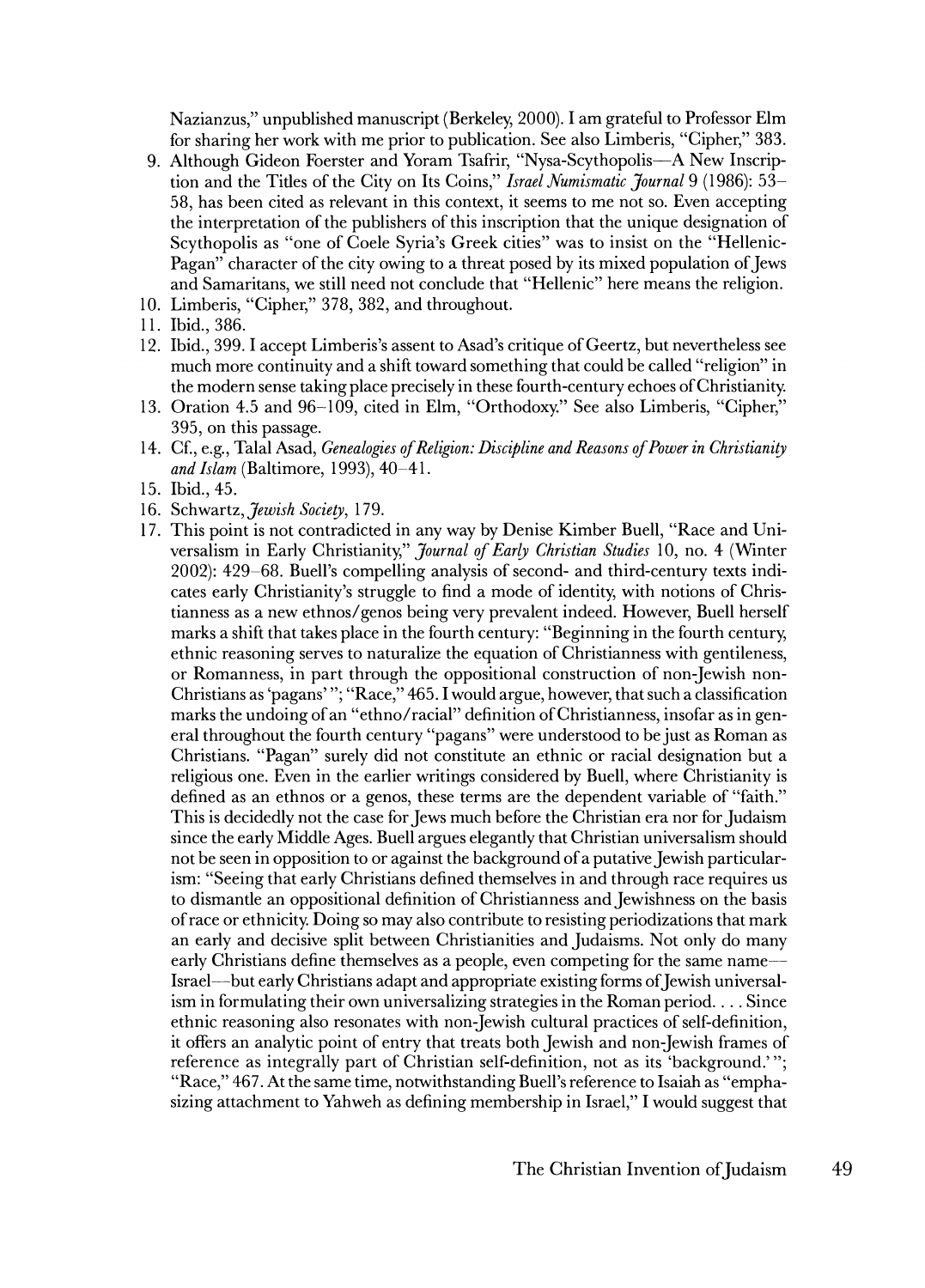**the notion of"orthodoxy" as defining membership in the Christian community and the feints in that direction in rabbinic literature that define orthodoxy as the criterion for membership in Israel represent a "new thing." That new thing would ultimately be called "religion."** 

- **18. Claudine Dauphin, La Palestine byzantine: Peuplement etpopulations (Oxford, 1998), 133- 55. See also the discussion in Jacobs, "Construction," 75-100.**
- **19. J. Rebecca Lyman, Christology and Cosmology: Models ofDivineActivity in Origen, Eusebius, and Athanasius (Oxford, 1993).**
- **20. Eusebius, Preparation for the Gospel, trans. Edwin Hamilton Gifford (Grand Rapids, Mich., 1981).**
- **21. Eusebius, The Proof of the Gospel, Being the Demonstratio Evangelica of Eusebius of Caesarea, ed. and trans. W.J. Ferrar (London, 1920), 1:7. The translation here follows Jacobs, "Construction," 33.**
- **22. Eusebius, Proof, 1:9. I am grateful to my student Ron Reissberg for this reference.**
- **23. Which is not, of course, to claim that the notion of ethnic identity is a stable and fixed one either. See Jonathan M. Hall, Ethnic Identity in Greek Antiquity (Cambridge, 1997).**
- **24. The Panarion of Epiphanius of Salamis, Book I, Sections 1-46, trans. Frank Williams (Leiden, 1987), 16-50. Cf., however, Eusebius's Demonstratio evangelica 1.2.1, in Eusebius, Proof, 9.**
- **25. Frances Young, "Did Epiphanius Know What He Meant by 'Heresy'?" Studia Patristica 17, no. 1(1982): 199-205.**
- **26. Panarion, 17-18. In another part of the Christian world, Frankfurter points out, for**  the fifth-century Coptic abbot Shenoute "Hellene did not carry the sense of ethnically 'Greek' and therefore different from 'Egyptian,' but simply 'pagan'—'not Christian'"; David Frankfurter, *Religion in Roman Egypt: Assimilation and Resistance* (Princeton, N.J., **1998), 79.**
- **27. Panarion, 9.**
- **28. Cf. Jacobs, "Construction," 55-56.**
- **29. For a highly salient and crystal clear delineation of the terms ethnic and cultural, see Jonathan M. Hall, Hellenicity: Between Ethnicity and Culture (Chicago, 2002), esp. 9-19.**
- **30. As has been noted by previous scholars, for Epiphanius "heresy" is a much more capa**cious category than for most writers; Aline Pourkier, L'hérésiologie chez Épiphane de Sala**mine (Paris, 1992), 85-87; Young, "Epiphanius". See the discussion in Jacobs, "Construction," 56.**
- **31. Panarion, 24.**
- 32. Justin's discussion of Jewish heresies is a different move from this, as analyzed  $\rightarrow$  Daniel **Boyarin, "Justin Martyr InventsJudaism," Church History 70, no. 3 (September 2001): 427-61.**
- **33. Johann Karl Ludwig Gieseler, "Uber die Nazaraer und Ebioniten," Archivefiir alte und neue Kirchengeschichte 4, no. 2 (1819): 279, as cited in Glenn Alan Koch, "A Critical Investigation of Epiphanius' Knowledge of the Ebionites: A Translation and Critical Discussion of Panarion 30" (Ph.D. diss., University of Pennsylvania, 1976), 10.**
- **34. Gunter Stemberger, Jews and Christians in the Holy Land: Palestine in the Fourth Century (Edinburgh, 1999), 80, writes: "It seems that there were no significant Jewish-Christian communities left in Palestine itself, and the primary problem for the wider church was the attraction of Judaism for the members of Gentile Christianity."**
- **35. Nathaniel Deutsch, Guardians of the Gate: Angelic Vice Regency in Late Antiquity (Leiden, 1999), 19.**
- **36. Panarion, 120.**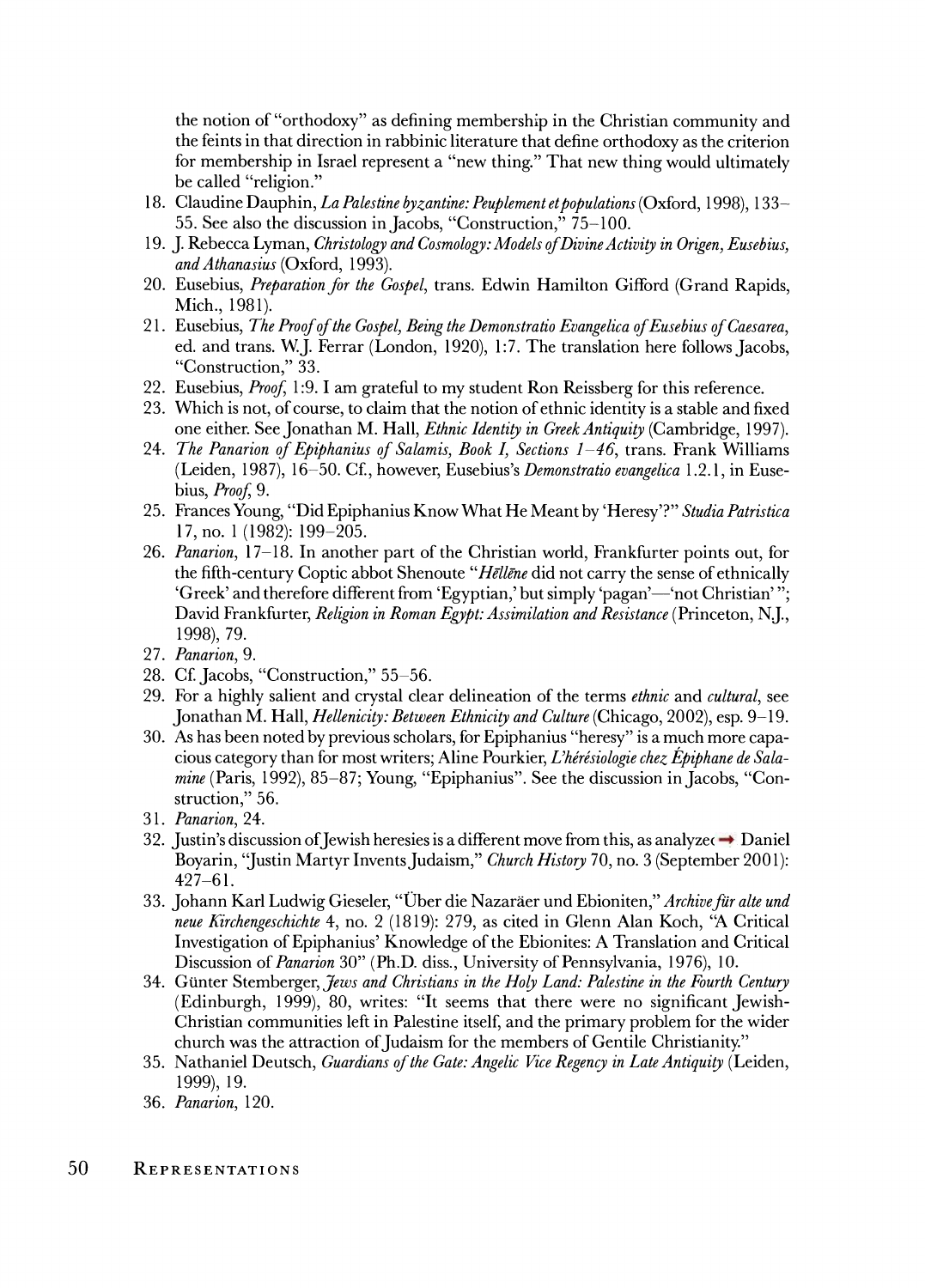- **37. David Chidester, Savage Systems: Colonialism and Comparative Religion in Southern Africa (Charlottesville, Va., 1996), 11-16.**
- **38. Homi K. Bhabha, The Location of Culture (London, 1994), 71.**
- **39. For a useful (ifmethodologically uncritical) summary of the material, see Ray A. Pritz, Nazarene Jewish Christianity: From the End of the New Testament Period until Its Disappear**ance in the Fourth-Century (Jerusalem, 1992), 48-70.
- **40. Jacobs, "Construction," 76-77.**
- 41. Hillel Newman, "Jerome's Judaizers," *Journal of Early Christian Studies* 9, no. 4 (Decem**ber 2001): 421-52.**
- **42. Marc Bloch, The Historian's Craft: Reflections on the Nature and Uses of History and the Techniques and Methods of Those Who Write It (New York, 1953), 93.**
- **43. Jerome, Correspondence, ed. Isidorus Hilberg (Vienna, 1996), 55:381-82.**
- **44. See the discussion in Jacobs, "Construction," 114.**
- **45. Chidester, Savage, 19.**
- **46. Boyarin, "Justin Invents Judaism."**
- **47. Julian and Wilmer Cave France Wright, "Against the Galileans," in The Works of the Emperor Julian, trans. Wilmer Cave France Wright (London, 1913), 389.**
- **48. Ibid., 319-21.**
- **49. Ibid., 393-95. Fascinatingly, this perspective gives us another way of understanding Julian's intention to allow the Temple in Jerusalem to be rebuilt. A large part of his polemic consists, as we have seen, of charges that Christians are nothing, since they have abandoned Hellenism but not become Jews, given that they do not follow the Torah. He imagines a Christian answering him that the Jews, too, do not sacrifice as they are enjoined (405-7). What better way to refute this Christian counterclaim and demonstrate that the only reason that Jews do not sacrifice is that they have no Temple-than to help them rebuild their Temple and reinstitute the sacrifices?**
- **50. Hall, Hellenicity, xix. Hall's book was published too late for its results to be incorporated into the discussion here.**
- **51. Wright points out that Julian has Christ-like figures in his own theology; Julian and Wright, "Against the Galileans," 315.**
- **52. Jacobs, "Construction," 30.**
- **53. Ibid., 57.**
- **54. Panarion, treated by Jacobs, "Construction," 54-64. My treatment is somewhat**  different in emphasis from that of Jacobs but, once again, not antithetical.
- **55. Richard von Krafft-Ebing, Psychopathia Sexualis: A Medico-Forensic Study (New York, 1965). For the almost literal connection between histories of sexuality and histories of**  heresiology, see Arnold I. Davidson, *The Emergence of Sexuality: Historical Epistemology* **and the Formation of Concepts (Cambridge, Mass., 2002), 118.**
- **56. Panarion, 122-29. On this text, see Stephen Goranson, "The Joseph of Tiberias Episode in Epiphanius: Studies in Jewish and Christian Relations" (Ph.D. diss., Duke University, 1990); Stephen Goranson, "Joseph ofTiberias Revisited: Orthodoxies and**  Heresies in Fourth-Century Galilee," in Galilee Through the Centuries: Confluence of Cul**tures, ed. Eric M. Meyers (Winona Lake, Ind., 1999), 335-43; Stemberger, Jews and Christians, 75-77.**
- **57. Epiphanius of Salamis, Panarion, 122.**
- **58. Panarion, 123 both quotes.**
- 
- **59. Epiphanius of Salamis, Panarion, 124. 60. Ibid., 127. 61. Ibid., 126. 62. Ibid., 128.**
- **63. Ibid.**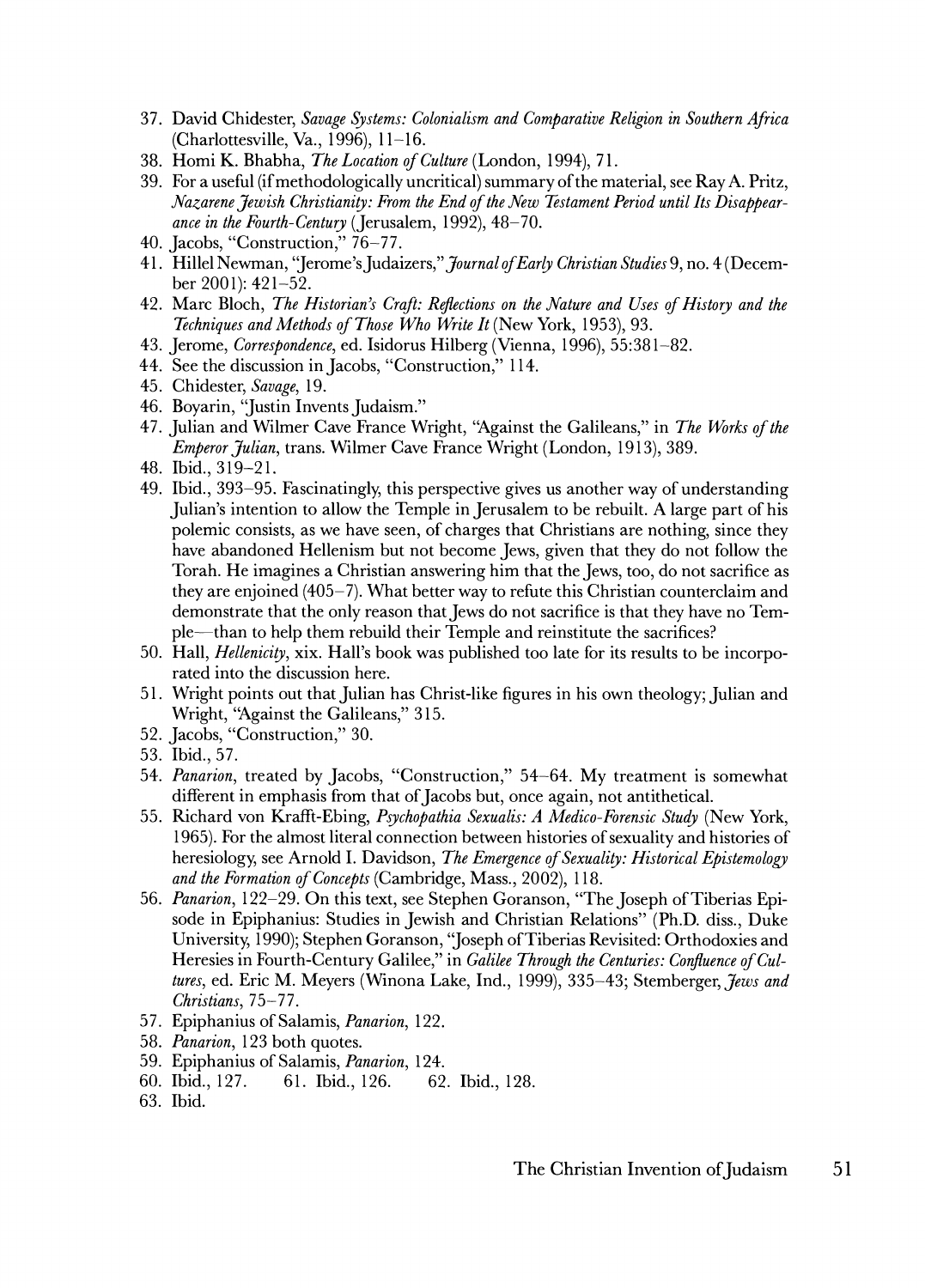- **64. Robert Young, ColonialDesire: Hybridity in Theory, Culture, and Race (London, 1995), 19.**
- **65. Panarion, 129 both cites.**
- **66. For the previous scholarship of this sort, see (citing it to oppose it), Goranson, "Revisited," 337.**
- **67. Ibid., 338. I am not entirely sure on what basis Goranson can make the positivist claim in the final clause, but I assume he has good basis for it. In any case, my argument does not depend on such propositions about the actual situation. See the discussion**  immediately following of Jerome's notices of "Jewish Christians." Note, in any case, that in Goranson's reading, as accepted and extended here, Frédéric Manns is wrong; "Joseph de Tibériade, un judéo-chrétien du quatrième siècle," in Christian Archaeology **in the Holy Land, New Discoveries: Essays in Honour of Virgilio C. Corbo, OFM, ed. Giovanni Claudio Bottini (Jerusalem, 1990), 553-60. The whole point of the story is that Joseph does not become a 'Jewish-Christian" but a Christian who is not Jewish. See, making a similar point with respect to another scholar's work, Goranson, "Episode," 8.**
- **68. Thus one scholar has recently argued that the only function of this story in Epiphan**ius's text is to provide some entertaining relief for the read  $\rightarrow$  T. C. G. Thornton, "The Stories of Joseph of Tiberias," *Vigiliae Christianae* 44 (1990): 54–63. My interpretation is both similar to and subtly different from that of Jacobs, "Construction," 62–63, to **which it should be compared. The two readings are probably compatible. I somewhat disagree, however, with Jacobs's last point: "The entire fabric ofJoseph's story in the Panarion prepares us to understand how the imperial Christian is to overcome the onslaught of the unorthodox 'other': Jews then, Arians now, a bewildering multitude of gnostics,Jewish-Christians, encratites, Origenists, or any other theological deviant who might cross the Christian's future path. If they can be as thoroughly comprehended as the Jew, their threat will be as easily squashed as an annoying insect"; Jacobs, "Construction," 63-64. My way of phrasing this point would be that Epiphanius produced the orthodox Jew as the absolute Other of the Christian in order to draw the lines clearly and thus have a space for the absolute delegitimation of other Christians, especially the "Arians," who are shown to have no religion at all by this move (a motive that appears over and over within the narrative).**
- 69. Panarion, 119. Compare my reading with that of Pourkier, *Epiphane*.
- **70. On the promulgation of the Codex, see John Matthews, Laying Down the Law: A Study of the Theodosian Code (New Haven, Conn., 2000); earlier the essays in Jill Harries and I. N. Wood, The Theodosian Code, ed. Jill Harries (Ithaca, N.Y, 1993); Tony Honore, Law in the Crisis of Empire, 379-455 A.D.: The Theodosian Dynasty and Its Quaestors (Oxford, 1998).**
- **71. For an analogous and similarly ramified shift in the meanings of terms within an imperial situation, see Young, Desire, 50, on the vicissitudes of "civilization" and "culture."**
- **72. Maurice Sachot, "Religio/Superstitio: Historique d'une subversion et d'un retournement," Revue d'histoire des religions 208, no. 4 (1991): 355-94.**
- 73. Sachot, "Religio/Superstitio," 375.  $\rightarrow$  Michele R. Salzman, "'Superstitio' in the Codex **Theodosianus and the Persecution of Pagans," Vigiliae Christianae 41 (1987): 174, makes clear, this meaning is already a development from even earlier meanings.**
- **74. Peter Brown, Authority and the Sacred: Aspects of the Christianization of the Roman World (Cambridge, 1995), 35.**
- 75. Religio ver dei cultus est, superstitio falsi, 4.28.11.
- 76. Mary Beard, John A. North, and S. R. F. Price, Religions of Rome (Cambridge, 1998),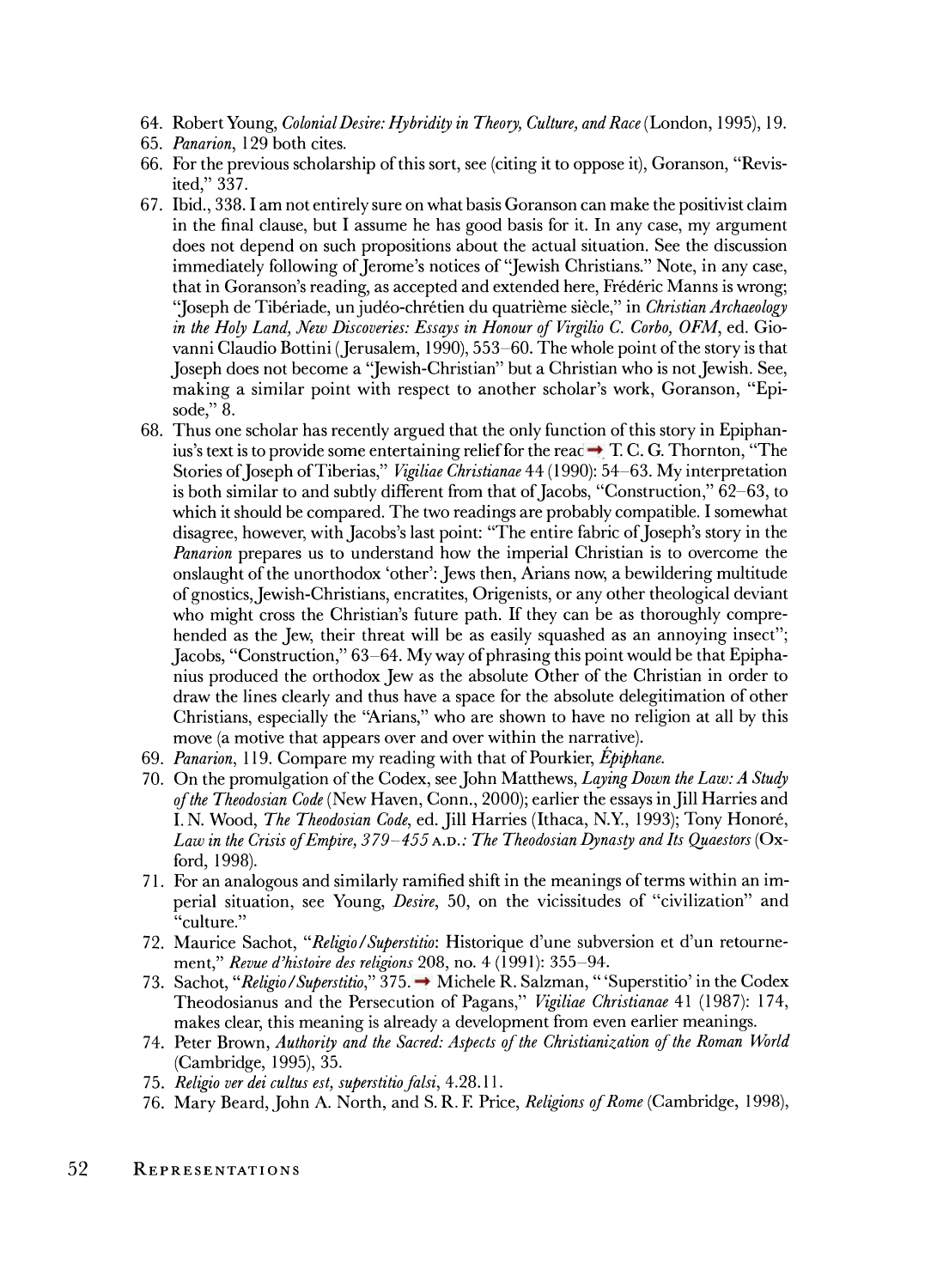**216. See earlier Maurice Sachot: "Dans la bouche de chretien religio renvoie desormais non plus seulement a pratiques et a des institutions individuelles, familiales ou civiles,**  mais aussi et avant tout à un rapport absolu à la vérité"; Maurice Sachot, "Comment **le Christianisme est-il devenu religio," Revue des sciences religieuses 59 (1985): 97. This should almost surely be connected up with other semantic shifts in Latin as well, notably the shift in the meaning of verus itself; Carlin A. Barton, "The 'Moment of Truth' in Ancient Rome: Honor and Embodiment in a Contest Culture," Stanford Humanities Review (1998): 16-30.** 

- **77. And see the quotation from Seth Schwartz in the next paragraph.**
- **78. Lee I. Levine, "The Jewish Patriarch (Nasi) in Third Century Palestine," in Aufstieg**  und Niedergang der Römischen Welt II, Principat 19, 2 (Berlin, 1979), 685; see also Stem**berger, Jews and Christians.**
- **79. Seth Schwartz, "Rabbinization in the Sixth Century," in The Talmud Yerushalmi and Graeco-Roman Culture, ed. Peter Schafer (Ttibingen, 2002), 3:59.**
- **80. Amnon Linder, The Jews in Roman Imperial Legislation, trans. and ed. Amnon Linder, (Detroit, 1987), 68.**
- **81. Clyde Pharr, The Theodosian Code and Novels, and the Sirmondian Constitutions: A Translation with Commentary, Glossary, and Bibliography, in collaboration with Theresa Sherrer**  Davidson and Mary Brown Pharr, intro. by C. Dickerman Williams (Princeton, N.J., **1952), 469.**
- 82. For this issue,  $\rightarrow$  Elliott S. Horowitz, "The Rite to Be Reckless: On the Perpetration **and Interpretation of Purim Violence," Poetics Today 15, no. 1 (1994): 9-54.**
- **83. Stemberger, Jews and Christians, 29.**
- **84. See the discussion in ibid., 155.**
- **85. Pharr, Theodosian Code, 468. "It does remain likely that there were rabbis among the primates mentioned in the law codes"; Schwartz, Jewish Society, 118. See also J. H. W. G. Liebeschuetz, Antioch: City and Imperial Administration in the Later Roman Empire (Oxford, 1972), 12, 16; Limberis, "Cipher," 382.**
- **86. Stemberger, Jews and Christians, 308.**
- **87. Linder, Legislation, 69.**
- **88. Schwartz, Jewish Society, 116. For the Patriarch as a perceived threat to Christianity, see Wilhelm Karl Reischl and Joseph Rupp, Cyrilli Hierosolymarum Archiepiscopi Opera Quae Supersunt Omnia, ed. Wilhelm Karl Reischl (Hildesheim, 1967), 2:24, and discussion byJacobs, "Construction," 51. Compare the roughly analogous insistence in the code that the high priest of Egypt must not be a Christian (CTh XII. 1.112), and see the discussion in Frankfurter, Religion, 24. According to Stemberger, even this, however, is an understatement with respect to the Patriarch. He shows that in the fourth century**  the Patriarch was higher in authority than the governor; Stemberger, *Jews and Chris***tians, 242-43. Levine writes that in the fourth century the Patriarch was more powerful than the Herodian kings; Levine, "Patriarch," 651.**
- 89. Pharr, *Theodosian Code*, 468. See also Schwartz, *Jewish Society*, 103–4, although "the **patriarch, or nasi, by the middle of the fourth [century] had become a very estimable figure indeed, the rabbis did not have any officially recognized legal authority until the end of the fourth century and even then it was severely restricted and in any case not limited to rabbis." Moreover, and importantly, "As for the patriarchs, they acquired much of their influence precisely by relaxing their ties to the rabbis and allying**  themselves instead with Palestinian city councillors, wealthy diaspora Jews, and prom**inent gentiles." See also Stemberger, Jews and Christians, 34.**
- **90. Pharr, Theodosian Code, 469.**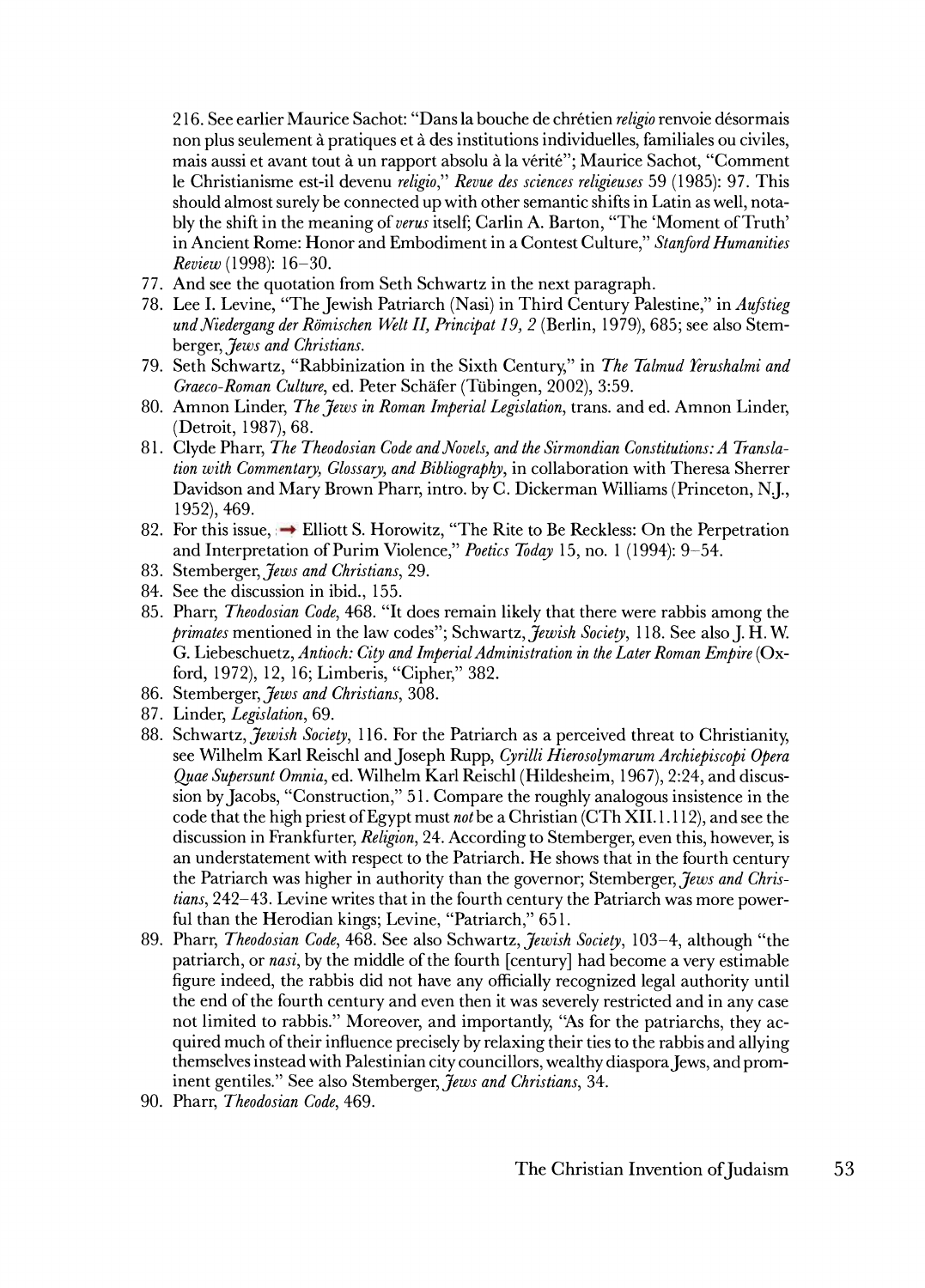- **91. Schwartz, Jewish Society, 187.**
- **92. Bhabha, Location, 85.**
- **93. This would suggest a possible qualification to claims such as those made by Shaye Cohen, "Pagan and Christian Evidence on the Ancient Synagogue," in The Synagogue in Late Antiquity, ed. Lee I. Levine (Philadelphia, 1987), 170-75.**
- **94. Although this term does not, to the best of my knowledge, exist, Beard, North, and Price, Religions of Rome, 237, strongly imply that its virtual synonym, religio illicita, does, but only in Christian texts, a fact that would strengthen my case if it could be verified.**
- **95. Stemberger, Jews and Christians, 35, even seems to suggest that, when the Theodosian Code (CTh XII. 1.158) writes "irrespective of what religion (superstitio) they profess," this might even include Christianity as one of the religions.**
- **96. Linder, Legislation, 428.**
- **97. "Idem aa. philippo praefecto praetorio per illyricum. nullus tamquam iudaeus, cum sit innocens, obteratur nec expositum eum ad contumeliam religio qualiscumque perficiat."**
- **98. Pharr, Theodosian Code, 476.**
- **99. Caroline Humfress, "Religion," in The Evolution of the Late Antique World, ed. Peter Garnsey and Caroline Humfress (Oxford, 2001), 135-70.**
- **100. Drake, "Lambs," 27-29.**
- **101. Jacob Neusner, Frequently Asked Questions About Rabbinic Judaism (Peabody, Mass., 2003). I appreciate Prof. Neusner's willingness to let me see this material prior to publication.**
- **102. Note that since belief is the crucial modus for determining Christian legitimacy, the Quartodeciman heresy is described as a belief and not a practice. Orthodox Judaism would tend to do the opposite, describing wrong beliefs as bad practice.**
- **103. Pharr, Theodosian Code, 469.**
- **104. Virginia Burrus, "'In the Theater of This Life': The Performance of Orthodoxy in**  Late Antiquity," in The Limits of Ancient Christianity: Essays on Late Antique Thought and **Culture in Honor ofR. A. Markus, ed. William E. Klingshirn and Mark Vessey, Recentiores: Late Latin Texts and Contexts (Ann Arbor, Mich., 1999), 81.**
- **105. Severus of Minorca, Letter on the Conversion of the Jews, trans. and ed. Scott Bradbury (Oxford, 1996).**
- **106. Severus of Minorca, Letter, 83. The reference is to 1 Cor. 1:28.**
- **107. Ibid., 83.**
- **108. "Denique statim intercisa sunt etiam salutationis officia, et non solum familiaritatis consuetudo divulsa est, sed etiam noxia inveteratae species caritatis ad odium temporale pro aeternae salutis amore, translata est"; ibid., 84-85.**
- **109. John of Jerusalem in S. Vanderlinden, "Revelatio Sancti Stephani," Revue des etudes byzantines 4 (1946): B 34. See Scott Bradbury, introduction to Severus of Minorca; Letter, 18-19.**
- **110. Peter Brown, The Cult of the Saints: Its Rise and Function in Latin Christianity (Chicago, 1981), 105.**
- **111. Jacobs, "Construction," 61.**
- **112. On this material, see also ibid., 222-27, and Stemberger, Jews and Christians, 108-11.**
- **113. Bradbury concludes, "The Epistula is thus a central document in the history of religious coercion in late antiquity"; introduction to Severus of Minorca, Letter, 2. It is also virtually the only such document for this period, for, as pointed out by Bernhard Blumenkranz and more recently by Giinther Stemberger, there is no other evidence**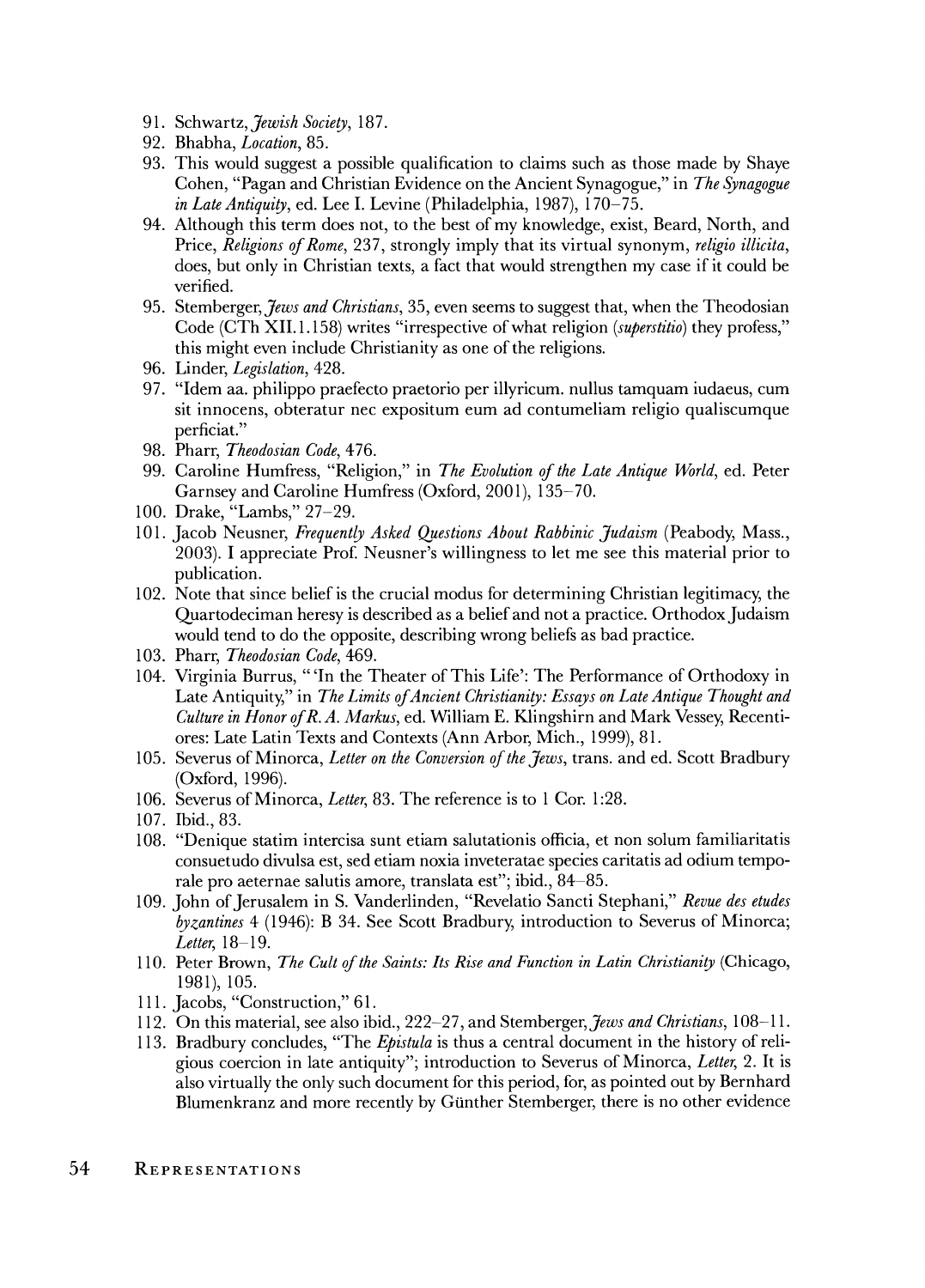**for such religious coercion before the seventh century; Blumenkranz, Les auteurs chret**iens latins du Moyen Age sur les juifs et le judaisme (Paris, 1963), 24-25. Günther Stemberger, "Zwangstufen von Juden im 4. bis 7. Jahrhundert-Mythos oder Wirklich**keit?" in Judentum-Ausblicke und Einsichten: Festschrift K. Schubert, ed. C. Thoma (Frankfurt, 1993), 81-114. Stemberger argues that nearly all of the stories of forced conversions are found in noncontemporaneous foundation legends of churches. Slightly earlier than the seventh century is the probably veracious account of the conversion of the Jews of Clermont in 576. See B. Brennan, "The Conversion of the Jews in Clermont in A.D. 576," Journal of Theological Studies 36 (1985). I am grateful to Seth Schwartz for calling this event and article to my attention. Although E. D. Hunt has assembled an impressive dossier of manifestations of Christian pogroms against Jews of one sort or another in the fourth century, these do not add up to compelling, or even especially convincing evidence for a general movement toward the forced con**version of Jews developing in the late fourth or early fifth centuries; E. D. Hunt, "St. **Stephen in Minorca: An Episode in Jewish-Christian Relations in the Early 5th Century A.D.," Journal of Theological Studies, n.s., 33 (1982): 117.** 

- **114. Cf. Raymond Van Dam, "'Sheep in Wolves' Clothing': The Letters of Consentius to Augustine," Journal of Ecclesiastical History 37 (1986): 515-35.**
- **115. Brown, Cult, 103-5.**
- **116. Ibid., 88. 117. Ibid., 99-100. 118. Ibid., 105.**
- **119. Exemplary instances of these would be those of Islam or North African and Hassidic Judaism, which have only local relevance. It is fascinating that MoroccanJewish saints have revealed in dreams to Israeli immigrants that their bodies have been miraculously translated entire to some Israeli site or other. This exemplifies a strategy of "translation" that is almost directly opposite to that of the Western Christian cult of the saints. See also Patricia Cox Miller, "1997 NAPS Presidential Address: 'Differen**tial Networks': Relics and Other Fragments in Late Antiquity," Journal of Early Chris**tian Studies 6, no. 1 (1998): 113-38.**
- **120. Brown, Cult, 90-91.**
- **121. Ibid., 91, alluding to Augustine.**
- **122. Bradbury, introduction to Severus of Minorca, Letter, 16.**
- 123. As Bradbury notes, M. van Esbroeck, "Jean II de Jérusalem et les cultes de S. Étienne, **de la Sainte-Sion et de la Croix," Analecta Bollandiana 102 (1984): 99-134, suggested**  that John of Jerusalem's political initiatives were behind the composition of the vari**ous documents attesting to the revelation of these relics and the Passion of St. Stephen at this time. I shall be suggesting a broader political context for them.**
- **124. Robert L. Wilken,John Chrysostom and the Jews: Rhetoric and Reality in the Late 4th Century (Berkeley, 1983).**
- **125. Stemberger, Jews and Christians, 78.**
- **126. Jonathan M. Hall, Ethnic Identity in Greek Antiquity, 29.**
- **127. Brown, Cult, 103.**
- **128. Cp. Bradbury's, "No detail in the letter reveals so clearly the intimacy of the two religious communities as the fact that they can sing the same hymns"; Severus of Minorca, Letter, 128. n. 14.**
- **129. Severus of Minorca, Letter, 93.**
- **130. For this "political" use of psalmody, see Richard Paul Vaggione, Eunomius of Cyzicus and the Nicene Revolution (Oxford, 2000), 154: "The result, however, was not the ethereal sound of an English cathedral choir singing Evensong ["haunting beauty"], but the**  loud cries of a group of religious activists shouting slogans—for this 'psalmody' was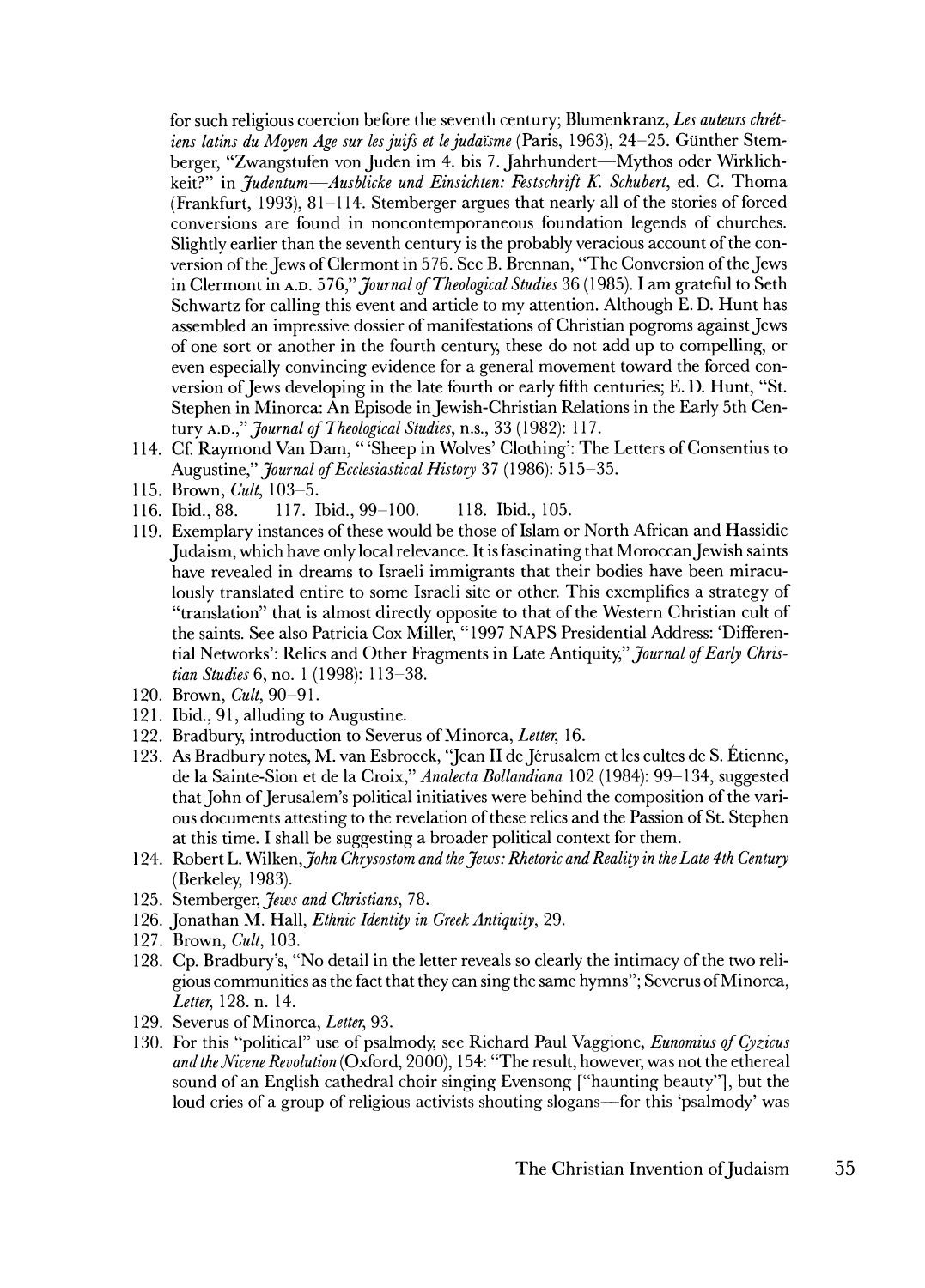**as much at home on the streets as in a liturgical ceremony." Although Vaggione is, of course, speaking of events elsewhere in the Christian world, I am very tempted to tie these two instances together. A perhaps even sharper pendant is the following: "A similar procession during the reign of Julian accompanied the body of St. Babylas. The emperor had ordered it removed from the temple precincts at Daphne; thousands of men, women, and children followed the remains of the martyr into the city shouting again and again: 'Confounded be all they that worship carved images and put their trust in idols!' (Ps. 96 [97]:7) Julian was not amused"; Vaggione, Eunomius, 154-55. Neither, I warrant, were the Jews of Minorca.** 

- **13→ Homi K. Bhabha, "Signs Taken for Wonders: Questions of Ambivalence and Authority under a Tree Outside Delhi, May 1817," Critical Inquiry 12, no. 1 (Autumn 1985): 144-165.**
- **132. Severus of Minorca, Letter, 83.**
- **133. Pourkier, Epiphane, 78-79 and passim.**
- 134. Severus of Minorca, *Letter*, 94–95.<br>135. Ibid., 107. 136. Ibid., 111.
- 136. Ibid., 111.
- **137. Bhabha, Location, 85-92.**
- **138. Sir William Cust, writing in 1839, quoted in Bhabha, Location, 85.**
- **139. Severus of Minorca, Letter, 103-4.**
- **140. And it is, several times in this text, a female Jewish speaker claiming the name of Jewish religio.**
- **141. Schwartz, Jewish Society, 16. My treatment of the code's materials should be compared with Schwartz, Jewish Society, 192-95.**
- **142. Daniel Boyarin, "Two Powers in Heaven; or, The Making of a Heresy," in The Idea of Biblical Interpretation: Essays in Honor of James Kugel, ed. Hindy Najman (Leiden, 2003), 331-70.**
- **143. Richard Kalmin, "Christians and Heretics in Rabbinic Literature of Late Antiquity," Harvard Theological Review 87, no. 2 (April 1994): 160.**
- **144. Moshe Halbertal and Avishai Margalit, Idolatry (Cambridge, Mass., 1992).**
- 145. For a much longer and more detailed discussion, see Daniel Boyarin, *Dying for God*: **Martyrdom and the Making of Christianity and Judaism (Stanford, Calif. 1999), chap. 1.**
- **146. This identification is explicit in the continuation (not cited here), in which Rabbi Eli'ezer refers to his intercourse with a certain James, the disciple of Jesus. Jerome knows that the term min, "sectarian" is a name for Jewish Christians, as we see from his famous letter to Augustine; Jerome, Correspondence, 55: 381-82. This letter was written about 404; Pritz, Nazarene Jewish Christianity, 53.**
- **147. M. S. Zuckermandel, ed., Tosephta: Based on the Erfurt and Vienna Codices, with Lieberman, Saul, "Supplement" to the Tosephta, in Hebrew (Jerusalem, 1937), 503.**
- **148. In the early Palestinian version of the narrative, there is not a hint of the term minut with respect to the arrest and martydom of these Rabbis; Louis Finkelstein, ed., Sifre on Deuteronomy (1939; reprint, New York, 1969), 346. For a discussion, see Daniel Bo**yarin, "A Contribution to the History of Martyrdom in Israel," in Festschrift for Prof. **H. Z. Dimitrovsky, ed. Menahem Hirschman et al. (Jerusalem, 1999), in Hebrew.**
- **149. Translation following Rashi ad loc.**
- **150. Saul Lieberman, "The Martyrs of Caesarea," Annuaire de l'institut de philologie et d'histoire orientales et slaves 7 (1939): 395.**
- **151. Kalmin, "Christians and Heretics."**
- **152. Cf., e.g., Lee I. Levine, The Rabbinic Class of Roman Palestine in Late Antiquity (New York, 1989), 87, and also Lieberman, "The Martyrs of Caesarea," 398.**
- **56 REPRESENTATIONS**